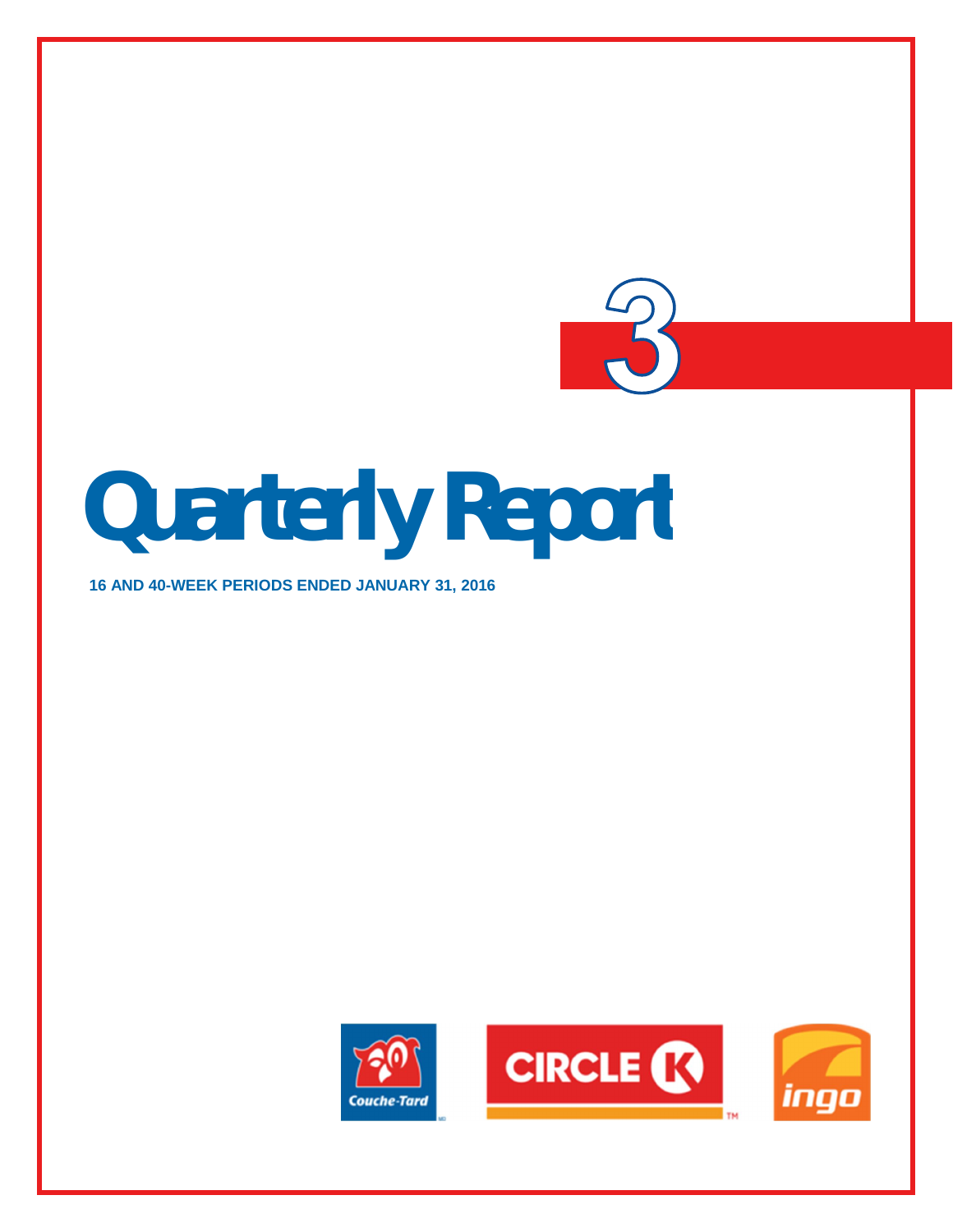# **Management Discussion and Analysis**

*The purpose of this Management Discussion and Analysis ("MD&A") is, as required by regulators, to explain management's point of view on the financial condition and results of the operations of Alimentation Couche-Tard Inc. ("Couche-Tard") as well as its performance during the third quarter of the fiscal year ending April 24, 2016. More specifically, it aims to let the reader better understand our development strategy, performance in relation to objectives, future expectations, and how we address risk and manage our financial resources. This MD&A also provides information to improve the reader's understanding of Couche-Tard's consolidated financial statements and related notes. It should therefore be read in conjunction with those documents. By "we", "our", "us" and "the Corporation", we refer collectively to Couche-Tard and its subsidiaries.*

*Except where otherwise indicated, all financial information reflected herein is expressed in United States dollars ("US dollars") and determined on the basis of International Financial Reporting Standards ("IFRS") as issued by the International Accounting Standards Board ("IASB"). We also use measures in this MD&A that do not comply with IFRS. Where such measures are presented, they are defined and the reader is informed. This MD&A should be read in conjunction with the annual consolidated financial statements and related notes included in our 2015 Annual Report, which, along with additional information relating to Couche-Tard, including the most recent Annual Information Form, is available on SEDAR at http://www.sedar.com/ and on our website at http://corpo.couche-tard.com/.*

# **Forward-Looking Statements**

This MD&A includes certain statements that are "forward-looking statements" within the meaning of the securities laws of Canada. Any statement in this MD&A that is not a statement of historical fact may be deemed to be a forward-looking statement. When used in this MD&A, the words "believe", "could", "should", "intend", "expect", "estimate", "assume" and other similar expressions are generally intended to identify forward-looking statements. It is important to know that the forward-looking statements in this MD&A describe our expectations as at March 15, 2016, which are not guarantees of the future performance of Couche-Tard or its industry, and involve known and unknown risks and uncertainties that may cause Couche-Tard's or the industry's outlook, actual results or performance to be materially different from any future results or performance expressed or implied by such statements. Our actual results could be materially different from our expectations if known or unknown risks affect our business, or if our estimates or assumptions turn out to be inaccurate. A change affecting an assumption can also have an impact on other interrelated assumptions, which could increase or diminish the effect of the change. As a result, we cannot guarantee that any forward-looking statement will materialize and, accordingly, the reader is cautioned not to place undue reliance on these forward-looking statements. Forward-looking statements do not take into account the effect that transactions or special items announced or occurring after the statements are made may have on our business. For example, they do not include the effect of sales of assets, monetization, mergers, acquisitions, other business combinations or transactions, asset write-downs or other charges announced or occurring after forward-looking statements are made.

Unless otherwise required by applicable securities laws, we disclaim any intention or obligation to update or revise the forward-looking statements, whether as a result of new information, future events or otherwise.

The foregoing risks and uncertainties include the risks set forth under "Business Risks" in our 2015 Annual Report as well as other risks detailed from time to time in reports filed by Couche-Tard with securities regulators in Canada.

# **Our Business**

We are the leader in the Canadian convenience store industry. In the United States, we are the largest independent convenience store operator in terms of number of company-operated stores. In Europe, we are a leader in convenience store and road transportation fuel retail in the Scandinavian and Baltic countries, with a significant presence in Poland.

As of January 31, 2016, our network comprised 7,979 convenience stores throughout North America, including 6,560 stores offering road transportation fuel. Our North American network consists of 15 business units, including 11 in the United States covering 41 states and four in Canada covering all ten provinces. About 80,000 people are employed throughout our network and at our service offices in North America.

In Europe, we operate a broad retail network across Scandinavia (Norway, Sweden and Denmark), Poland, the Baltics (Estonia, Latvia and Lithuania) and Russia. As of January 31, 2016, this network comprised 2,218 service stations, the majority of which offer road transportation fuel and convenience products while the others are unmanned automated fuel stations. We also offer other products, including stationary energy, marine fuel and chemicals. We operate key fuel terminals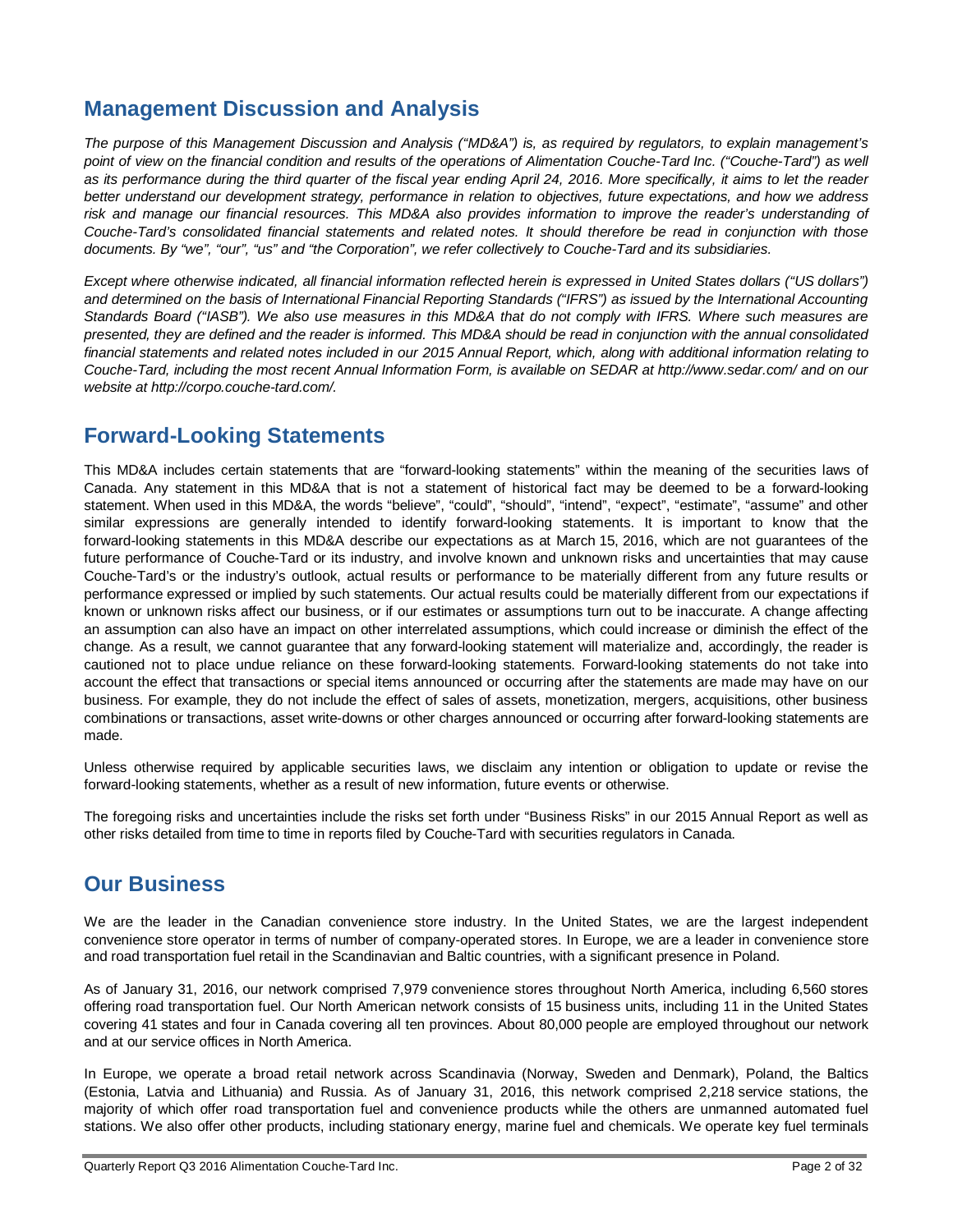and fuel depots in six European countries. Including employees at franchise stations carrying our brands, about 19,000 people work in our retail network, terminals and service offices across Europe.

In addition, around 1,500 stores are operated by independent operators under the Circle K banner in 13 other countries or regions worldwide (China, Costa Rica, Egypt, Guam, Honduras, Hong Kong, Indonesia, Macau, Malaysia, Mexico, the Philippines, the United Arab Emirates and Vietnam). These bring our total network to almost 11,700 sites.

Our mission is to offer our customers fast and friendly service by developing a warm and customized relationship with them, while finding ways to pleasantly surprise them on a daily basis. To this end, we strive to meet the demands and needs of people on the go. We offer food, hot and cold beverages, car wash services, road transportation fuel and other high quality products and services designed to meet or exceed customers' demands in a clean, welcoming and efficient environment. Our positioning in the industry stems primarily from the success of our business model, which is based on a decentralized management structure, an ongoing comparison of best practices and operational expertise enhanced by our experience in the various regions of our network. Our positioning is also a result of our focus on in-store merchandise and on our continued investment in our people and our stores.

# **Value creation**

In the United States, the convenience store sector is fragmented and in a consolidation phase. We are participating in this process through our acquisitions, the market shares we gain when competitors close sites, and by improving our offering. In Europe and Canada, the convenience store sector is often dominated by a few major players, including integrated oil companies. Some of these integrated oil companies are in the process of selling, or are expected to sell, their retail assets. We intend to study investment opportunities that might come to us through this process.

No matter the context, to create value for our Corporation and its shareholders, acquisitions have to be concluded at reasonable conditions. Therefore, we do not favor store count growth to the detriment of profitability. In addition to acquisitions, organic contributions have played an important role in the recent growth of our net earnings. Highlights have included the on-going improvements we have made to our offer, including fresh products, to our supply terms and to our efficiency. All these elements have contributed to the growth in our net earnings and to value creation for our shareholders and other stakeholders. We intend to continue in this direction.

# **Exchange Rate Data**

We use the US dollar as our reporting currency which provides more relevant information given the predominance of our operations in the United States and the significant portion of our debt denominated in US dollars, taking into account our cross-currency interest rate swaps.

The following table sets forth information about exchange rates based upon closing rates expressed as US dollars per comparative currency unit:

|                                   |                         | 16-week periods ended |                                   | 40-week periods ended |
|-----------------------------------|-------------------------|-----------------------|-----------------------------------|-----------------------|
|                                   | <b>January 31, 2016</b> |                       | February 1, 2015 January 31, 2016 | February 1, 2015      |
| Average for period <sup>(1)</sup> |                         |                       |                                   |                       |
| Canadian Dollar                   | 0.7347                  | 0.8625                | 0.7638                            | 0.9043                |
| Norwegian Krone <sup>(2)</sup>    | 0.1157                  | 0.1398                | 0.1209                            | 0.1526                |
| Swedish Krone <sup>(2)</sup>      | 0.1171                  | 0.1308                | 0.1182                            | 0.1397                |
| Danish Krone <sup>(2)</sup>       | 0.1460                  | 0.1642                | 0.1480                            | 0.1730                |
| Zloty $\frac{2}{2}$               | 0.2527                  | 0.2886                | 0.2614                            | 0.3071                |
| Euro $^{(2)}$                     | 1.0893                  | 1.2235                | 1.1050                            | 1.2925                |
| Litas $(2)$                       | $\blacksquare$          | 0.3611                |                                   | 0.3794                |
| Ruble $(2)$                       | 0.0144                  | 0.0187                | 0.0158                            | 0.0233                |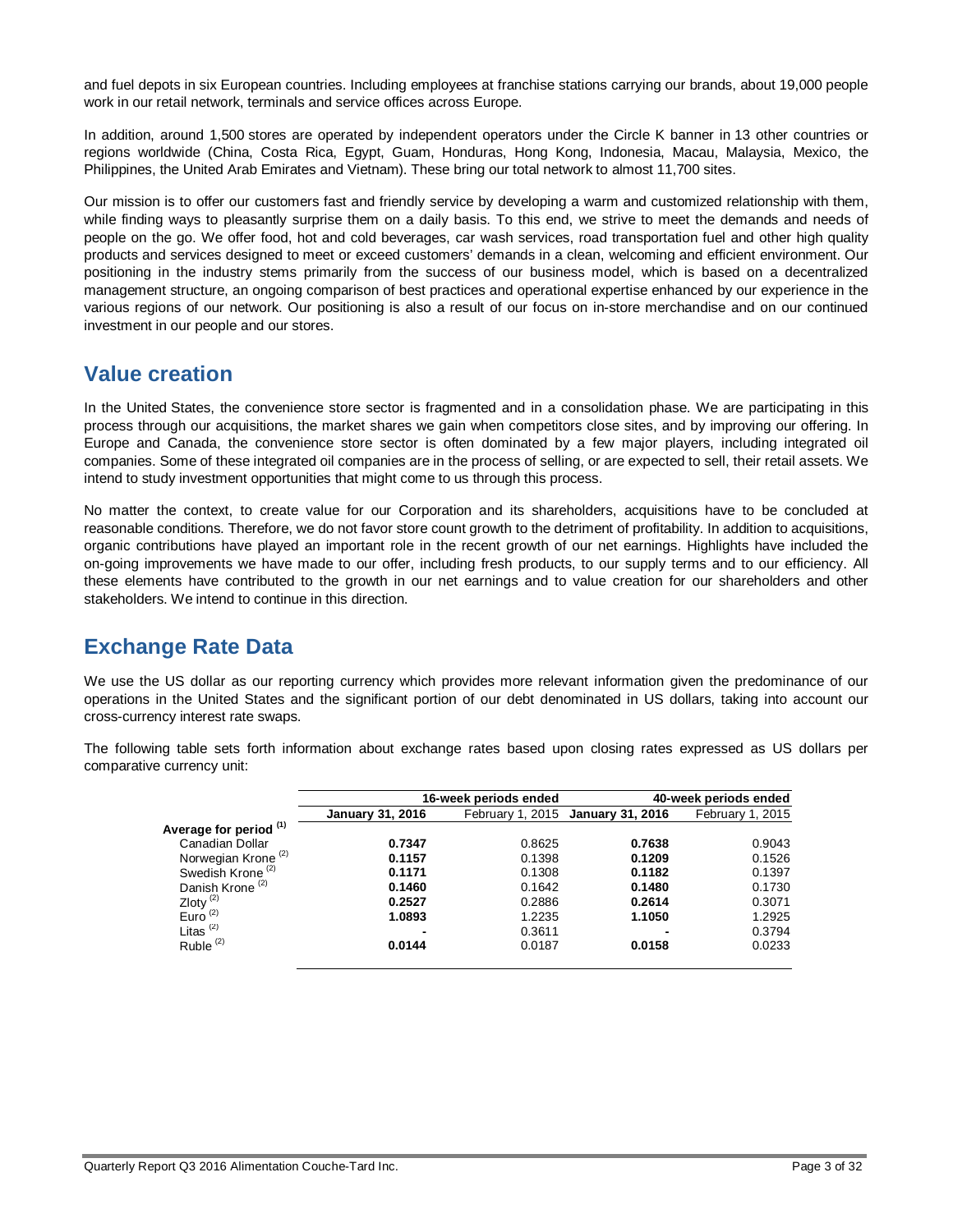|                 | As at January 31,<br>2016 | As at April 26,<br>2015 |
|-----------------|---------------------------|-------------------------|
| Period end      |                           |                         |
| Canadian Dollar | 0.7140                    | 0.8217                  |
| Norwegian Krone | 0.1148                    | 0.1286                  |
| Swedish Krone   | 0.1166                    | 0.1159                  |
| Danish Krone    | 0.1452                    | 0.1457                  |
| Zloty           | 0.2447                    | 0.2697                  |
| Euro            | 1.0832                    | 1.0875                  |
| Ruble           | 0.0132                    | 0.0196                  |

Calculated by taking the average of the closing exchange rates of each day in the applicable period.

Average rate for the period from October 12, 2015 to January 31, 2016 for the 16-week period ended January 31, 2016, from May 1<sup>st</sup>, 2015 to January 31, 2016 for the 40-week period ended January 31, 2016, from October 13, 2014 to January 31, 2015 for the 16-week period ended February 1, 2015 and from May 1<sup>st</sup>, 2014 to January 31, 2015 for the<br>40-week period ended February 1, 2015.

Considering we use the US dollar as our reporting currency, in our consolidated financial statements and in this document, unless indicated otherwise, results from our Canadian, European and corporate operations are translated into US dollars using the average rate for the period. Unless otherwise indicated, variances and explanations regarding changes in the foreign exchange rate and the volatility of the Canadian dollar and European currencies which we discuss in the present document are therefore related to the translation into US dollars of our Canadian, European and corporate operations' results.

# **Overview of the Third Quarter of Fiscal 2016**

Net earnings amounted to \$274.0 million for the third quarter of fiscal 2016, up 10.4% over the corresponding period of fiscal 2015. Results for the third quarter of fiscal 2016 include a \$27.2 million pre-tax curtailment gain on defined benefits pension plans obligation, a \$22.9 million income tax expense stemming from an internal reorganisation, a \$10.4 million pre-tax write-off charge in connection with our fuel rebranding project, a \$10.1 million pre-tax accelerated depreciation and amortization expense in connection with our global brand initiative, a \$9.2 million pre-tax charge on early termination of certain fuel supply contracts as well as a \$4.1 million pre-tax net foreign exchange loss. Results for the third quarter of fiscal 2015 included a \$16.6 million pre-tax net foreign exchange loss, a \$16.1 million income tax expense stemming from an internal reorganisation, a \$10.4 million pre-tax loss from the disposal of our aviation fuel business, a \$8.1 million pre-tax restructuring expense, a \$2.6 million pre-tax curtailment gain on defined benefits pension plans obligation as well as a \$0.6 million pre-tax negative goodwill.

Excluding these items as well as acquisition costs from both comparable periods, net earnings for the third quarter of fiscal 2016 would have been approximately \$301.0 million (\$0.53 per share on a diluted basis) compared with \$289.0 million (\$0.51 per share on a diluted basis) for the third quarter of fiscal 2015, an increase of \$12.0 million, or 4.2%. This increase is attributable to the solid contribution from acquisitions, including The Pantry Inc. store network and to strong organic growth from both convenience store and fuel operations. These items, which contributed to the growth in net earnings, were partially offset by lower road transportation fuel margins in the U.S., by higher operating expenses to support our strong growth, by the negative net impact from the translation of revenues and expenses from our Canadian and European operations into US dollars and by the impact of the higher consolidated income tax rate.

# **The Pantry Inc. ("The Pantry")**

Our results for the 16 and 40-week periods ended January 31, 2016 include those of The Pantry which we acquired on March 16, 2015.

## *Purchase price allocation and adjustments to results previously reported*

During the third quarter of fiscal 2016, we adjusted and finalized the purchase price allocation of The Pantry to reflect our fair value assessment of the assets acquired, the liabilities assumed and the goodwill for the transaction. The adjustments we made to the preliminary purchase price allocation did not have a significant impact on our previously reported results.

## *Synergies and cost reductions initiatives*

We are actively working on realizing identified cost reductions opportunities in connection with The Pantry acquisition in addition to realizing available synergies through growth of in-store sales and fuel volumes in this geographic area, improving our operations, sharing our business awareness and each company's best practices, and optimizing supply conditions.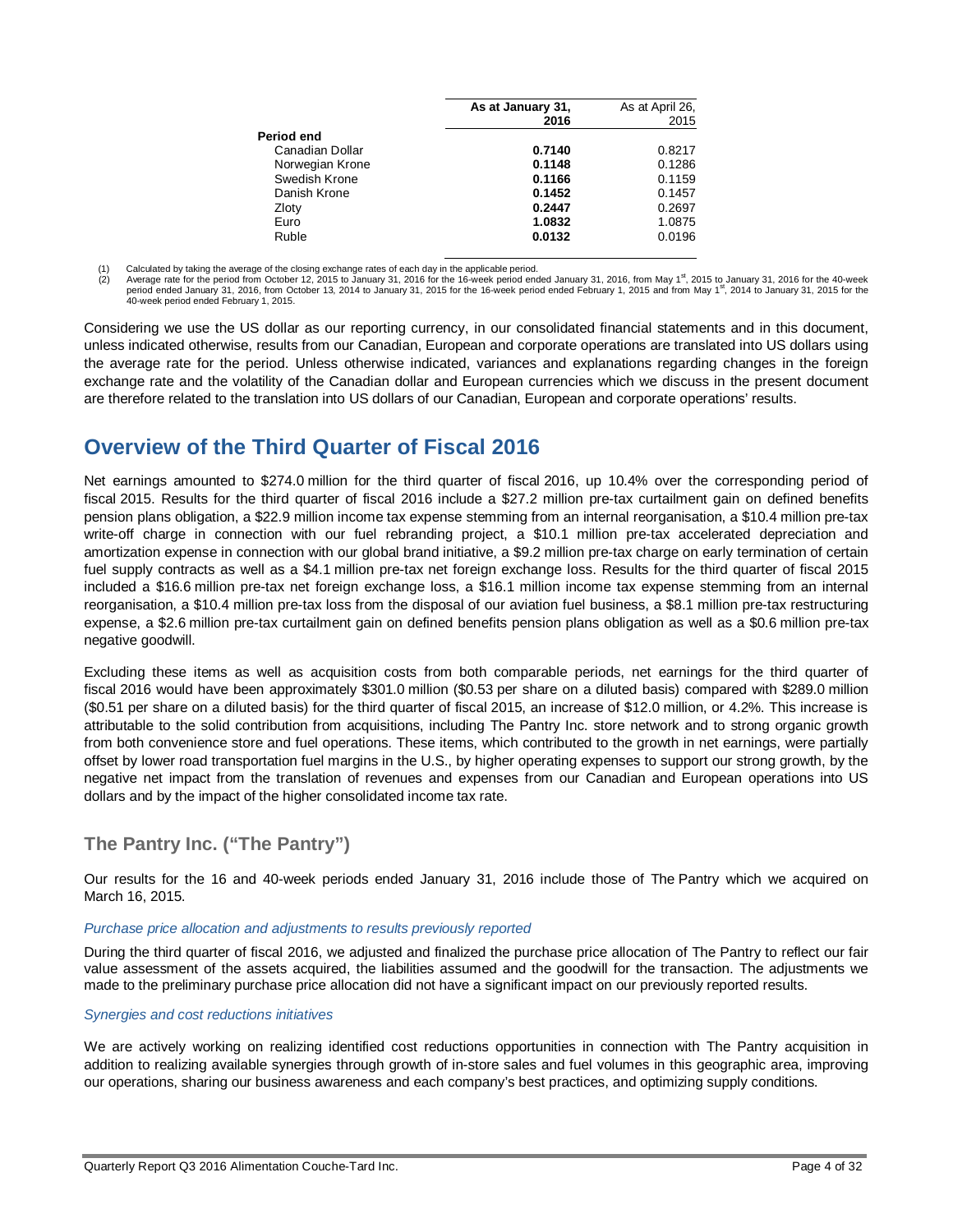## Cost reductions

We expect to achieve a minimum of \$85.0 million<sup>1</sup> in cost reductions before income taxes over the 24-month period following the acquisition. Since the acquisition, we have already taken actions that should allow us to record annual cost reductions we estimate at approximately \$63.0 million<sup>1</sup> before income taxes. We recorded cost reductions estimated at approximately \$20.0 million before income taxes during the 16-week period ended January 31, 2016 and at approximately \$43.0 million before income taxes since the acquisition. These cost reductions mainly reduced operating, selling, administrative and general expenses and, to a lesser extent, the cost of sales. These amounts do not necessarily represent the full annual impact of all of our initiatives.

### Merchandise and service supply costs

In addition to the cost reductions discussed above, we have taken actions which should allow us to reduce our annual merchandise and service supply costs by approximately \$24.0 million<sup>1</sup>, before income taxes. These reductions should mainly result from economies of scale as well as from the negotiation of improved supply conditions. We estimate that realized savings amounted to approximately \$7.0 million before income taxes for the 16-week period ended January 31, 2016 and to approximately \$14.0 million before income taxes since the acquisition.

#### Fuel branding, supply and distribution

Towards the end of the third quarter, we finalized the review of our fuel branding, supply and distribution strategy for the Southeastern region of the United States which we had initiated following the acquisition of The Pantry. As a result of our review, we made the decision to change the fuel branding for more than 1,000 stores in this region. Consequently, we terminated some of our existing fuel supply agreements and entered into new contracts. This decision will allow us to realize significant synergies through higher fuel volumes and better pricing conditions. As a result of these changes, we had to pay \$9.2 million for the early termination of existing fuel supply contracts which negatively impacted earnings for the third quarter of fiscal 2016. Additionally, our results for the third quarter include a write-off charge of approximately \$10.4 million resulting from the replacement of fuel signage and equipment before the end of their useful lives. A significant portion of the costs for the new assets will be assumed by our new fuel suppliers. We believe that anticipated synergies associated with our strategy will quickly repay for these charges.

## *Replacement of store equipment*

Following extensive and thorough analysis, we concluded that some of the store equipment and signage acquired as part of The Pantry acquisition would need to be replaced or upgraded before the end of their current useful lives in order to implement some of our programs and to ensure a consistent offering and branding across the markets that The Pantry stores operate in. We expect that these replacements and upgrades will improve the customers' experience and will support our growth objectives. In connection with this plan, the depreciation period for the assets we plan to replace or upgrade has been shortened to reflect our current replacement and upgrade plans, resulting in a higher depreciation expense for the third quarter and in a slightly higher expected depreciation expense for the next two fiscal years.

## **Statoil Fuel & Retail – synergies and cost reductions initiatives**

Since the acquisition of Statoil Fuel & Retail, we have been actively working on identifying and implementing available synergies and cost reductions opportunities.

During the third quarter of fiscal 2016, we recorded incremental synergies and cost savings which we estimated at approximately \$12.0 million, before income taxes. These synergies and cost reductions mainly impacted operating, selling, administrative and general expenses as well as the cost of sales. Since the acquisition, we estimate that total realized annual synergies and cost savings amount to approximately \$199.0 million before income taxes, which corresponds to the higher range of synergies and cost reductions objectives that we had set following the acquisition.

These synergies and cost reductions came from a variety of sources including cost reductions following the delisting of Statoil Fuel & Retail, the renegotiation of certain agreements with our suppliers, the reduction of in-store costs and the restructuring of certain departments.

<sup>1&</sup>lt;br>As our synergies and cost reductions objective is considered a forward-looking statement, we are required, pursuant to securities laws, to clarify that our synergies and cost reductions estimate is based on a number of important factors and assumptions. Among other things, our synergies and cost reductions objective is based on our comparative analysis of organizational structures and current levels of spending across our network as well as on our ability to bridge the gap, where relevant. Our synergies and cost reductions objective is also based on our assessment of current contracts in North America and how we expect to be able to renegotiate these contracts to take advantage of our increased purchasing power. In addition, our synergies and cost reductions objective assumes that we will be able to establish and maintain an effective process for sharing best practices across our network. Finally, our objective is also based on our ability to integrate The Pantry's systems with ours. An important change in these facts and assumptions could significantly impact our synergies and cost reduction estimate as well as the timing of the implementation of our different initiatives.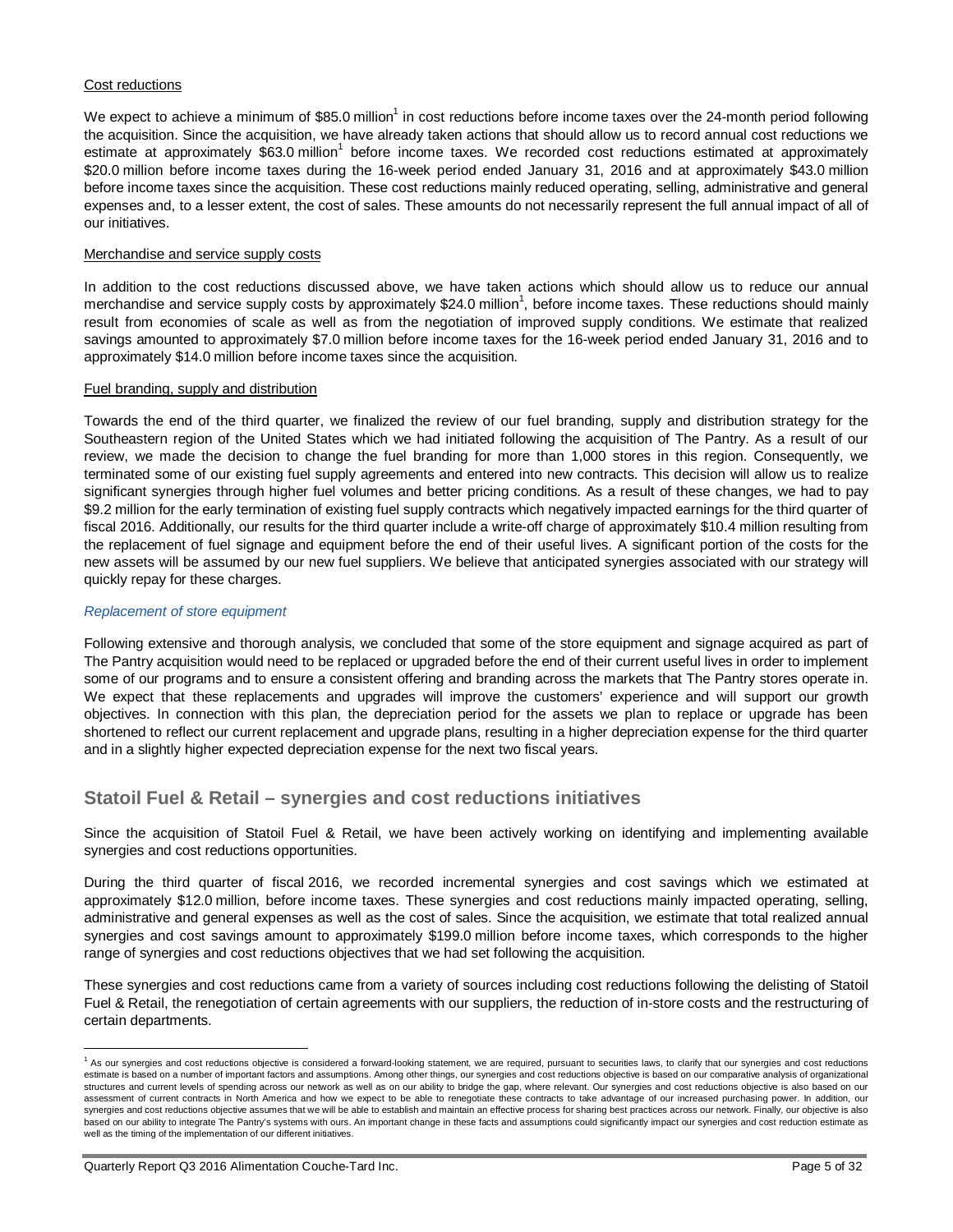Although we have now reached the higher range of our initial synergies and cost reductions objective associated with the acquisition of Statoil Fuel & Retail, we believe that several additional opportunities still exist. In line with our business model, we intend to continue our work towards optimizing the efficiency of our European network.

## **Defined benefits plans curtailment**

During the third quarter of fiscal 2016, we announced to our employees our decision to convert certain of our existing defined benefits pension plans into defined contributions plans. In connection with the termination of the defined benefits plans, a pre-tax curtailment gain of \$27.2 million was recorded to earnings of the quarter with a corresponding offset to the defined benefits pension plans obligation.

## **Network growth**

## *Multi-sites acquisitions*

On December 1, 2015, we acquired from Texas Star Investments and their affiliates, 18 company-operated stores and two stand-alone quick service restaurants, all of which are located in Texas, United States, in addition to a fuel dealer network. We own the land and buildings for 17 of the sites and lease the land and own the buildings for the remaining sites.

Since the beginning of fiscal 2016, we have acquired 52 company-operated stores and two stand-alone quick service restaurants through multi-sites acquisitions.

Available cash was used for these acquisitions.

#### *Single-site acquisitions*

During the third quarter of fiscal 2016, we acquired six company-operated stores through distinct transactions, which brings the total to 16 stores since the beginning of fiscal 2016.

Available cash was used for these acquisitions.

## *Store construction*

During the third quarter of fiscal 2016, we completed the construction, relocation or reconstruction of 32 stores which brings the total to 60 stores since the beginning of fiscal 2016.

As of January 31, 2016, 38 stores were under construction and should open in the upcoming quarters.

#### *Outstanding transaction*

On March 17, 2015, we entered into an agreement with A/S Dansk Shell to acquire their retail business, comprising 315 service stations, their commercial fuel business and their aviation fuel business. The service stations are located in Denmark and comprise 225 full service-stations, 75 unmanned automated fuel stations and 15 truck stops. Of the 315 sites, 140 are owned by Shell, 115 are leased from third parties and 60 are dealer-owned. We already operate a strong network in Denmark and we believe this new acquisition would complement it very well. This transaction is subject to the standard regulatory approvals and closing conditions. In collaboration with A/S Dansk Shell and the regulatory authorities, our teams are deploying all necessary efforts to ensure that the transaction is concluded under optimal conditions and without undue delay. As such, we expect the transaction will close before the end of fiscal year 2016. We expect to finance this transaction with our available cash and existing credit facilities.

#### *Transactions subsequent to quarter-end*

On February 1, 2016, subsequent to the end of the third quarter, we acquired all outstanding shares of Topaz Energy Group Limited ("TEGL"), Resource Property Investment Fund plc ("RPIF"), and Esso Ireland Limited, collectively known as "Topaz". Topaz is the leading convenience and fuel retailer in Ireland with a network comprising 444 service stations. Of these service stations, 158 are operated by Topaz and 286 are operated by dealers. The agreement also encompasses a significant commercial fuels operation, with two terminals and over 30 depots. In line with our business model, we expect realizing synergies through growth of in-store sales and fuel volumes, improving our operations, sharing our business awareness and each company's best practices as well as optimizing supply conditions. We also expect to realize some cost reductions through the integration of Topaz into our network.

We financed this transaction using our revolving credit facilities. In order to plan for this transaction, as of January 31, 2016, the funds had been drawn from our revolving facilities and included in our cash and cash equivalent on the balance sheet.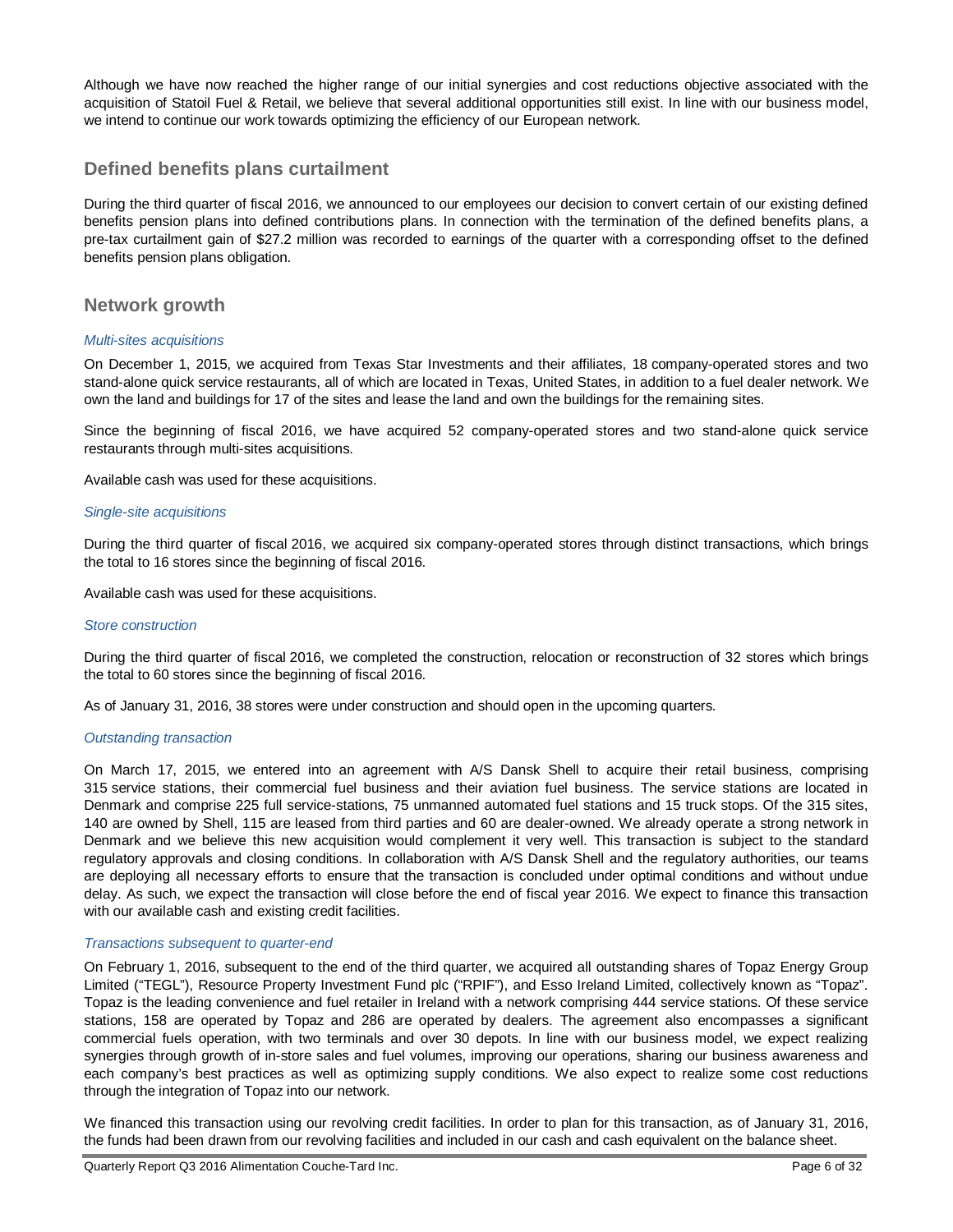On March 8, 2016, we signed an agreement with Imperial Oil ("Imperial") to acquire certain of its Canadian retail assets located in the Provinces of Ontario and Québec. The transaction comprises 279 of Imperial's Esso-branded fuel and convenience sites in Canada. Of these sites, 229 are located in Ontario - the majority of which in the Greater Toronto Area and 50 sites are located in Québec. All of the Québec sites are in the Greater Montréal Area or on the south shore of Montréal. The agreement also includes 13 land banks and two dealer sites, as well as a long-term supply agreement for Esso branded fuel. Imperial owns 238 sites and 41 are leased. The total transaction is priced at approximately CA\$1.68 billion. Pending the customary regulatory approvals and closing conditions, the transaction is expected to close within six months. We expect to finance this transaction using our available cash and existing credit facilities.

#### *International network*

During the quarter, we have been advised by Circle K Sunkus ("Sunkus"), a wholly-owned subsidiary of UNY Group Holding's Co., Ltd., that it will be rebranding its 3,273 Circle K stores in Japan over the next few years. The timing of this rebranding announced by Sunkus coincides with the recent merger of UNY Group Holding's Co., Ltd. with Family Mart Co., Ltd. This will not impact our financial results since we have not been collecting any fees from this licensee.

Sunkus is an independent operator in Japan and holds the exclusive rights to the "Circle K" trademark in this country which it acquired in 1993 from ConocoPhilips, Circle K's previous owner. We subsequently acquired the Circle K network from ConocoPhilips in 2003.

Although this rebranding has not been completed as of January 31, 2016, those stores have been excluded from our international network store count.

#### *Summary of changes in our store network during the third quarter and the first three quarters of fiscal 2016*

The following table presents certain information regarding changes in our store network over the 16-week period ended January 31, 2016 (1):

|                                                              | 16-week period ended January 31, 2016 |               |                          |                                               |              |  |
|--------------------------------------------------------------|---------------------------------------|---------------|--------------------------|-----------------------------------------------|--------------|--|
| Type of site                                                 | Company-<br>operated <sup>(2)</sup>   | CODO $^{(3)}$ | DODO $(4)$               | <b>Franchised and</b><br>other affiliated (5) | <b>Total</b> |  |
| Number of sites, beginning of period                         | 7.790                                 | 542           | 766                      | 1.125                                         | 10,223       |  |
| Acquisitions                                                 | 24                                    |               | $\overline{\phantom{a}}$ |                                               | 24           |  |
| Openings / constructions / additions                         | 30                                    |               | 10                       | 21                                            | 66           |  |
| Closures / disposals / withdrawals                           | (54)                                  | (8)           | (21)                     | (33)                                          | (116)        |  |
| Store conversion                                             | $\overline{\phantom{a}}$              | (10)          | 10                       |                                               |              |  |
| Number of sites, end of period                               | 7.790                                 | 529           | 765                      | 1.113                                         | 10.197       |  |
| Number of automated fuel stations included in the period end |                                       |               |                          |                                               |              |  |
| figures <sup>(6)</sup>                                       | 901                                   |               | 19                       |                                               | 920          |  |

The following table presents certain information regarding changes in our store network over the 40-week period ended January 31, 2016<sup>(1)</sup>:

|                                      |                            | 40-week period ended January 31, 2016 |            |                                               |              |  |  |  |
|--------------------------------------|----------------------------|---------------------------------------|------------|-----------------------------------------------|--------------|--|--|--|
| Type of site                         | Company-<br>operated $(2)$ | CODO $^{(3)}$                         | DODO $(4)$ | <b>Franchised and</b><br>other affiliated (5) | <b>Total</b> |  |  |  |
| Number of sites, beginning of period | 7.787                      | 559                                   | 600        | 1,132                                         | 10,078       |  |  |  |
| Acquisitions                         | 68                         |                                       | 139        |                                               | 207          |  |  |  |
| Openings / constructions / additions | 54                         |                                       | 46         | 50                                            | 159          |  |  |  |
| Closures / disposals / withdrawals   | (121)                      | (17)                                  | (40)       | (69)                                          | (247)        |  |  |  |
| Store conversion                     |                            | (22)                                  | 20         |                                               |              |  |  |  |
| Number of sites, end of period       | 7.790                      | 529                                   | 765        | 1.113                                         | 10.197       |  |  |  |

(1) These figures include 50% of the stores operated through RDK, a joint venture<br>(2) Sites for which the real estate is controlled by Couche-Tard (through owner

Sites for which the real estate is controlled by Couche-Tard (through ownership or lease agreements) and for which the stores (and/or the service stations) are operated by Couche-Tard or one of its commission agents.

Sites for which the real estate is controlled by Couche-Tard (through ownership or lease agreements) and for which the stores (and/or the service stations) are operated by an independent operator in exchange for rent and to which Couche-Tard supplies road transportation fuel through supply contracts. Some of these sites are subject to a franchise agreement, licensing or other similar agreement under one of our main or secondary banners.<br>(4) Sites controlled and operated by independent operators to which Couche-Tard supplies road transportation fuel through supply c

franchise agreement, licensing or other similar agreement under one of our main or secondary banners.

(5) Stores operated by an independent operator through a franchising, licensing or another similar agreement under one of our main or secondary banners.<br>(6) These sites sell road transportation fuel only.

These sites sell road transportation fuel only.

In addition, around 1,500 stores are operated by independent operators under the Circle K banner in 13 other countries or regions worldwide (China, Costa Rica, Egypt, Guam, Honduras, Hong Kong, Indonesia, Macau, Malaysia, Mexico, the Philippines, the United Arab Emirates and Vietnam). These bring our total network to almost 11,700 sites.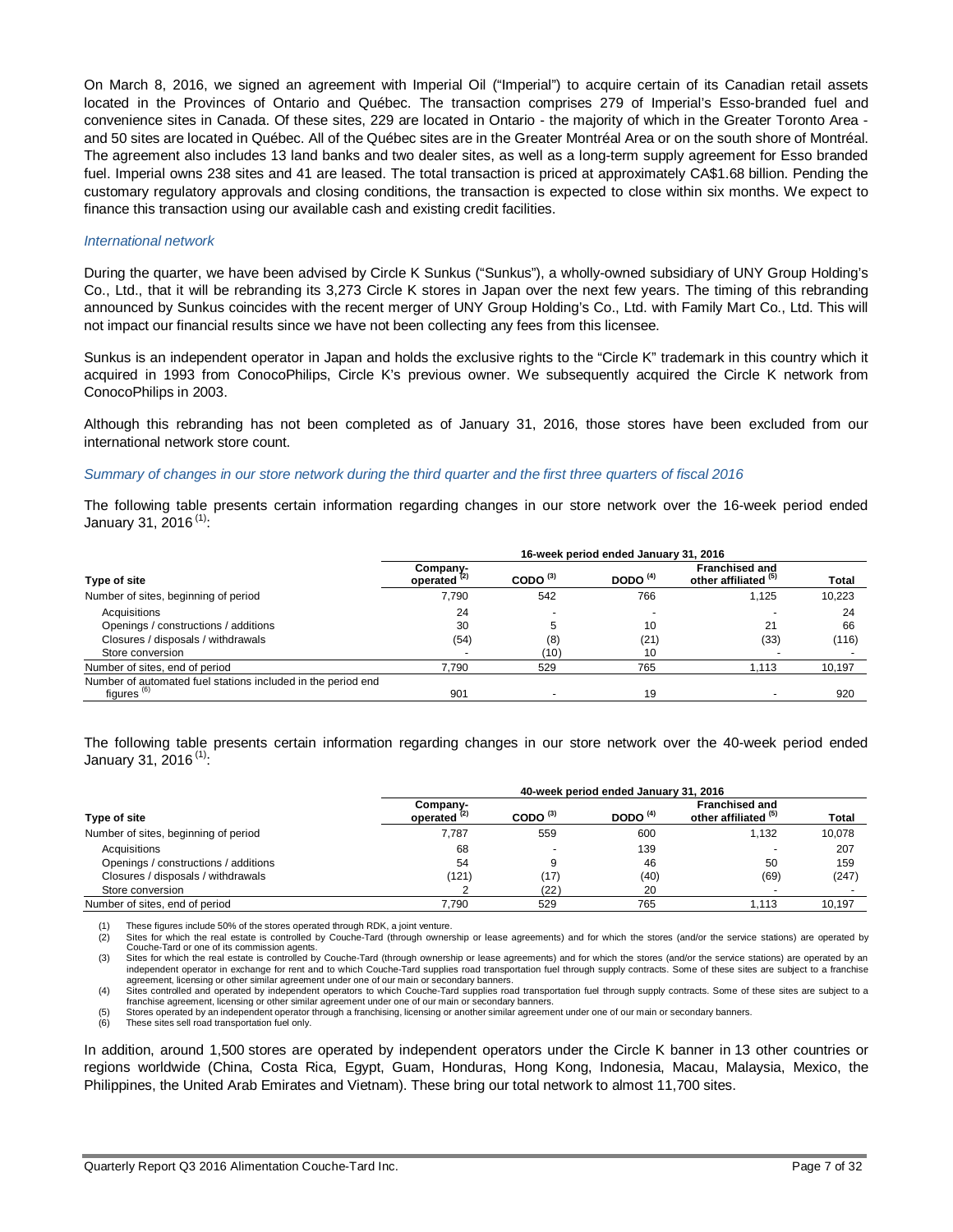# **Global Circle K Brand**

On September 22, 2015, we announced the creation and rollout of a new, global convenience brand, "Circle K™". In connection with this rebranding project, we have started to incur additional capital expenditures and other expenses in order to replace and upgrade various existing assets. This project should span over the course of the next few years. As a result of our plan for the replacement and upgrade of these assets, we have accelerated the depreciation and amortization of certain existing assets, including but not limited to, store signage and the Statoil trade name. Consequently, an incremental depreciation and amortization expense of \$10.1 million was recorded to earnings of the third quarter of fiscal 2016. We expect incremental depreciation and amortization expense over and above normal levels of approximately \$8.0 million to \$10.0 million for the fourth quarter of fiscal 2016, of approximately \$23.0 million to \$26.0 million for fiscal 2017 and of approximately \$14.0 million to \$16.0 million for fiscal 2018.

# **Disposal of the lubricants business**

During the second quarter of fiscal 2016, we closed the disposal of our lubricants business. During the same quarter, we recognized a preliminary pre-tax gain on disposal of \$47.4 million in relation to this transaction. During the third quarter of fiscal 2016, closing adjustments were finalized and no significant adjustment was recorded to the preliminary gain.

## **Issuance of Norwegian Krone denominated senior unsecured notes**

On February 18, 2016, subsequent to the end of the quarter, we issued Norwegian Krone ("NOK") denominated senior unsecured notes totaling NOK 675.0 million (approximately \$78.0 million) with a coupon rate of 3.85% and maturing on February 18, 2026. Interest is payable semi-annually on April  $20<sup>th</sup>$  and October  $20<sup>th</sup>$  of each year. The net proceeds from the issuance were mainly used to repay a portion of our term revolving unsecured operating credit facility.

## **Dividends**

During its March 15, 2016 meeting, the Corporation's Board of Directors declared a quarterly dividend of CA6.75  $\phi$  per share for the third quarter of fiscal 2016 to shareholders on record as at March 24, 2016 and approved its payment for April 7, 2016. This is an eligible dividend within the meaning of the Income Tax Act of Canada.

## **Outstanding shares and stock options**

As at March 11, 2016, Couche-Tard had 148,101,540 Class A multiple voting shares and 419,347,947 Class B subordinate voting shares issued and outstanding. In addition, as at the same date, Couche-Tard had 2,554,228 outstanding stock options for the purchase of Class B subordinate voting shares.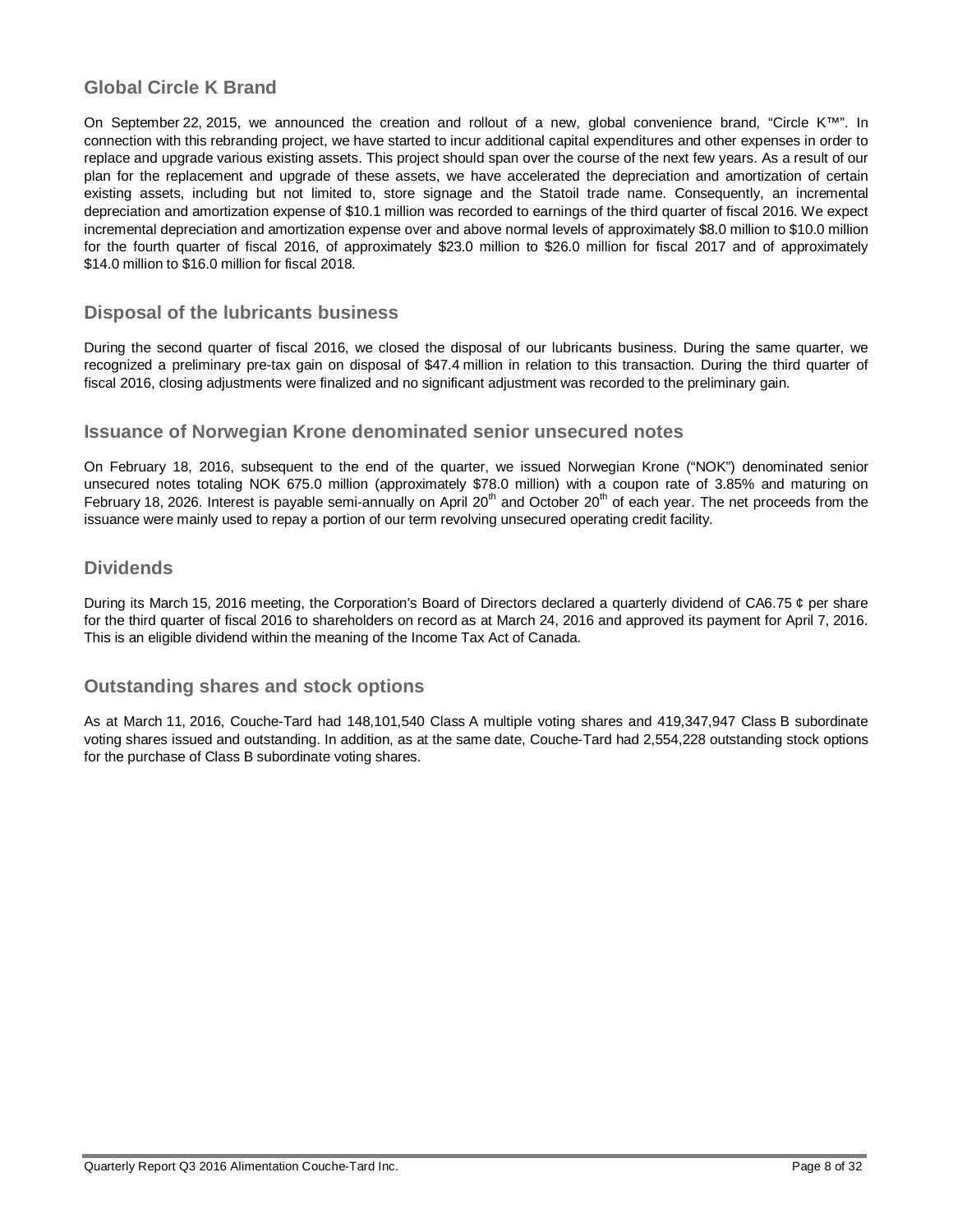# **Summary analysis of consolidated results for the third quarter and first three quarters of fiscal 2016**

The following table highlights certain information regarding our operations for the 16 and 40-week periods ended January 31, 2016 and February 1, 2015.

|                                                                                                        | 16-week periods ended |              |                    | 40-week periods ended |                |                    |  |
|--------------------------------------------------------------------------------------------------------|-----------------------|--------------|--------------------|-----------------------|----------------|--------------------|--|
|                                                                                                        | January 31,           | February 1,  |                    | January 31,           | February 1,    |                    |  |
| (in millions of US dollars, unless otherwise stated)                                                   | 2016                  | 2015         | Variation %        | 2016                  | 2015           | Variation %        |  |
| <b>Statement of Operations Data:</b><br>Merchandise and service revenues (1):                          |                       |              |                    |                       |                |                    |  |
| <b>United States</b>                                                                                   | 2,156.9               | 1,495.4      | 44.2               | 5,666.0               | 3,887.4        | 45.8               |  |
| Europe                                                                                                 | 254.1                 | 283.2        | (10.3)             | 667.6                 | 779.9          | (14.4)             |  |
| Canada                                                                                                 | 489.5                 | 553.3        | (11.5)             | 1,401.5               | 1,591.9        | (12.0)             |  |
| Total merchandise and service revenues                                                                 | 2,900.5               | 2,331.9      | 24.4               | 7,735.1               | 6,259.2        | 23.6               |  |
| Road transportation fuel revenues:<br><b>United States</b>                                             | 4,306.7               | 3,706.9      | 16.2               | 12,730.0              | 11,346.2       | 12.2               |  |
| Europe                                                                                                 | 1,414.8               | 1,839.0      | (23.1)             | 4,126.4               | 5,756.1        | (28.3)             |  |
| Canada                                                                                                 | 554.1                 | 696.3        | (20.4)             | 1,634.1               | 2,115.1        | (22.7)             |  |
| Total road transportation fuel revenues                                                                | 6,275.6               | 6,242.2      | 0.5                | 18,490.5              | 19 217.4       | (3.8)              |  |
| Other revenues <sup>(2)</sup> :                                                                        |                       |              |                    |                       |                |                    |  |
| <b>United States</b>                                                                                   | 4.3                   | 5.0          | (14.0)             | 11.8                  | 12.1           | (2.5)              |  |
| Europe<br>Canada                                                                                       | 150.6<br>0.1          | 528.6<br>0.1 | (71.5)             | 509.7<br>0.4          | 1,755.3<br>0.4 | (71.0)             |  |
| Total other revenues                                                                                   | 155.0                 | 533.7        | (71.0)             | 521.9                 | 1,767.8        | (70.5)             |  |
| <b>Total revenues</b>                                                                                  | 9,331.1               | 9,107.8      | 2.5                | 26,747.5              | 27,244.4       | (1.8)              |  |
| Merchandise and service gross profit (1):                                                              |                       |              |                    |                       |                |                    |  |
| <b>United States</b>                                                                                   | 717.2                 | 490.1        | 46.3               | 1,878.6               | 1,272.7        | 47.6               |  |
| Europe                                                                                                 | 111.5                 | 114.7        | (2.8)              | 282.2                 | 319.5          | (11.7)             |  |
| Canada                                                                                                 | 158.6                 | 178.3        | (11.0)             | 459.8                 | 525.0          | (12.4)             |  |
| Total merchandise and service gross profit                                                             | 987.3                 | 783.1        | 26.1               | 2,620.6               | 2,117.2        | 23.8               |  |
| Road transportation fuel gross profit:                                                                 | 434.1                 | 365.7        | 18.7               | 1,184.3               | 877.9          | 34.9               |  |
| <b>United States</b><br>Europe                                                                         | 221.2                 | 240.9        | (8.2)              | 606.5                 | 697.4          | (13.0)             |  |
| Canada                                                                                                 | 42.2                  | 47.4         | (11.0)             | 118.4                 | 132.1          | (10.4)             |  |
| Total road transportation fuel gross profit                                                            | 697.5                 | 654.0        | 6.7                | 1,909.2               | 1,707.4        | 11.8               |  |
| Other revenues gross profit <sup>(2)</sup> :                                                           |                       |              |                    |                       |                |                    |  |
| <b>United States</b>                                                                                   | 4.3                   | 5.0          | (14.0)             | 11.8                  | 12.1           | (2.5)              |  |
| Europe                                                                                                 | 50.9<br>0.1           | 87.6         | (41.9)             | 148.2                 | 259.6          | (42.9)             |  |
| Canada<br>Total other revenues gross profit                                                            | 55.3                  | 0.1<br>92.7  | (40.3)             | 0.4<br>160.4          | 0.4<br>272.1   | (41.1)             |  |
| Total gross profit                                                                                     | 1,740.1               | 1,529.8      | 13.7               | 4,690.2               | 4,096.7        | 14.5               |  |
| Operating, selling, administrative and general expenses                                                | 1,134.1               | 981.6        | 15.5               | 2,900.6               | 2,548.0        | 13.8               |  |
| Curtailment gain on defined benefits pension plans<br>obligation                                       | (27.2)                | (2.6)        | 946.2              | (27.2)                | (2.6)          | 946.2              |  |
| Loss (gain) on disposal of property and equipment and                                                  |                       |              |                    |                       |                |                    |  |
| other assets                                                                                           | 14.5                  | (3.9)        | (471.8)            | 18.2                  | (4.9)          | (471.4)            |  |
| Gain on disposal of lubricant business                                                                 |                       | 10.4         |                    | (47.4)                | 10.4           | 100.0              |  |
| Loss on disposal of aviation fuel business<br>Restructuring and integration costs                      |                       | 8.1          | (100.0)<br>(100.0) |                       | 8.1            | (100.0)<br>(100.0) |  |
| Negative goodwill                                                                                      |                       | (0.6)        | (100.0)            |                       | (1.1)          | (100.0)            |  |
| Depreciation, amortization and impairment of property                                                  |                       |              |                    |                       |                |                    |  |
| and equipment, intangibles assets and other assets                                                     | 192.8                 | 152.4        | 26.5               | 470.4                 | 401.8          | 17.1               |  |
| <b>Operating income</b>                                                                                | 425.9                 | 384.4        | 10.8               | 1,375.6               | 1,137.0        | 21.0               |  |
| Net earnings                                                                                           | 274.0                 | 248.1        | 10.4               | 987.5                 | 804.0          | 22.8               |  |
| <b>Other Operating Data:</b>                                                                           |                       |              |                    |                       |                |                    |  |
| Merchandise and service gross margin <sup>(1)</sup> :<br>Consolidated                                  | 34.0%                 | 33.6%        | 0.4                | 33.9%                 | 33.8%          | 0.1                |  |
| <b>United States</b>                                                                                   | 33.3%                 | 32.8%        | 0.5                | 33.2%                 | 32.7%          | 0.5                |  |
| Europe                                                                                                 | 43.9%                 | 40.5%        | 3.4                | 42.3%                 | 41.0%          | 1.3                |  |
| Canada                                                                                                 | 32.4%                 | 32.2%        | 0.2                | 32.8%                 | 33.0%          | (0.2)              |  |
| Growth of same-store merchandise revenues (3) (4).                                                     |                       |              |                    |                       |                |                    |  |
| <b>United States</b><br>Europe                                                                         | 5.0%<br>4.3%          | 4.5%<br>1.7% |                    | 5.1%<br>3.0%          | 3.4%<br>1.6%   |                    |  |
| Canada                                                                                                 | 3.5%                  | 3.6%         |                    | 3.1%                  | 3.3%           |                    |  |
| Road transportation fuel gross margin:                                                                 |                       |              |                    |                       |                |                    |  |
| United States (cents per gallon) <sup><sup>(4</sup></sup>                                              | 19.90                 | 24.93        | (20.2)             | 21.18                 | 24.15          | (12.3)             |  |
| Europe (cents per litre) <sup>(5)</sup>                                                                | 8.69                  | 9.81         | (11.4)             | 9.26                  | 10.90          | (15.0)             |  |
| Canada (CA cents per litre) <sup>(4)</sup><br>Volume of road transportation fuel sold (5).             | 6.29                  | 6.12         | 2.8                | 6.50                  | 6.39           | 1.7                |  |
| United States (millions of gallons)                                                                    | 2,177.6               | 1,491.3      | 46.0               | 5.557.8               | 3,720.3        | 49.4               |  |
| Europe (millions of litres)                                                                            | 2,544.1               | 2,455.1      | 3.6                | 6,551.8               | 6,400.0        | 2.4                |  |
| Canada (millions of litres)                                                                            | 918.8                 | 904.1        | 1.6                | 2,399.8               | 2,326.4        | 3.2                |  |
| Growth of (decrease in) same-store road                                                                |                       |              |                    |                       |                |                    |  |
| transportation fuel volume (4).                                                                        |                       |              |                    |                       |                |                    |  |
| <b>United States</b><br>Europe                                                                         | 6.2%<br>2.9%          | 2.8%<br>2.1% |                    | 7.5%<br>3.1%          | 2.3%<br>2.0%   |                    |  |
| Canada                                                                                                 | $(0.5\%)$             | (0.5%        |                    | 1.4%                  | $(0.5\%)$      |                    |  |
| Per Share Data:                                                                                        |                       |              |                    |                       |                |                    |  |
| Basic net earnings per share (dollars per share)<br>Diluted net earnings per share (dollars per share) | 0.48<br>0.48          | 0.44<br>0.44 | 9.1<br>9.1         | 1.74<br>1.73          | 1.42<br>1.41   | 22.5<br>22.7       |  |
|                                                                                                        |                       |              |                    |                       |                |                    |  |

Quarterly Report Q3 2016 Alimentation Couche-Tard Inc. Page 9 of 32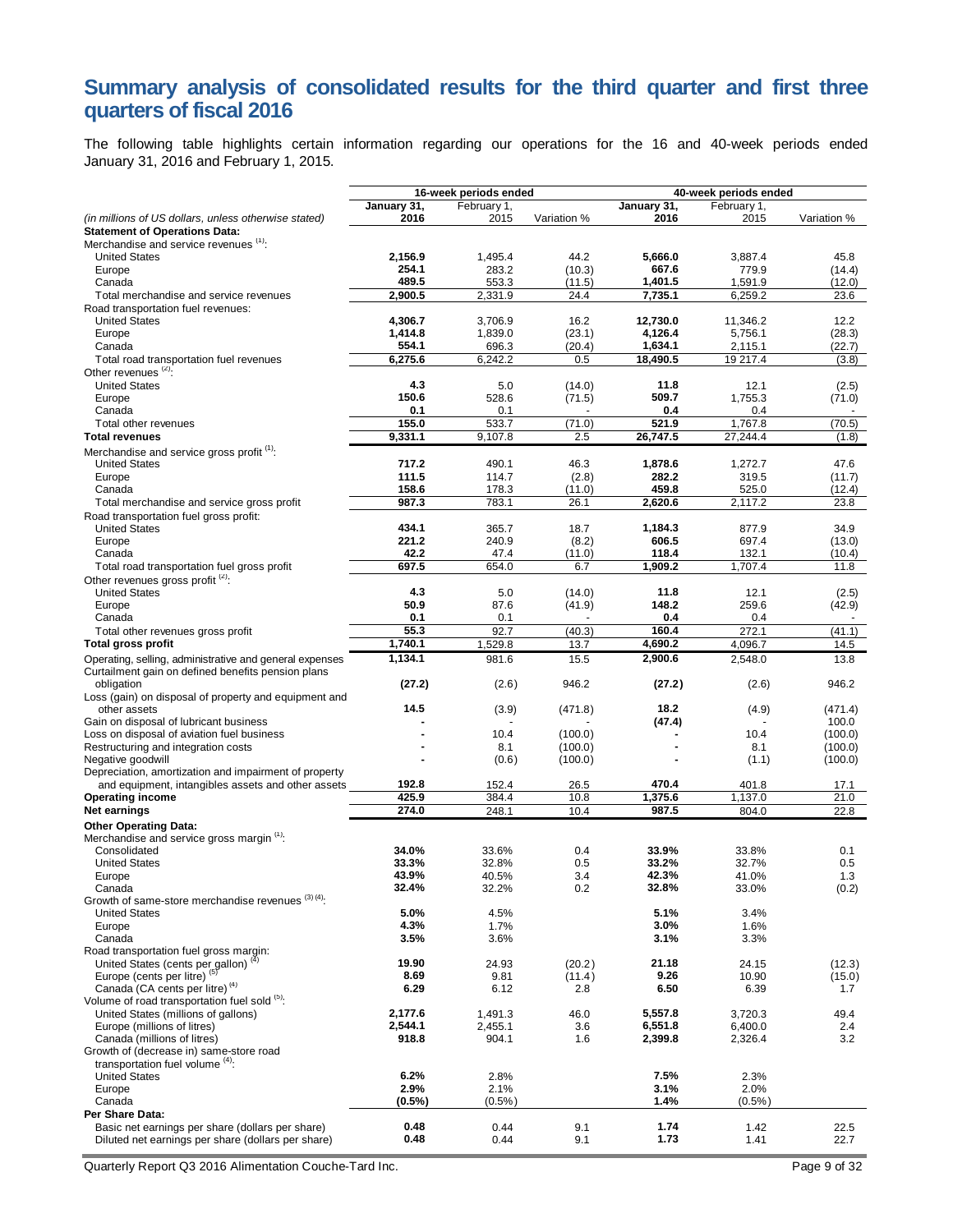|                                                               | <b>January 31, 2016</b> | April 26, 2015 | Variation \$ |
|---------------------------------------------------------------|-------------------------|----------------|--------------|
| <b>Balance Sheet Data:</b>                                    |                         |                |              |
| Total assets                                                  | 11.200.4                | 10.989.9       | 210.5        |
| Interest-bearing debt                                         | 2.769.9                 | 3.068.3        | (298.4)      |
| Shareholders' equity                                          | 4,733.5                 | 3.889.1        | 844.4        |
| <b>Indebtedness Ratios:</b>                                   |                         |                |              |
| Net interest-bearing debt/total capitalization <sup>(6)</sup> | 0.28:1                  | 0.39:1         |              |
| Net interest-bearing debt/Adjusted EBITDA (7) (11)            | 0.83:1                  | 1.18:1         |              |
| Adjusted net interest-bearing debt/Adjusted EBITDAR (8) (11)  | 1.90:1                  | 2.17:1         |              |
| <b>Returns:</b>                                               |                         |                |              |
| Return on equity (9) (11)                                     | 25.4%                   | 24.9%          |              |
| Return on capital employed (10) (11)                          | 17.6%                   | 16.2%          |              |

(1) Includes revenues derived from franchise fees, royalties, suppliers rebates on some purchases made by franchisees and licensees as well as wholesale merchandise.<br>(2) Includes revenues from rental of assets, from sale o Includes revenues from rental of assets, from sale of aviation and marine fuel, heating oil, kerosene, lubricants and chemicals. Aviation operations were sold in December 2014 and

lubricants operations were sold in October 2015.

(3) Does not include services and other revenues (as described in footnote 1 and 2 above). Growth in Canada is calculated based on Canadian dollars. Growth in Europe is calculated

based on Norwegian Krone. Includes results from The Pantry stores for the 16 and 40-week periods ended January 31, 2016.<br>(4) For company-operated stores only. Includes results from The Pantry stores for the 16 and 40-week

(5) Total road transportation fuel.<br>(6) This ratio is presented for in This ratio is presented for information purposes only and represents a measure of financial condition used especially in financial circles. It represents the following calculation: long-term interest-bearing debt, net of cash and cash equivalents and temporary investments divided by the addition of shareholders' equity and long-term debt, net of cash and cash .<br>Ivalents and temporary investments. It does not have a standardized meaning prescribed by IFRS and therefore may not be comparable to similar measures presented by other

public corporations.<br>(7) This ratio is presented for information purposes only and represents a measure of financial condition used especially in financial circles. It represents the following calculation: long-term interest-bearing debt, net of cash and cash equivalents and temporary investments divided by EBITDA (Earnings Before Interest, Tax, Depreciation, Amortization and Impairment) adjusted for non-recurring items. It does not have a standardized meaning prescribed by IFRS and therefore may not be comparable to similar measures presented by other public corporations.

(8) This ratio is presented for information purposes only and represents a measure of financial condition used especially in financial circles. It represents the following calculation: long-term interest-bearing debt plus the product of eight times rent expense, net of cash and cash equivalents and temporary investments divided by EBITDAR (Earnings Before Interest, Tax, Depreciation, Amortization, Impairment and Rent expense) adjusted for non-recurring items. It does not have a standardized meaning prescribed by IFRS and therefore may not be comparable to similar measures presented by other public corporations.

This ratio is presented for information purposes only and represents a measure of performance used especially in financial circles. It represents the following calculation: net earnings divided by average equity for the corresponding period. It does not have a standardized meaning prescribed by IFRS and therefore may not be comparable to similar measures presented by other public corporations.

(10) This ratio is presented for information purposes only and represents a measure of performance used especially in financial circles. It represents the following calculation: earnings before income taxes and interests divided by average capital employed for the corresponding period. Capital employed represents total assets less short-term liabilities not bearing<br>interests. It does not have a standardize

(11) This ratio is presented on a pro forma basis. As of January 31, 2016, it includes Couche-Tard's and The Pantry's results for the 52-week period ended January 31, 2016. As of April 26, 2015, it includes Couche-Tard's results for fiscal year ended April 26, 2015 as well as The Pantry's results for the 52-week period ended April 26, 2015. The Pantry's earnings and balance sheet figures have been adjusted to make their presentation in line with Couche-Tard's policies.

## **Revenues**

Our revenues were \$9.3 billion for the third quarter of fiscal 2016, up by \$223.3 million, an increase of 2.5% compared with the corresponding quarter of fiscal 2015, mainly attributable to the outstanding contribution from acquisitions and newly opened stores as well as by the continued solid growth in same-store merchandise revenues and road transportation fuel volumes in both North America and Europe. These items, which contributed to the increase in revenues, were partly offset by a lower road transportation fuel average selling price, by the negative net impact from the translation of revenues of our Canadian and European operations into US dollars, by the disposal of our aviation fuel business during the third quarter of fiscal 2015 and by the disposal of our lubricants business during the second quarter of fiscal 2016.

For the first three quarters of fiscal 2016, our revenues decreased by \$496.9 million, down by 1.8% compared with the first three quarters of fiscal 2015, mainly attributable to a lower road transportation fuel average selling price, to the negative net impact from the translation of revenues of our Canadian and European operations into US dollars and to the disposal of our aviation fuel and lubricant businesses. These items, which contributed to the decrease in revenues, were partly offset by the contribution from acquisitions and newly opened stores and by the growth in same-store merchandise revenues and road transportation fuel volumes in both North America and Europe.

More specifically, the growth in merchandise and service revenues for the third quarter of fiscal 2016 was \$568.6 million. Excluding the negative net impact from the translation of our European and Canadian operations into US dollars, merchandise and service revenues increased by \$683.2 million or 29.3%. This increase is attributable to the contribution from acquisitions which amounted to approximately \$587.0 million, to newly opened stores as well as to strong organic growth. Same-store merchandise revenues increased by 5.0% in the United States, including The Pantry stores, by 4.3% in Europe and by 3.5% in Canada. Overall, our performance is attributable to our dynamic merchandising strategies, to our competitive offer and to our expanded fresh food assortment, which is attracting more customers into our stores.

For the first three quarters of fiscal 2016, the growth in merchandise and service revenues was \$1.5 billion. Excluding the net negative impact from the translation of our European and Canadian operations into US dollars, merchandise and service revenues increased by \$1.8 billion or 29.3%. This increase is attributable to the contribution from acquisitions which amounted to approximately \$1.6 billion, to newly opened stores and to strong organic growth. Same-store merchandise revenues grew by 5.1% in the United States, including The Pantry stores, by 3.0% in Europe and by 3.1% in Canada.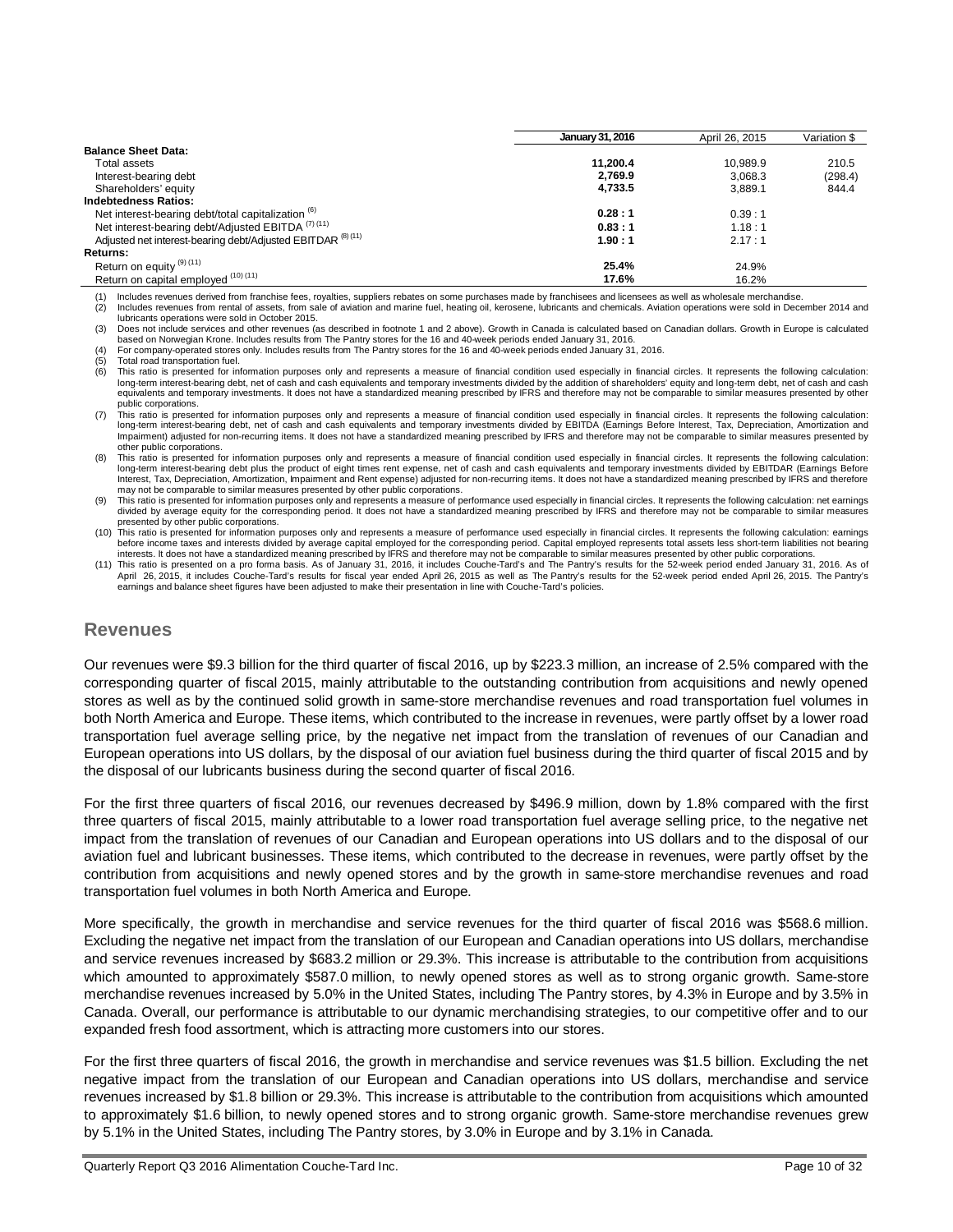Road transportation fuel revenues increased by \$33.4 million in the third quarter of fiscal 2016. Excluding the negative net impact from the translation of revenues of our Canadian and European operations into US dollars, road transportation fuel revenues increased by \$379.7 million or 6.1%. This increase was attributable to the contribution from acquisitions which amounted to approximately \$1.2 billion, by the contribution of our recently opened stores and by strong organic growth. Same-store road transportation fuel volumes increased by 6.2% in the United States, including The Pantry stores and by 2.9% in Europe due to - among other things – our micro-market strategies as well as to the growing contribution from premium fuels and "*miles*™" and "*milesPLUS*™", our proprietary fuel brands in Europe. In Canada, our same-store road transportation fuel volumes decreased by 0.5% due, in part, to the weakening economy in the western part of the country and to competitive pressures. These factors, which contributed to the growth in revenues, were almost entirely offset by the impact of a lower average road transportation fuel selling price, which had a negative impact of approximately \$1.1 billion. It should be noted that the lower average road transportation fuel selling price has no direct negative impact on our fuel gross margin. In fact, a lower fuel selling price usually works in our favor as customers tend to travel more in this context – buying more fuel – while also leaving them with more cash for discretionary spending.

The following table shows the average selling price of road transportation fuel in our various markets, starting with the fourth quarter of the fiscal year ended April 27, 2014:

52-week period ended January 31, 2016:

|                                        |         |         |         |         | Weighted |
|----------------------------------------|---------|---------|---------|---------|----------|
| Quarter                                | Q4 2015 | Q1 2016 | Q2 2016 | Q3 2016 | average  |
| United States (US dollars per gallon)  | 2.34    | 2.64    | 2.36    | 1.99    | 2.31     |
| Europe (US cents per litre)            | 66.51   | 72.16   | 66.12   | 57.04   | 64.89    |
| Canada (CA cents per litre)            | 93.63   | 103.17  | 97.79   | 88.41   | 95.35    |
| 52-week period ended February 1, 2015: |         |         |         |         |          |
|                                        |         |         |         |         | Weighted |
| Quarter                                | Q4 2014 | Q1 2015 | Q2 2015 | Q3 2015 | average  |
| United States (US dollars per gallon)  | 3.47    | 3.59    | 3.36    | 2.54    | 3.18     |
| Europe (US cents per litre)            | 104.11  | 101.53  | 95.18   | 73.99   | 92.53    |
| Canada (CA cents per litre)            | 118.74  | 121.64  | 117.00  | 96.27   | 112.11   |

For the first three quarters of fiscal 2016, road transportation fuel revenues decreased by \$726.9 million. Excluding the negative net impact from the translation of revenues of our Canadian and European operations into US dollars, road transportation fuel revenues increased by \$598.4 million or 3.1%. This increase was attributable to the contribution from acquisitions which amounted to approximately \$3.5 billion, to the contribution of our recently opened stores and to organic growth. Same-store road transportation fuel volumes increased by 7.5% in the United States, including The Pantry stores, by 3.1% in Europe and by 1.4% in Canada. These growth factors were partly offset by the impact of the lower average selling price of road transportation fuel, which resulted in a decrease in revenues of approximately \$3.9 billion.

Other revenues decreased by \$378.7 million in the third quarter of fiscal 2016 and by \$1.2 billion in the first three quarters of fiscal 2016. These decreases are mainly explained by the disposal of our aviation fuel and lubricants businesses, which had an impact of approximately \$233.0 million in the third quarter of fiscal 2016 and \$899.0 million in the first three quarters of fiscal 2016. The negative net impact from the translation of revenues from our European operations into US dollars explains a large part of the remaining decrease.

# **Gross profit**

In the third quarter of fiscal 2016, the consolidated merchandise and service gross profit was \$987.3 million, an increase of \$204.2 million compared with the corresponding quarter of fiscal 2015. Excluding the net negative impact from the translation of our European and Canadian operations into US dollars, consolidated merchandise and service gross profit increased by \$244.2 million or 31.2%. This increase is attributable to the contribution from acquisitions, which amounted to approximately \$198.0 million, and to organic growth. The gross margin increased by 0.5% in the United States to 33.3%, by 3.4% in Europe to 43.9% and by 0.2% in Canada to 32.4%. Overall, this performance reflects changes in the product mix and the improvements we brought to our supply terms, as well as our merchandising strategy in line with market competitiveness and the economic conditions within each market. In Europe, the growth in margin is attributable to the change in our product mix toward categories with higher margins, including car washes.

During the first three quarters of fiscal 2016, the consolidated merchandise and service gross profit was \$2.6 billion, an increase of \$503.4 million compared with the corresponding period of fiscal 2015. Excluding the net negative impact from the translation of our European and Canadian operations into US dollars, consolidated merchandise and service gross profit increased by \$633.4 million or 29.9%. The gross margin increased by 0.5% in the United States and by 1.3% in Europe. In Canada it was 32.8%, a decrease of 0.2%.

In the third quarter of fiscal 2016, the road transportation fuel gross margin was 19.90 ¢ per gallon in the United States, CA6.29  $\phi$  per litre in Canada and 8.69  $\phi$  per litre in Europe. The decrease in Europe is almost entirely attributable to the net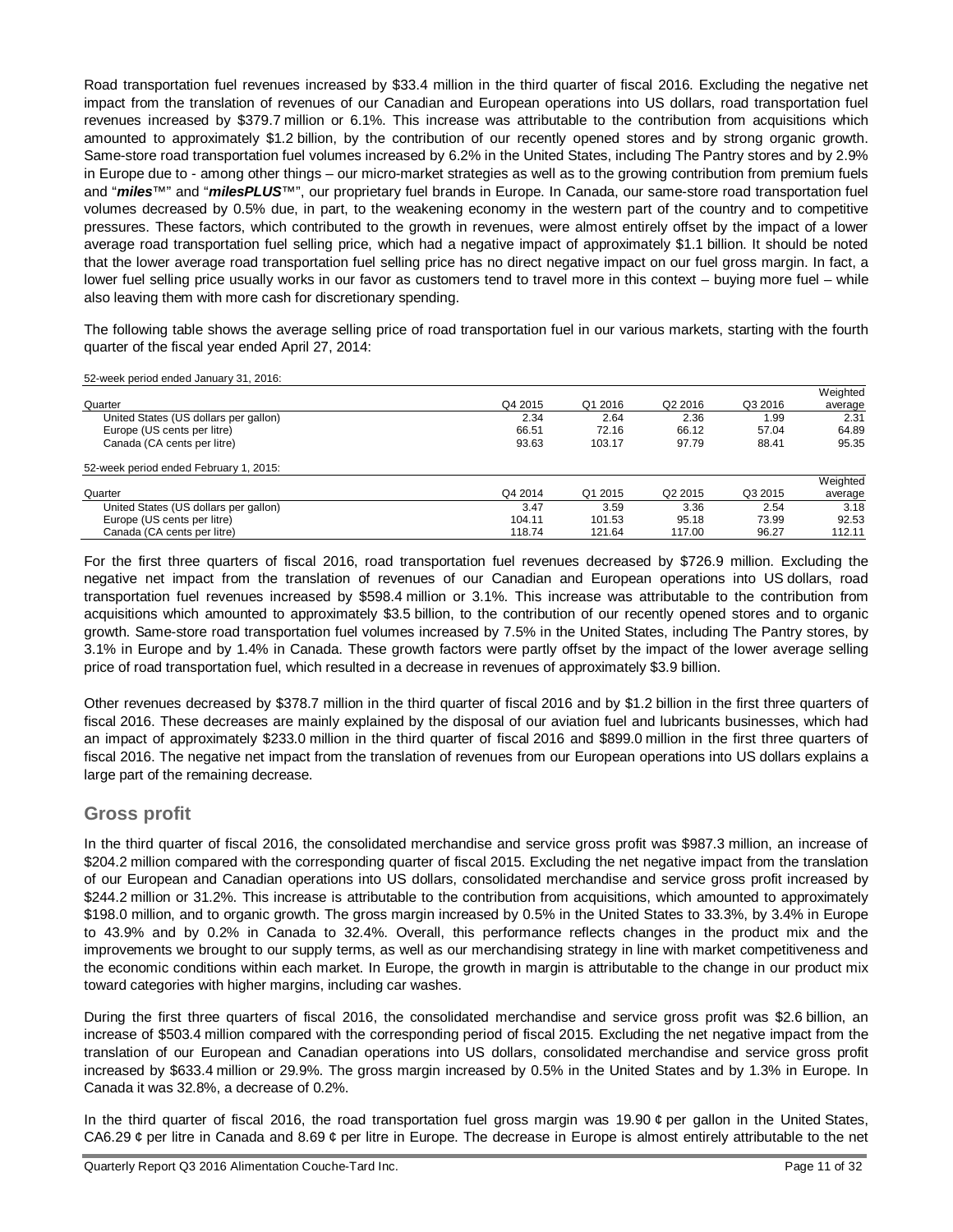impact of the translation of our European results into US dollars. In local currencies, the margin in Europe was higher than the margin of the third quarter of fiscal 2015. The road transportation fuel gross margin of our company-operated stores in the United States and the impact of expenses related to electronic payment modes for the last eight quarters, starting with the fourth quarter of the fiscal year ended April 27, 2014, were as follows:

(US cents per gallon)

52-week period ended January 31, 2016:

|                                                                  |         |         |                     |         | Weighted |
|------------------------------------------------------------------|---------|---------|---------------------|---------|----------|
| Quarter                                                          | Q4 2015 | Q1 2016 | Q2 2016             | Q3 2016 | average  |
| Before deduction of expenses related to electronic payment modes | 15.46   | 18.34   | 25.66               | 19.90   | 20.04    |
| Expenses related to electronic payment modes                     | 4.12    | 4.37    | 4.19                | 3.84    | 4.11     |
| After deduction of expenses related to electronic payment modes  | 11.34   | 13.97   | 21.47               | 16.06   | 15.93    |
| 52-week period ended February 1, 2015:                           |         |         |                     |         |          |
|                                                                  |         |         |                     |         | Weighted |
| Quarter                                                          | Q4 2014 | Q1 2015 | Q <sub>2</sub> 2015 | Q3 2015 | average  |
| Before deduction of expenses related to electronic payment modes | 14.85   | 23.08   | 24.17               | 24.93   | 22.06    |
| Expenses related to electronic payment modes                     | 4.98    | 5.27    | 5.03                | 4.33    | 4.85     |

As demonstrated by the table above, road transportation fuel margins in the United States can be volatile from one quarter to another but tend to normalize in the longer term. Margin volatility and expenses related to electronic payment modes are not as significant in Europe and Canada.

After deduction of expenses related to electronic payment modes 8.87 17.81 19.14 20.60 17.20

For the first three quarters of fiscal 2016, the road transportation fuel gross margin was 21.18  $\phi$  per gallon in the United States, it was CA6.50  $\phi$  per litre in Canada and it stood at 9.26  $\phi$  per litre in Europe. The decrease in Europe is entirely attributable to the impact of the translation of our European results into US dollars.

## **Operating, selling, administrative and general expenses**

For the third quarter and first three quarters of fiscal 2016, operating, selling, administrative and general expenses increased by 15.5% and 13.8%, respectively, compared with the corresponding periods of fiscal 2015 but increased by only 2.7% and 2.1%, respectively, if we exclude certain items as demonstrated by the following table:

|                                                                                   | 16-week period ended<br><b>January 31, 2016</b> | 40-week period ended<br><b>January 31, 2016</b> |
|-----------------------------------------------------------------------------------|-------------------------------------------------|-------------------------------------------------|
| Total variance as reported                                                        | 15.5%                                           | 13.8%                                           |
| Subtract:                                                                         |                                                 |                                                 |
| Increase from incremental expenses related to acquisitions                        | 21.6%                                           | 22.1%                                           |
| Decrease from the net impact of foreign exchange translation                      | $(6.3\%)$                                       | $(7.8\%)$                                       |
| Decrease from divestment of the aviation fuel and lubricant businesses            | $(3.2\%)$                                       | $(2.6\%)$                                       |
| Increase from charges on the termination of fuel supply agreements                | 0.9%                                            | $0.4\%$                                         |
| Decrease from lower electronic payment fees, excluding acquisitions               | $(0.4\%)$                                       | $(0.7\%)$                                       |
| Increase from non-recurring integration costs and expenses in connection with our |                                                 |                                                 |
| global brand initiatives                                                          | $\overline{\phantom{0}}$                        | 0.3%                                            |
| Acquisition costs recognized to earnings of fiscal 2016                           | 0.2%                                            | $0.1\%$                                         |
| Acquisition costs recognized to earnings of fiscal 2015                           | $\overline{\phantom{0}}$                        | $(0.1\%)$                                       |
| <b>Remaining variance</b>                                                         | 2.7%                                            | 2.1%                                            |

The remaining variance in expenses is mainly due to normal inflation, to the higher expenses needed to support our strong organic growth, to the higher average number of stores and to proportionally higher operational expenses in our recently built stores, as these stores generally have a larger footprint than the average of our existing network. We continue to favor a rigorous control of costs throughout our organization, while ensuring we maintain the quality of service we offer to our customers.

# **Earnings before interest, taxes, depreciation, amortization and impairment (EBITDA) and adjusted EBITDA**

During the third quarter of fiscal 2016, EBITDA increased by 15.2% compared with the same quarter last year, reaching \$627.5 million.

Excluding the non-recurring items shown in the table below from EBITDA of the third quarter of fiscal 2016 and of the third quarter of fiscal 2015, the adjusted EBITDA for the third quarter of fiscal 2016 increased by \$60.1 million or 10.7% compared with the corresponding period of the previous fiscal year. Net of acquisition costs recorded to earnings, acquisitions contributed approximately \$67.0 million to adjusted EBITDA, while the variation in exchange rates had a negative net impact of approximately \$26.0 million.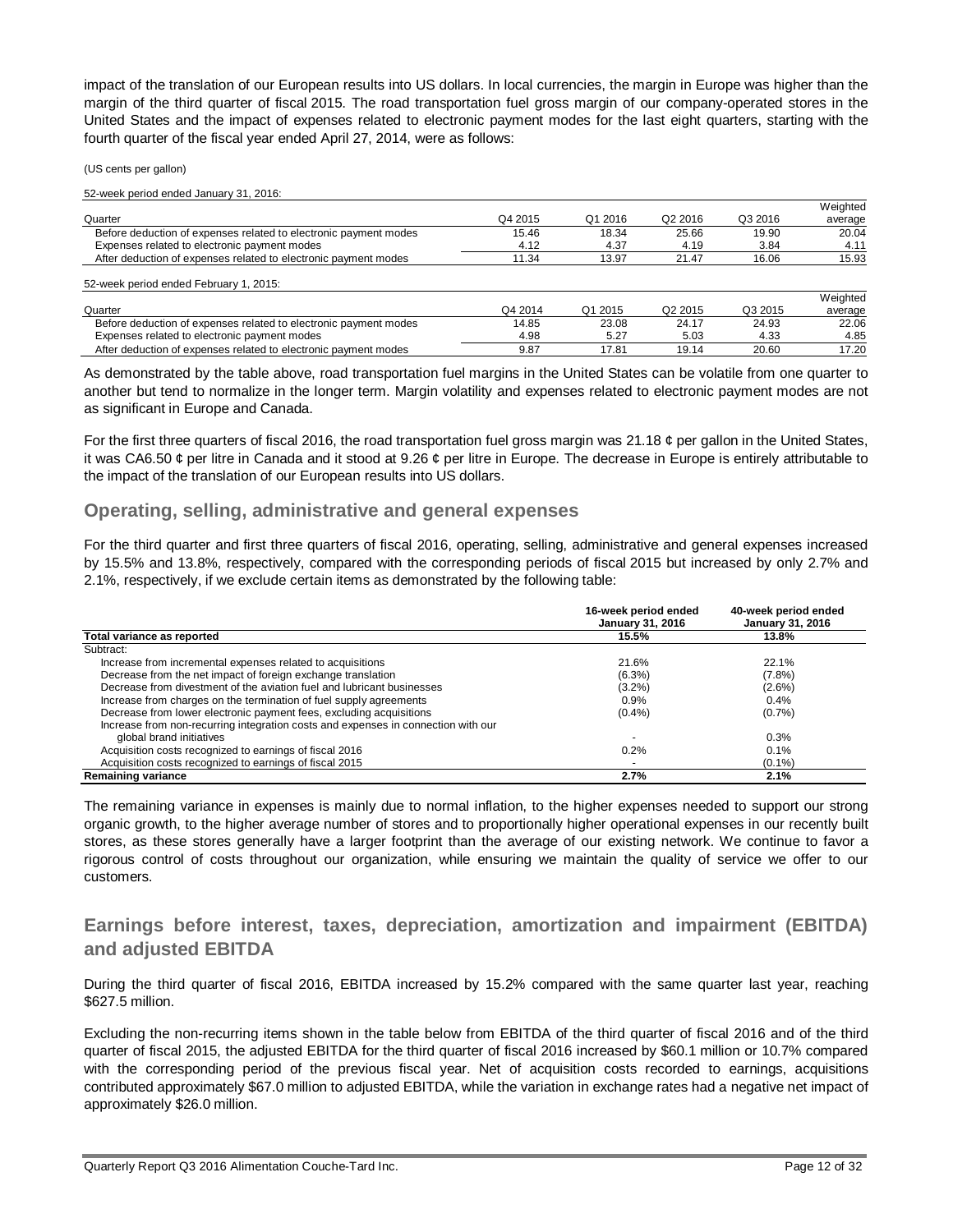Excluding the non-recurring items shown in the table below from EBITDA for the first three quarters of fiscal 2016 and fiscal 2015, adjusted EBITDA for the first three quarters of fiscal 2016 increased by \$252.0 million or 16.0% compared with the corresponding period of the previous fiscal year, reaching \$1.8 billion. Net of acquisition costs recorded to earnings, acquisitions contributed approximately \$219.0 million to adjusted EBITDA, while the variation in exchange rates had a negative net impact of approximately \$113.0 million.

It should be noted that EBITDA and adjusted EBITDA are not performance measures defined by IFRS, but we, as well as investors and analysts, use these measures to evaluate our financial and operating performance. Note that our definition of these measures may differ from the one used by other public corporations:

|                                                       |                         | 16-week periods ended | 40-week periods ended   |                  |  |
|-------------------------------------------------------|-------------------------|-----------------------|-------------------------|------------------|--|
| (in millions of US dollars)                           | <b>January 31, 2016</b> | February 1, 2015      | <b>January 31, 2016</b> | February 1, 2015 |  |
| Net earnings, as reported                             | 274.0                   | 248.1                 | 987.5                   | 804.0            |  |
| Add:                                                  |                         |                       |                         |                  |  |
| Income taxes                                          | 127.2                   | 102.8                 | 335.8                   | 260.7            |  |
| Net financial expenses                                | 33.5                    | 41.2                  | 75.8                    | 89.8             |  |
| Depreciation, amortization and impairment of property |                         |                       |                         |                  |  |
| and equipment, intangible assets and other assets     | 192.8                   | 152.4                 | 470.4                   | 401.8            |  |
| <b>EBITDA</b>                                         | 627.5                   | 544.5                 | 1,869.5                 | .556.3           |  |
| Remove:                                               |                         |                       |                         |                  |  |
| Curtailment gain on pension plan obligation           | 27.2                    | 2.6                   | 27.2                    | 2.6              |  |
| Write-off expense on fuel rebranding                  | (10.4)                  |                       | (10.4)                  |                  |  |
| Charge on early termination of fuel supply agreements | (9.2)                   |                       | (9.2)                   |                  |  |
| Net gain from the disposal of the lubricants business |                         |                       | 47.4                    |                  |  |
| Non-recurring integration costs and expenses in       |                         |                       |                         |                  |  |
| connection with our global brand initiatives          |                         |                       | (8.6)                   |                  |  |
| Loss on disposal of the aviation fuel business        |                         | (10.4)                |                         | (10.4)           |  |
| Restructuring and integration costs                   |                         | (8.1)                 |                         | (8.1)            |  |
| Negative goodwill                                     |                         | 0.6                   |                         | 1.1              |  |
| <b>Adjusted EBITDA</b>                                | 619.9                   | 559.8                 | 1,823.1                 | 1.571.1          |  |

# **Depreciation, amortization and impairment of property and equipment, intangible assets and other assets**

For the third quarter and first three quarters of fiscal 2016, depreciation, amortization and impairment expenses increased by \$40.4 million and \$68.6 million, respectively, mainly as a result of investments made through acquisitions, the replacement of equipment, the addition of new stores and the ongoing improvement of our network. The depreciation, amortization and impairment expense was also increased by the accelerated depreciation and amortization of certain assets in connection with our global rebranding project, which had an impact of \$10.1 million and by the acceleration of the depreciation and amortization of certain of The Pantry stores' assets which will need to be replaced or upgraded before the end of their current useful lives. Those items, which contributed to the increase in depreciation, amortization and impairment expenses, were partially offset by the net impact of the translation of our European and Canadian operations into US dollars.

# **Net financial expenses**

The third quarter of fiscal 2016 shows net financial expenses of \$33.5 million, a decrease of \$7.7 million compared with the third quarter of fiscal 2015. Excluding the net foreign exchange losses of \$4.1 million and \$16.6 million recorded respectively in the third quarters of fiscal 2016 and fiscal 2015, net financial expenses increased by \$4.8 million. This increase is mainly attributable to the rise in our long term debt in connection with the financing of The Pantry acquisition and the assumption of its finance leases obligations, partly offset by the reduction in our average debt balance following repayments made on our revolving and acquisition facilities during fiscal years 2015 and 2016. The net foreign exchange loss of \$4.1 million for the third quarter of fiscal 2016 is mainly due to the impact of foreign exchange variations on certain cash balances.

The first three quarters of fiscal 2016 show net financial expenses of \$75.8 million, a decrease of \$14.0 million compared with the first three quarters of fiscal 2015. Excluding the net foreign exchange gain of \$0.8 million recorded in the first three quarters of fiscal 2016 and the net foreign exchange loss of \$26.2 million recorded in the first three quarters of fiscal 2015, net financial expenses increased by \$13.0 million. This increase is mainly attributable to reasons similar to those of the third quarter. The net foreign exchange gain of \$0.8 million for the first three quarters of fiscal 2016 is mainly due to the impact of foreign exchange variations on certain cash balances.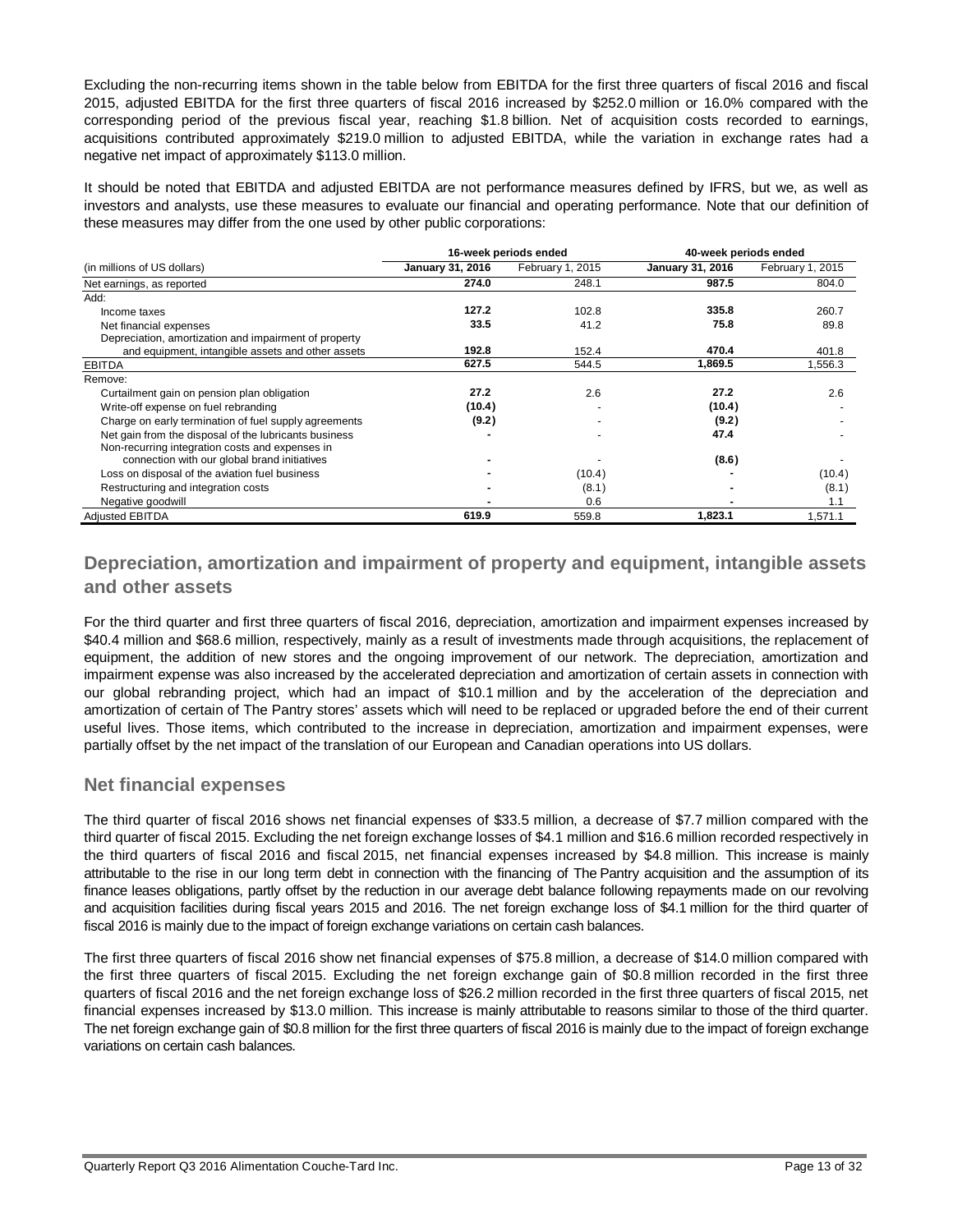## **Income taxes**

The income tax rate for third quarter of fiscal 2016 was 31.7%, impacted by a tax expense of \$22.9 million in connection with an internal reorganization finalized in December 2015, for which benefits should materialized in the future. Excluding the impact of this reorganization, we estimate that the income tax rate for the quarter would have been approximately 26.0%.

For the first three quarters of fiscal 2016, the income tax rate was 25.4%. The income tax rate was affected by the fact that the net gain from the disposal of the lubricants business is not entirely taxable, partly offset by the impact of the internal reorganization. Excluding those items, we estimate that the income tax rate for the first three quarters would have been approximately 24.7%.

## **Net earnings**

We closed the third quarter of fiscal 2016 with net earnings of \$274.0 million, compared with \$248.1 million for the third quarter of the previous fiscal year, an increase of \$25.9 million or 10.4%. Diluted net earnings per share stood at \$0.48, compared with \$0.44 the previous year. The translation of revenues and expenses from our Canadian and European operations into US dollars had a negative net impact of approximately \$10.0 million on net earnings of the third quarter of fiscal 2016.

Excluding the items shown in the table below from net earnings of the third quarter of fiscal 2016 and fiscal 2015, this quarter's net earnings would have been approximately \$301.0 million, compared with \$289.0 million for the comparable quarter of the previous year, an increase of \$12.0 million or 4.2%. Adjusted diluted net earnings per share would have been approximately \$0.53 for the third quarter of fiscal 2016, compared with \$0.51 for the corresponding period of fiscal 2015, an increase of 3.9%.

For the first three quarters of fiscal 2016, net earnings were \$987.5 million, compared with \$804.0 million for the comparable period of the previous fiscal year, an increase of \$183.5 million or 22.8%. Diluted net earnings per share stood at \$1.73 compared with \$1.41 the previous year, an increase of 22.7%. The translation of revenues and expenses from our Canadian and European operations into US dollars had a negative net impact of approximately \$52.0 million on net earnings of the first three quarters of fiscal 2016.

Excluding the items shown in the table below from net earnings for the first three quarters of fiscal 2016 and fiscal 2015, net earnings of the first three quarters for fiscal 2016 would have been approximately \$968.0 million, up \$90.0 million or 10.3%, while adjusted diluted earnings per share would have been approximately \$1.70 compared with \$1.54 the previous year, an increase of 10.4%.

The table below reconciles adjusted net earnings to reported net earnings:

|                                                       |                  | 16-week periods ended | 40-week periods ended |                  |  |
|-------------------------------------------------------|------------------|-----------------------|-----------------------|------------------|--|
| (in millions of US dollars)                           | January 31, 2016 | February 1, 2015      | January 31, 2016      | February 1, 2015 |  |
| Net earnings, as reported                             | 274.0            | 248.1                 | 987.5                 | 804.0            |  |
| Remove:                                               |                  |                       |                       |                  |  |
| Curtailment gain on pension plans obligation          | 27.2             | 2.6                   | 27.2                  | 2.6              |  |
| Tax expense stemming from an internal reorganisation  | (22.9)           | (16.1)                | (22.9)                | (41.8)           |  |
| Write-off expense on fuel rebranding                  | (10.4)           |                       | (10.4)                |                  |  |
| Impact of accelerated depreciation and amortization   | (10.1)           |                       | (10.1)                |                  |  |
| Charge on early termination of fuel supply agreements | (9.2)            |                       | (9.2)                 |                  |  |
| Net foreign exchange (loss) gain                      | (4.1)            | (16.6)                | 0.8                   | (26.2)           |  |
| Acquisition costs                                     | (2.1)            | (0.3)                 | (3.5)                 | (1.5)            |  |
| Net gain from the disposal of the lubricants business |                  |                       | 47.4                  |                  |  |
| Non-recurring integration costs and expenses in       |                  |                       |                       |                  |  |
| connection with our global brand initiatives          |                  |                       | (8.6)                 |                  |  |
| Loss on disposal of the aviation fuel business        |                  | (10.4)                |                       | (10.4)           |  |
| Restructuring costs                                   |                  | (8.1)                 |                       | (8.1)            |  |
| Negative goodwill                                     |                  | 0.6                   |                       | 1.1              |  |
| Tax impact of the items above and rounding            | 4.6              | 7.4                   | 8.8                   | 10.3             |  |
| Adjusted net earnings                                 | 301.0            | 289.0                 | 968.0                 | 878.0            |  |

# **Financial Position as at January 31, 2016**

As shown by our indebtedness ratios included in the "Summary analysis of consolidated results for the third quarter and first three quarters of fiscal 2016" section and our net cash provided by operating activities, our financial position is excellent.

Our total consolidated assets amounted to \$11.2 billion as at January 31, 2016, an increase of \$210.5 million over the balance as at April 26, 2015. This increase stems primarily from the overall rise in assets resulting from the acquisitions we made during the first three quarters of fiscal 2016 as well as from cash made available for the acquisition of Topaz partly offset by the negative net impact of the appreciation of the US dollar compared to the functional currencies of our operations in Canada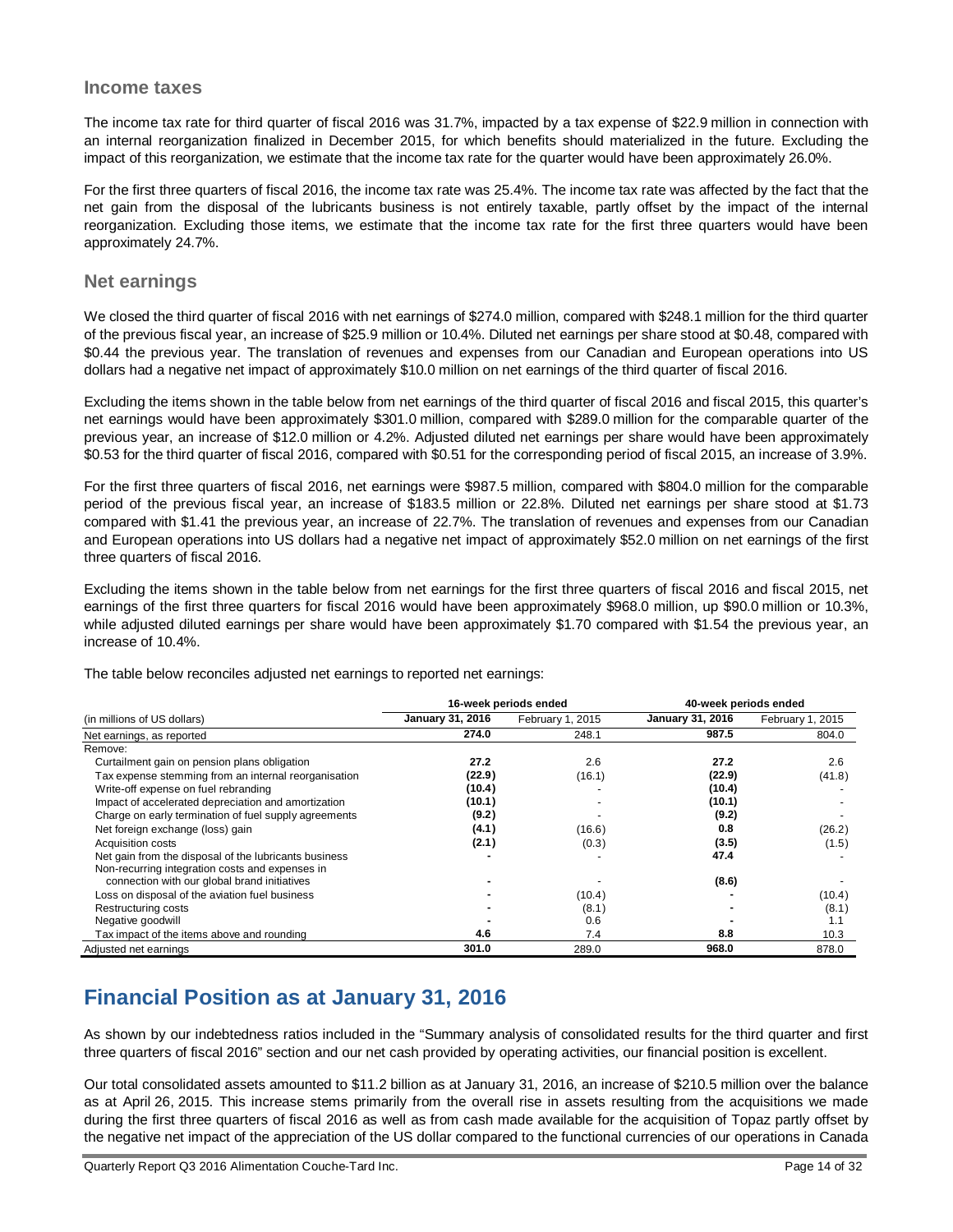and Europe at the balance sheet date and by the effect of the disposal of the lubricants business. It should be noted that we have updated our balance sheet as of April 26, 2015 to reflect the adjustments made to the preliminary purchase price allocation for The Pantry acquisition.

During the 52-week period ended on January 31, 2016, we recorded a return on capital employed of 17.6%.

Significant balance sheet variations are explained as follows:

## **Accounts receivable**

Accounts receivable decreased by \$170.4 million, from \$1.2 billion as at April 26, 2015 to \$1.0 billion as at January 31, 2016. The decrease mainly stems from lower road transportation fuel selling prices, from the disposal of the lubricants business as well as from the negative net impact of exchange rates variation at the balance sheet date, which was approximately \$4.0 million. The decrease was partly offset by the increase resulting from acquisitions.

## **Accounts payable and accrued liabilities**

Accounts payable and accrued liabilities decreased by \$399.1 million, from \$2.2 billion as at April 26, 2015 to \$1.8 billion as at January 31, 2016. The decrease mainly stems from a lower road transportation fuel cost, from the disposal of the lubricants business as well as from the negative net impact of exchange rates variation at the balance sheet date, which was approximately \$77.0 million. The decrease was partly offset by the increase resulting from acquisitions.

## **Long-term debt and current portion of long-term debt**

Long-term debt decreased by \$298.4 million, from \$3.1 billion as at April 26, 2015 to \$2.8 billion as at January 31, 2016. Longterm debt decreased from the net debt repayments of approximately \$1.2 billion we made during the first three quarters of fiscal 2016 as well as from the impact of the weakening of the Canadian dollar against the US dollar, which was approximately \$202.0 million. This decrease was partly offset by the issuance of Canadian dollar denominated senior unsecured notes for an amount of \$562.0 million as well as by amounts drawn on our credit facilities in preparation for the acquisition of Topaz on February 1, 2016.

# **Other financial liabilities**

Other financial liabilities increased by \$177.3 million, from \$161.6 million as at April 26, 2015 to \$338.9 million as at January 31, 2016. The increase stems from the change in fair value of our cross-currency interest rate swaps, which is determined based on market rates obtained from our financial institutions for similar financial instruments. Change in fair value of this financial instrument is recorded in other comprehensive income.

# **Shareholders' equity**

Shareholders' equity amounted to \$4.7 billion as at January 31, 2016, up \$844.4 million compared with April 26, 2015, mainly reflecting net earnings for the first three quarters of fiscal 2016, partly offset by dividends declared and other comprehensive loss for the first three quarters of fiscal 2016. For the 52-week period ended January 31, 2016, we recorded a return on equity of 25.4%.

# **Liquidity and Capital Resources**

Our sources of liquidity remain unchanged compared with the fiscal year ended April 26, 2015 except for the changes in our operating credit D, as described below. For further information, please refer to our 2015 Annual Report. Capital expenditures, acquisitions and dividends paid during the third quarter of fiscal 2016 were financed using available cash and our revolving unsecured credit facilities. We expect that cash generated from our operations together with borrowings available under our revolving unsecured credit facilities will be adequate to meet our liquidity needs in the foreseeable future.

Our revolving credit facilities are detailed as follow: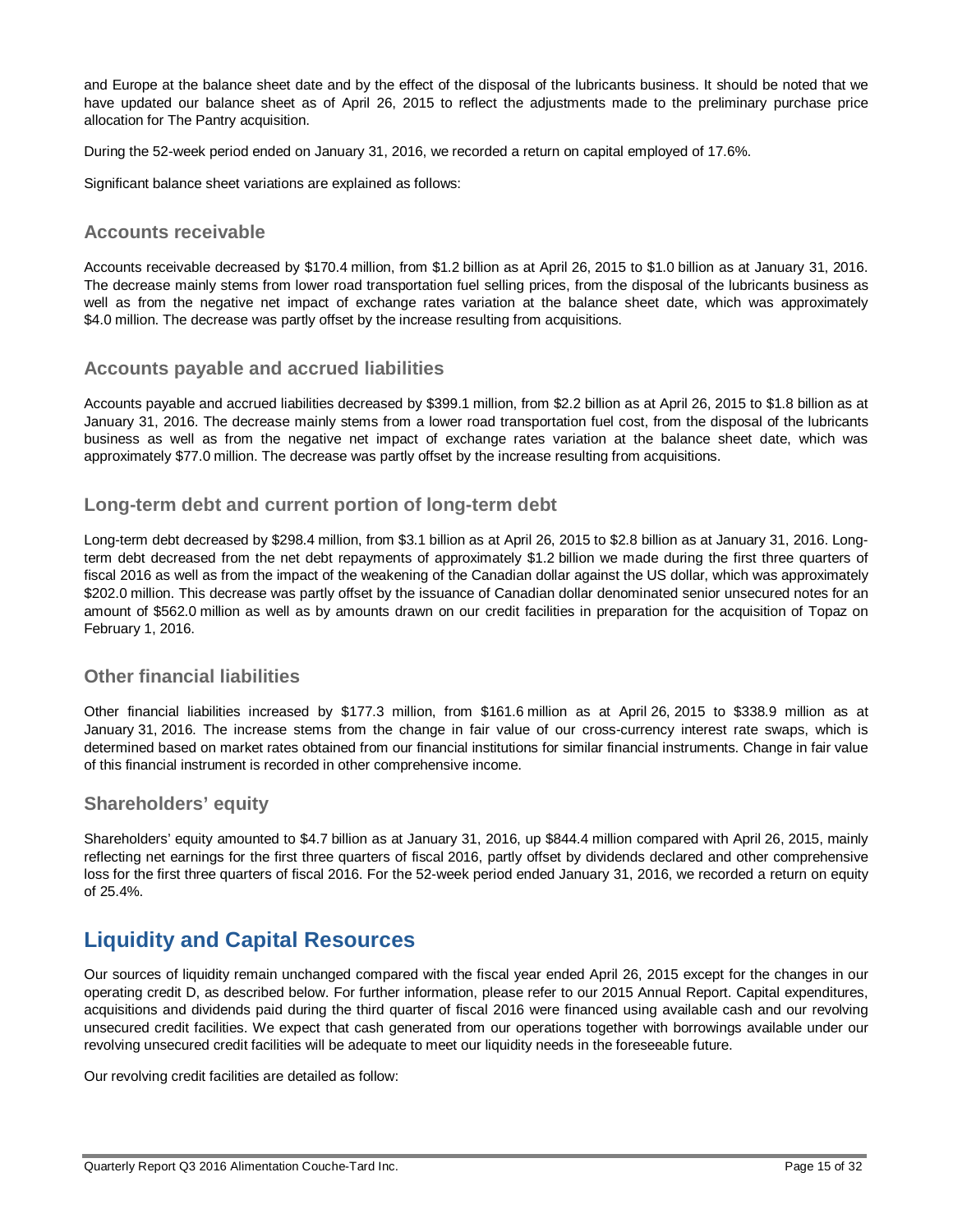## *Revolving unsecured operating credit D, maturing in December 2019 ("operating credit D")*

Credit agreement consisting of a revolving unsecured facility of a maximum amount of \$2,525.0 million. On November 20, 2015, we amended our operating credit D to extend its maturity until December 2019. On January 25, 2016, we amended our operating credit D to add the euro as an available currency. No other terms were changed significantly. As at January 31, 2016, \$1,185.8 million of our operating credit D had been used. As at the same date, the effective interest rate was 1.08% and standby letters of credit in the amount of CA\$3.2 million and \$53.9 million were outstanding.

### *Term revolving unsecured operating credit E, maturing in December 2016 ("operating credit E")*

Credit agreement consisting of an initial maximum amount of \$50.0 million with an initial term of 50 months. The credit facility is available in the form of a revolving unsecured operating credit, available in US dollars. The amounts borrowed, if any, bear interest at variable rates based on the US base rate or the LIBOR rate plus a variable margin. As at January 31, 2016, operating credit E was unused.

#### *Available liquidities*

As at January 31, 2016, a total of approximately \$1.3 billion was available under our revolving unsecured operating credit facilities and we were in compliance with the restrictive covenants and ratios imposed by the credit agreements at that date. Thus, at the same date, we had access to approximately \$2.3 billion through our available cash and revolving unsecured operating credit facilities.

# **Selected Consolidated Cash Flow Information**

|                                                                                                                 | 16-week periods ended |                     |           | 40-week periods ended |                     |           |
|-----------------------------------------------------------------------------------------------------------------|-----------------------|---------------------|-----------|-----------------------|---------------------|-----------|
| (in millions of US dollars)                                                                                     | January 31,<br>2016   | February 1,<br>2015 | Variation | January 31,<br>2016   | February 1,<br>2015 | Variation |
| <b>Operating activities</b>                                                                                     |                       |                     |           |                       |                     |           |
| Net cash provided by operating activities                                                                       | 216.8                 | 350.2               | (133.4)   | 1.228.0               | 1.242.9             | (14.9)    |
| <b>Investing activities</b>                                                                                     |                       |                     |           |                       |                     |           |
| Purchase of property and equipment, intangible assets and<br>other assets, net of proceeds from the disposal of |                       |                     |           |                       |                     |           |
| property and equipment and other assets                                                                         | (317.1)               | (156.0)             | (161.1)   | (548.2)               | (312.1)             | (236.1)   |
| <b>Business acquisitions</b>                                                                                    | (73.5)                | (7.3)               | (66.2)    | (183.6)               | (163.0)             | (20.6)    |
| Proceeds from disposal of the lubricants business                                                               |                       |                     |           | 81.0                  |                     | 81.0      |
| Proceeds from disposal of the aviation fuel business                                                            |                       | 94.6                | (94.6)    |                       | 94.6                | (94.6)    |
| Other                                                                                                           | 0.1                   |                     | 0.1       | 0.7                   | (0.3)               | 1.0       |
| Net cash used in investing activities                                                                           | (390.5)               | (68.7)              | (321.8)   | (650.1)               | (380.8)             | (269.3)   |
| <b>Financing activities</b>                                                                                     |                       |                     |           |                       |                     |           |
| Net increase (decrease) of revolving unsecured operating                                                        |                       |                     |           |                       |                     |           |
| credit                                                                                                          | 698.5                 | (320.0)             | 1,018.5   | (654.2)               | (205.0)             | (449.2)   |
| Cash dividends paid                                                                                             | (27.8)                | (22.4)              | (5.4)     | (74.9)                | (66.5)              | (8.4)     |
| Net decrease in other debt                                                                                      | (8.6)                 | (5.7)               | (2.9)     | (15.8)                | (15.3)              | (0.5)     |
| Issuance of Canadian dollar denominated senior                                                                  |                       |                     |           |                       |                     |           |
| unsecured notes, net of financing costs                                                                         |                       |                     |           | 562.0                 |                     | 562.0     |
| Repurchase of non-controlling interest                                                                          |                       |                     |           | (11.8)                |                     | (11.8)    |
| Issuance of shares upon exercise of stock options                                                               |                       |                     |           | 0.2                   |                     | 0.2       |
| Repayments under the unsecured non-revolving<br>acquisition credit facility                                     |                       |                     |           |                       | (555.0)             | 555.0     |
| Net cash from (used in) financing activities                                                                    | 662.1                 | (348.1)             | 1,010.2   | (194.5)               | (841.8)             | 647.3     |
| <b>Credit ratings</b>                                                                                           |                       |                     |           |                       |                     |           |
| Standard and Poor's - Corporate credit rating<br>Moody's - Senior unsecured notes credit rating                 |                       |                     |           | <b>BBB</b><br>Baa2    | BBB-<br>Baa2        |           |

# **Operating activities**

During the third quarter of fiscal 2016, net cash from our operations reached \$216.8 million, down \$133.4 million compared with the third quarter of fiscal year 2015, while net cash from our operations for the first three quarters of fiscal 2016 reached \$1,228.0 million, down \$14.9 million compared with the corresponding period of fiscal year 2015. In both cases, the decrease is mainly due to changes in working capital.

## **Investing activities**

During the third quarter of fiscal 2016, investing activities were primarily for net investments in property and equipment, intangible assets and other assets which amounted to \$317.1 million and for business acquisitions for an amount of \$73.5 million.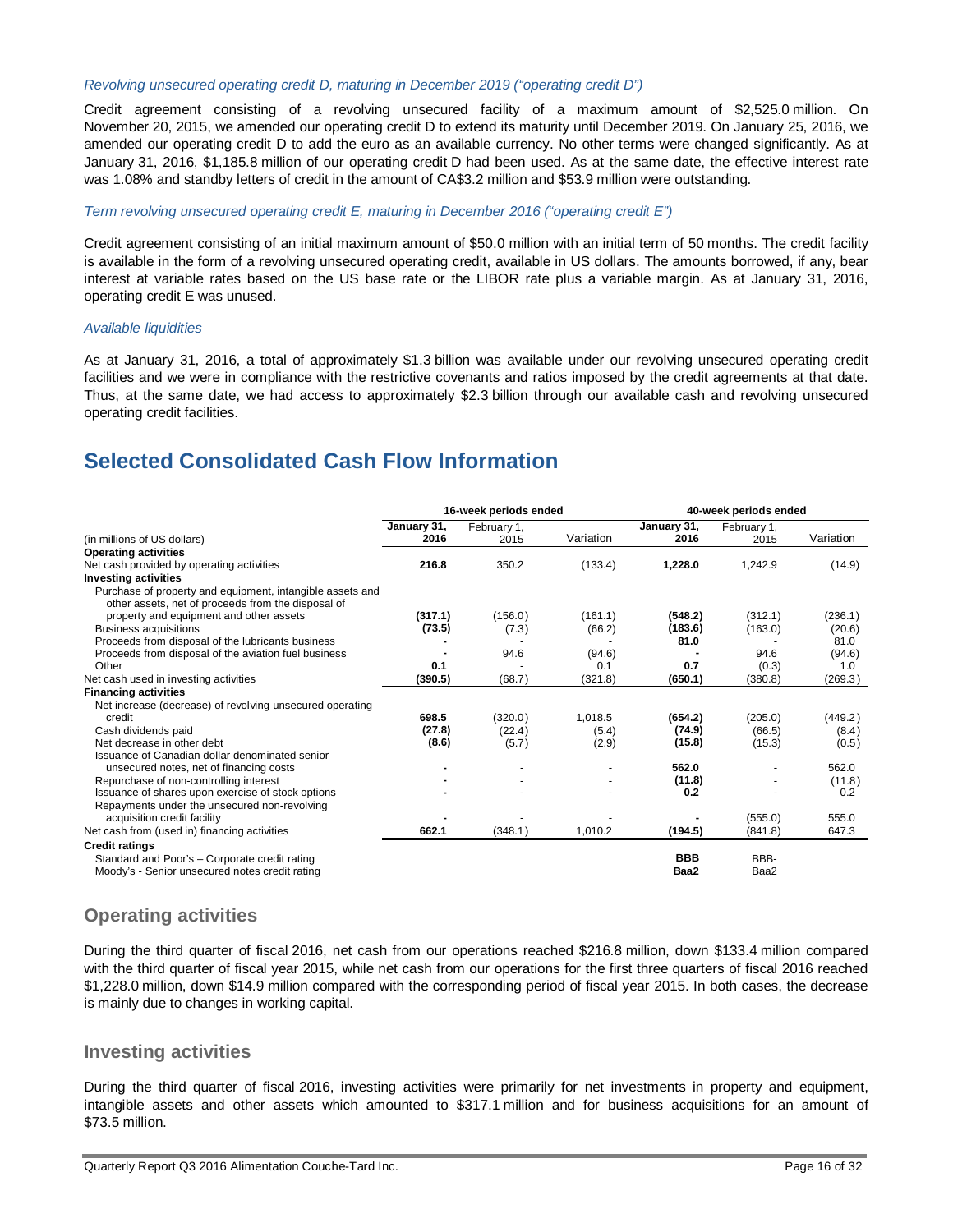Since the beginning of the fiscal year, investing activities were also primarily for net investments in property and equipment, intangible assets and other assets, which amounted to \$548.2 million and for business acquisitions for an amount of \$183.6 million. These items were partly offset by the net proceeds from the disposal of the lubricants business, which amounted to \$81.0 million.

Net investments in property and equipment, intangible assets and other assets were primarily for the replacement of equipment in some of our stores in order to enhance our offering of products and services, the addition of new stores and the ongoing improvement of our network, as well as for information technology.

# **Financing activities**

During the third quarter of fiscal 2016, we drew net amounts of \$698.5 million under our operating credit D. These amounts were drawn in preparation for the closing of the Topaz acquisition on February 1, 2016, as well as for investments in property and equipment. We also paid dividends for an amount of \$27.8 million.

During the first three quarters of fiscal 2016, we repaid a total net amount of \$654.2 million on our operating credit D, which includes the amounts drawn in preparation for the Topaz acquisition as well as for investments in property and equipment. During the same period, we issued Canadian dollar denominated senior unsecured notes for an amount of \$562.0 million. We also paid dividends for an amount of \$74.9 million and repurchased the non-controlling interest in Circle K Asia for a cash consideration of \$11.8 million.

# **Contractual Obligations and Commercial Commitments**

There were no major changes with respect to our contractual obligations and commercial commitments during the 40-week period ended January 31, 2016. For more information, please refer to our 2015 Annual Report.

# **Internal Controls over Financial Reporting**

There were no changes in our internal controls over financial reporting during the 40-week period ended January 31, 2016 that have materially affected, or are reasonably likely to materially affect our internal control over financial reporting.

As mentioned in our 2015 annual report, we excluded The Pantry's internal control over financial reporting from our evaluation of the overall effectiveness of our internal control over financial reporting. This is due to the timing of the transaction, which occurred on March 16, 2015. The limitation was primarily based on the time required to assess The Pantry's controls over financial reporting and to confirm they are consistent with ours, as permitted by the Canadian Securities Administrator's National Instrument 52-109 for 365 days following an acquisition. We expect to finalize our assessment by March 2016.

The Pantry's balance sheet and results are included in our consolidated financial statements since the acquisition date. They constituted approximately 17.0% of total consolidated assets as of January 31, 2016 while they represented approximately 18.0% of consolidated revenues and approximately 4.0% of consolidated net earnings for the 40-week period ending on January 31, 2016.

# **Selected Quarterly Financial Information**

Our 52-week reporting cycle is divided into quarters of 12 weeks each except for the third quarter, which comprises 16 weeks. When a fiscal year, such as fiscal 2017, contains 53 weeks, the fourth quarter comprises 13 weeks. The following is a summary of selected consolidated financial information derived from our interim consolidated financial statements for each of the eight most recently completed quarters.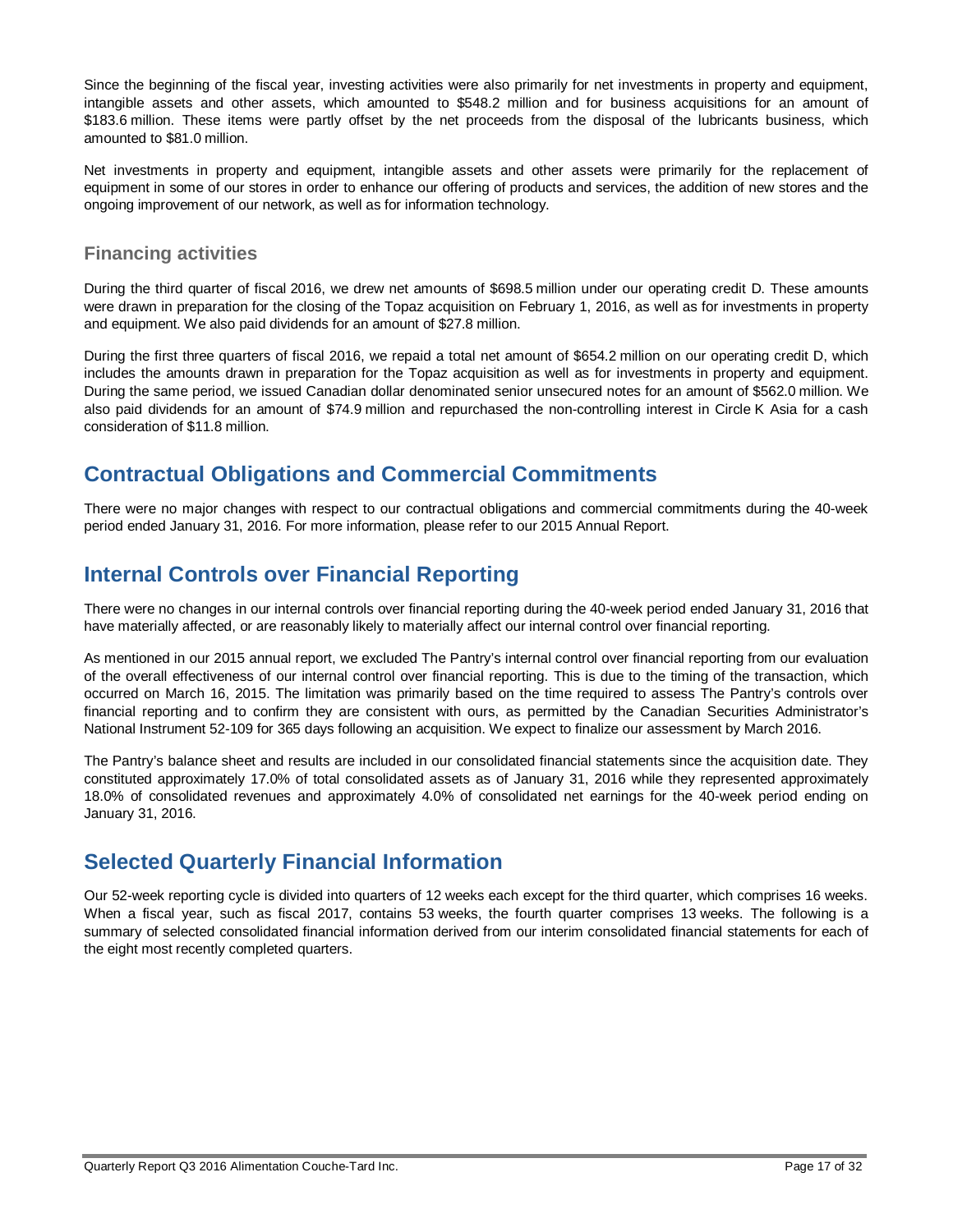| (in millions of US dollars except for per share data)                                                                                           |                      | 40-week period ended<br><b>January 31, 2016</b> |                      |                      |                      | 52-week period ended April 26, 2015 |                          | Extract from<br>52-week<br>period<br>ended<br>April 27,<br>2014 |
|-------------------------------------------------------------------------------------------------------------------------------------------------|----------------------|-------------------------------------------------|----------------------|----------------------|----------------------|-------------------------------------|--------------------------|-----------------------------------------------------------------|
| Quarter                                                                                                                                         | $3^{ra}$             | $2^{nd}$                                        | $1^{st}$             |                      | $3^{\text{rd}}$      |                                     | $\mathbf{A}^{\text{st}}$ | 4 <sup>th</sup>                                                 |
| Weeks                                                                                                                                           | 16 weeks             | 12 weeks                                        | 12 weeks             | 12 weeks             | 16 weeks             | 12 weeks                            | 12 weeks                 | 12 weeks                                                        |
| <b>Revenues</b>                                                                                                                                 | 9,331.1              | 8,436.8                                         | 8,979.6              | 7.285.5              | 9,107.8              | 8,946.3                             | 9,190.3                  | 8,954.1                                                         |
| Operating income before depreciation, amortization and<br>impairment of property and equipment, intangibles assets<br>and other assets          | 618.7                | 685.8                                           | 541.5                | 314.7                | 536.8                | 510.0                               | 492.0                    | 296.3                                                           |
| Depreciation, amortization and impairment of property and<br>equipment, intangibles assets and other assets                                     | 192.8                | 137.6                                           | 140.0                | 128.6                | 152.4                | 122.7                               | 126.7                    | 142.0                                                           |
| Operating income                                                                                                                                | 425.9                | 548.2                                           | 401.5                | 186.1                | 384.4                | 387.3                               | 365.3                    | 154.3                                                           |
| Share of earnings of joint ventures and associated<br>companies accounted for using the equity method<br>Net financial expenses<br>Net earnings | 8.8<br>33.5<br>274.0 | 8.2<br>25.2<br>415.7                            | 6.5<br>17.1<br>297.8 | 4.4<br>15.6<br>129.5 | 7.7<br>41.2<br>248.1 | 5.1<br>18.6<br>286.4                | 4.7<br>30.0<br>269.5     | 3.9<br>26.9<br>145.1                                            |
| Net earnings per share                                                                                                                          |                      |                                                 |                      |                      |                      |                                     |                          |                                                                 |
| Basic<br><b>Diluted</b>                                                                                                                         | \$0.48<br>\$0.48     | \$0.73<br>\$0.73                                | \$0.52<br>\$0.52     | \$0.23<br>\$0.23     | \$0.44<br>\$0.44     | \$0.51<br>\$0.50                    | \$0.48<br>\$0.47         | \$0.26<br>\$0.25                                                |

The volatility of road transportation fuel gross margins, mostly in the United States, and seasonality both have an impact on the variability of our quarterly net earnings. With that said, the majority of our operating income is derived from merchandise and service sales.

# **Outlook**

For the remainder of fiscal 2016, our priority will be to work on the integration of Topaz into our network. We also look forward to continuing our work on the integration of The Pantry stores into our network and to realizing synergies associated with that integration in addition to pursuing our work around value creation in Europe. We will also continue working to improve and expand our network, including the construction of new stores and the relocation and reconstruction of existing stores. We also intend to maintain our ongoing focus on sales, supply terms and operating expenses while keeping an eye on growth opportunities that may be available in our various markets.

We will also work toward the deployment of our new global convenience brand, Circle K™, throughout North America, Europe and our licensed stores worldwide. We are setting out to make it easy for existing and new customers in more countries than ever before to prefer Circle K™ as their destination for convenience and fuel, with a fresh look and feel and even better products for people on the go, always combined with fast and friendly service.

Much as in previous years, we will pay special attention to the reduction of our debt level. Thus we will continue improving our financial flexibility and the quality of our credit rating, allowing us to be adequately positioned to realize potential acquisition opportunities.

March 15, 2016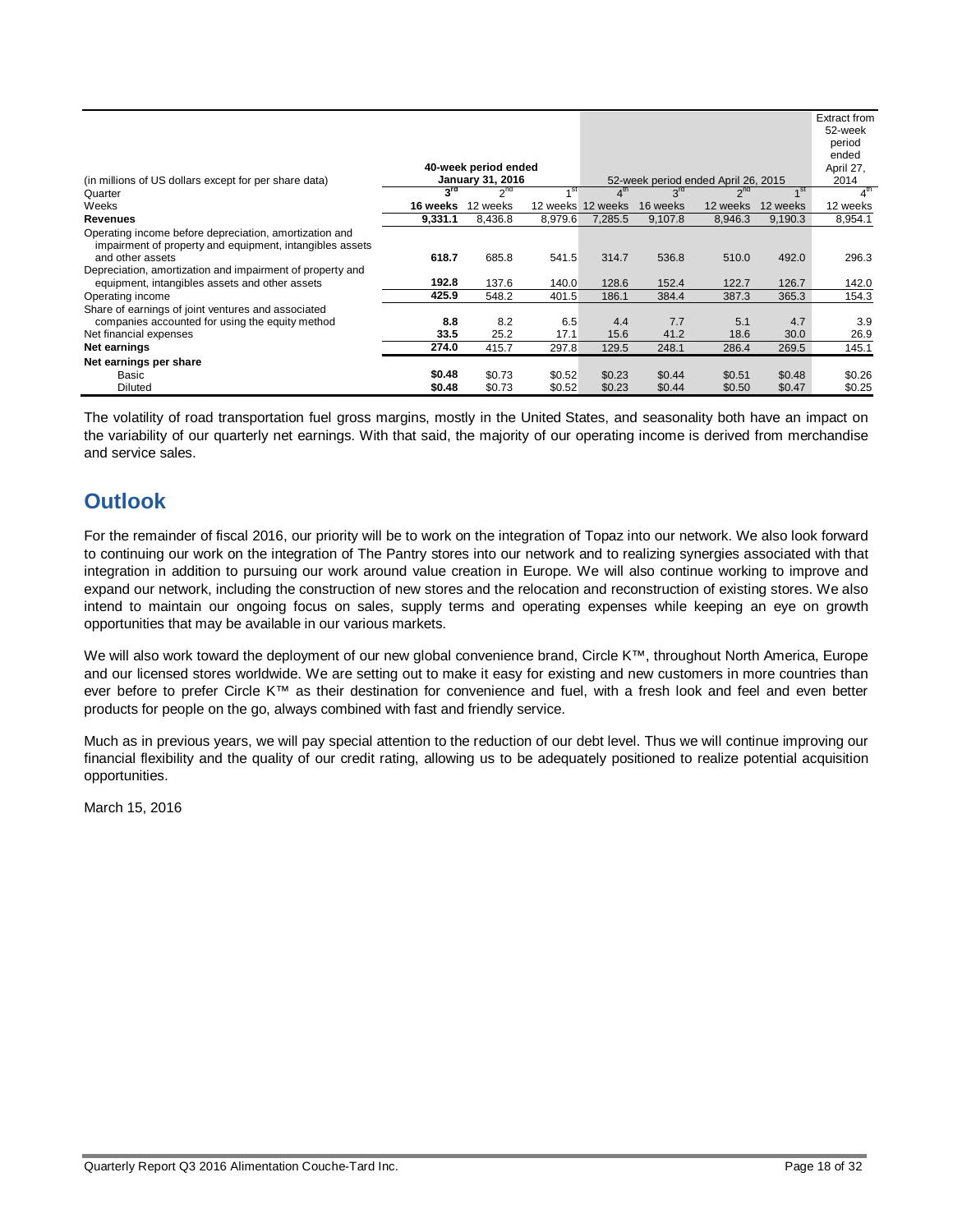## **CONSOLIDATED STATEMENTS OF EARNINGS**

(in millions of US dollars, except per share amounts, unaudited)

|                                                              | 16 weeks    |             | 40 weeks    |             |  |
|--------------------------------------------------------------|-------------|-------------|-------------|-------------|--|
| For the periods ended                                        | January 31, | February 1, | January 31, | February 1, |  |
|                                                              | 2016        | 2015        | 2016        | 2015        |  |
|                                                              | \$          | \$          | \$          | S           |  |
| <b>Revenues</b>                                              | 9,331.1     | 9,107.8     | 26,747.5    | 27,244.4    |  |
| Cost of sales                                                | 7,591.0     | 7,578.0     | 22,057.3    | 23,147.7    |  |
| <b>Gross profit</b>                                          | 1,740.1     | 1,529.8     | 4,690.2     | 4,096.7     |  |
| Operating, selling, administrative and general expenses      | 1,134.1     | 981.6       | 2,900.6     | 2,548.0     |  |
| Curtailement gain on defined benefits pension plans          |             |             |             |             |  |
| obligation (Note 10)                                         | (27.2)      | (2.6)       | (27.2)      | (2.6)       |  |
| Loss (gain) on disposal of property and equipment and other  |             |             |             |             |  |
| assets                                                       | 14.5        | (3.9)       | 18.2        | (4.9)       |  |
| Gain on disposal of lubricants business (Note 4)             |             |             | (47.4)      |             |  |
| Loss on disposal of aviation fuel business                   |             | 10.4<br>8.1 |             | 10.4<br>8.1 |  |
| Restructuring costs                                          |             |             |             |             |  |
| Negative goodwill                                            |             | (0.6)       |             | (1.1)       |  |
| Depreciation, amortization and impairment of property and    | 192.8       | 152.4       | 470.4       | 401.8       |  |
| equipment, intangible assets and other assets                | 1,314.2     | 1,145.4     | 3,314.6     | 2,959.7     |  |
| <b>Operating income</b>                                      | 425.9       | 384.4       | 1,375.6     | 1,137.0     |  |
|                                                              |             |             |             |             |  |
| Share of earnings of joint ventures and associated companies |             |             |             |             |  |
| accounted for using the equity method                        | 8.8         | 7.7         | 23.5        | 17.5        |  |
|                                                              |             |             |             |             |  |
| Financial expenses                                           | 30.9        | 26.5        | 81.6        | 69.9        |  |
| Financial revenues                                           | (1.5)       | (1.9)       | (5.0)       | (6.3)       |  |
| Foreign exchange loss (gain)                                 | 4.1         | 16.6        | (0.8)       | 26.2        |  |
| <b>Net financial expenses</b>                                | 33.5        | 41.2        | 75.8        | 89.8        |  |
| Earnings before income taxes                                 | 401.2       | 350.9       | 1,323.3     | 1,064.7     |  |
| Income taxes                                                 | 127.2       | 102.8       | 335.8       | 260.7       |  |
| <b>Net earnings</b>                                          | 274.0       | 248.1       | 987.5       | 804.0       |  |
|                                                              |             |             |             |             |  |
| Net earnings attributable to:                                |             |             |             |             |  |
| Shareholders of the Corporation                              | 274.0       | 248.0       | 987.3       | 803.4       |  |
| Non-controlling interest                                     |             | 0.1         | 0.2         | 0.6         |  |
| <b>Net earnings</b>                                          | 274.0       | 248.1       | 987.5       | 804.0       |  |
| Net earnings per share (Note 7)                              |             |             |             |             |  |
| Basic                                                        | 0.48        | 0.44        | 1.74        | 1.42        |  |
| <b>Diluted</b>                                               | 0.48        | 0.44        | 1.73        | 1.41        |  |
| Weighted average number of shares - basic (in thousands)     | 567,427     | 565,923     | 567,405     | 565,835     |  |
| Weighted average number of shares - diluted (in thousands)   | 569,230     | 568,761     | 569,188     | 568,640     |  |
| Number of shares outstanding at end of period (in thousands) | 567,449     | 565,988     | 567,449     | 565,988     |  |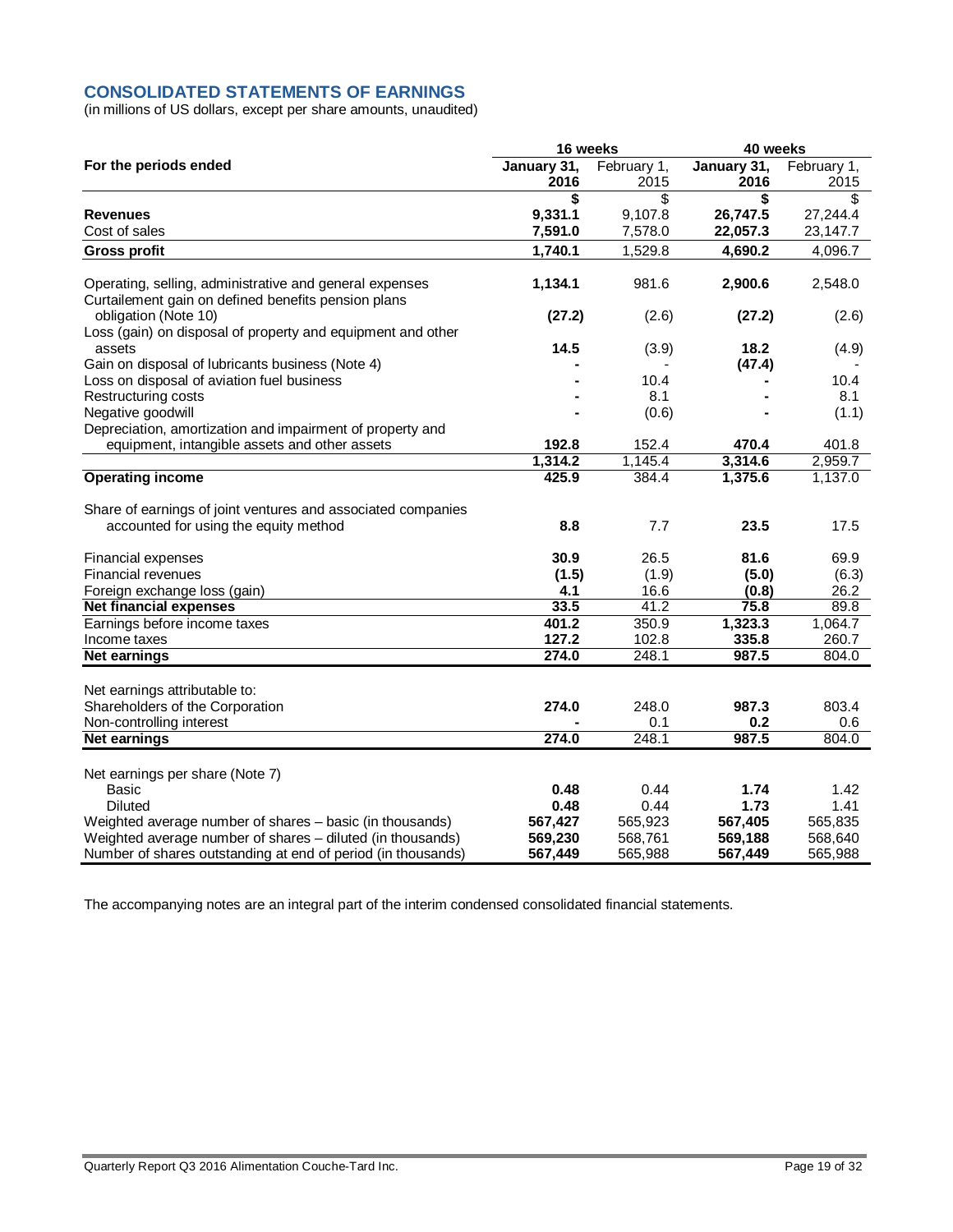## **CONSOLIDATED STATEMENTS OF COMPREHENSIVE INCOME**

(in millions of US dollars, unaudited)

|                                                                         | 16 weeks    |             | 40 weeks    |             |  |
|-------------------------------------------------------------------------|-------------|-------------|-------------|-------------|--|
| For the periods ended                                                   | January 31, | February 1, | January 31, | February 1, |  |
|                                                                         | 2016        | 2015        | 2016        | 2015        |  |
|                                                                         | \$          | \$          | \$          | \$          |  |
| <b>Net earnings</b>                                                     | 274.0       | 248.1       | 987.5       | 804.0       |  |
| Other comprehensive income                                              |             |             |             |             |  |
| Items that may be reclassified subsequently to earnings                 |             |             |             |             |  |
| <b>Translation adjustments</b>                                          |             |             |             |             |  |
| Changes in cumulative translation adjustments <sup>(1)</sup>            | (90.7)      | (293.3)     | 110.0       | (613.9)     |  |
| Changes in cumulative translation adjustments reclassified              |             |             |             |             |  |
| to earnings                                                             |             | 1.9         |             | 1.9         |  |
| Change in fair value of cross-currency interest rate swaps              |             |             |             |             |  |
| designated as a hedge of the Corporation's net investment               |             |             |             |             |  |
| in its US operations <sup>(2)</sup>                                     | (116.4)     | (80.2)      | (218.1)     | (100.4)     |  |
| Net interest on cross-currency interest rate swaps                      |             |             |             |             |  |
| designated as a hedge of the Corporation's net investment               |             |             |             |             |  |
| in its US operations <sup>(3)</sup>                                     | (1.3)       | (0.5)       | (2.4)       | 0.2         |  |
| <b>Cash flow hedges</b>                                                 |             |             |             |             |  |
| Change in fair value of financial instruments <sup>(4)</sup>            | (0.4)       | 11.7        | 8.3         | 16.9        |  |
| Gain realized on financial instruments reclassified to                  |             |             |             |             |  |
| earnings <sup>(5)</sup>                                                 | (1.2)       | (9.6)       | (8.7)       | (13.0)      |  |
| Available for sale investment                                           |             |             |             |             |  |
| Change in fair value of an available for sale investment <sup>(6)</sup> | (2.8)       |             | (2.8)       |             |  |
| Items that will never be reclassified to earnings                       |             |             |             |             |  |
| Net actuarial gain (loss) <sup>(7)</sup>                                | 6.9         | (20.4)      | 28.7        | (35.1)      |  |
| Other comprehensive loss                                                | (205.9)     | (390.4)     | (85.0)      | (743.4)     |  |
| <b>Comprehensive income (loss)</b>                                      | 68.1        | (142.3)     | 902.5       | 60.6        |  |
|                                                                         |             |             |             |             |  |
| Comprehensive income attributable to:                                   |             |             |             |             |  |
| Shareholders of the Corporation                                         | 68.1        | (142.4)     | 902.3       | 60.0        |  |
| Non-controlling interest                                                |             | 0.1         | 0.2         | 0.6         |  |
| <b>Comprehensive income (loss)</b>                                      | 68.1        | (142.3)     | 902.5       | 60.6        |  |

(1) For the 16 and 40-week periods ended January 31, 2016, these amounts include a loss of \$63.9 (net of income taxes of \$10.1) and a loss of \$142.8 (net of income taxes of \$22.6), respectively. For the 16 and 40-week periods ended February 1, 2015, these amounts include a loss of \$74.9 (net of income taxes of \$11.7). These losses arise from the translation of the US dollar and euro denominated long-term debts designated as foreign exchange hedges of the Corporation's net investments in its US operations and its Danish and Baltic operations, respectively.

(2) For the 16 and 40-week periods ended January 31, 2016, these amounts are net of income taxes of \$0.3 and \$7.0, respectively. For the 16 and 40-week periods ended February 1, 2015, these amounts are net of income taxes of \$16.0 and \$18.3, respectively.

(3) For the 16 and 40-week periods ended January 31, 2016, these amounts are net of income taxes of \$0.3 and \$0.9, respectively. For the 16 and 40-week periods ended February 1, 2015, these amounts are net of income taxes of \$0.2 and \$0.1, respectively.

(4) For the 16 and 40-week periods ended January 31, 2016, these amounts are net of income taxes of \$0.1 and \$3.5, respectively. For the 16 and 40-week periods ended February 1, 2015, these amounts are net of income taxes of \$4.4 and \$6.0, respectively.

(5) For the 16 and 40-week periods ended January 31, 2016, these amounts are net of income taxes of \$0.4 and \$3.2, respectively. For the 16 and 40-week periods ended February 1, 2015, these amounts are net of income taxes of \$3.6 and \$4.9, respectively.

(6) For the 16 and 40-week periods ended January 31, 2016, these amounts are net of income taxes.

(7) For the 16 and 40-week periods ended January 31, 2016, these amounts are net of income taxes of \$2.2 and \$9.4, respectively. For the 16 and 40-week periods ended February 1, 2015, these amounts are net of income taxes of \$8.0 and \$13.4, respectively.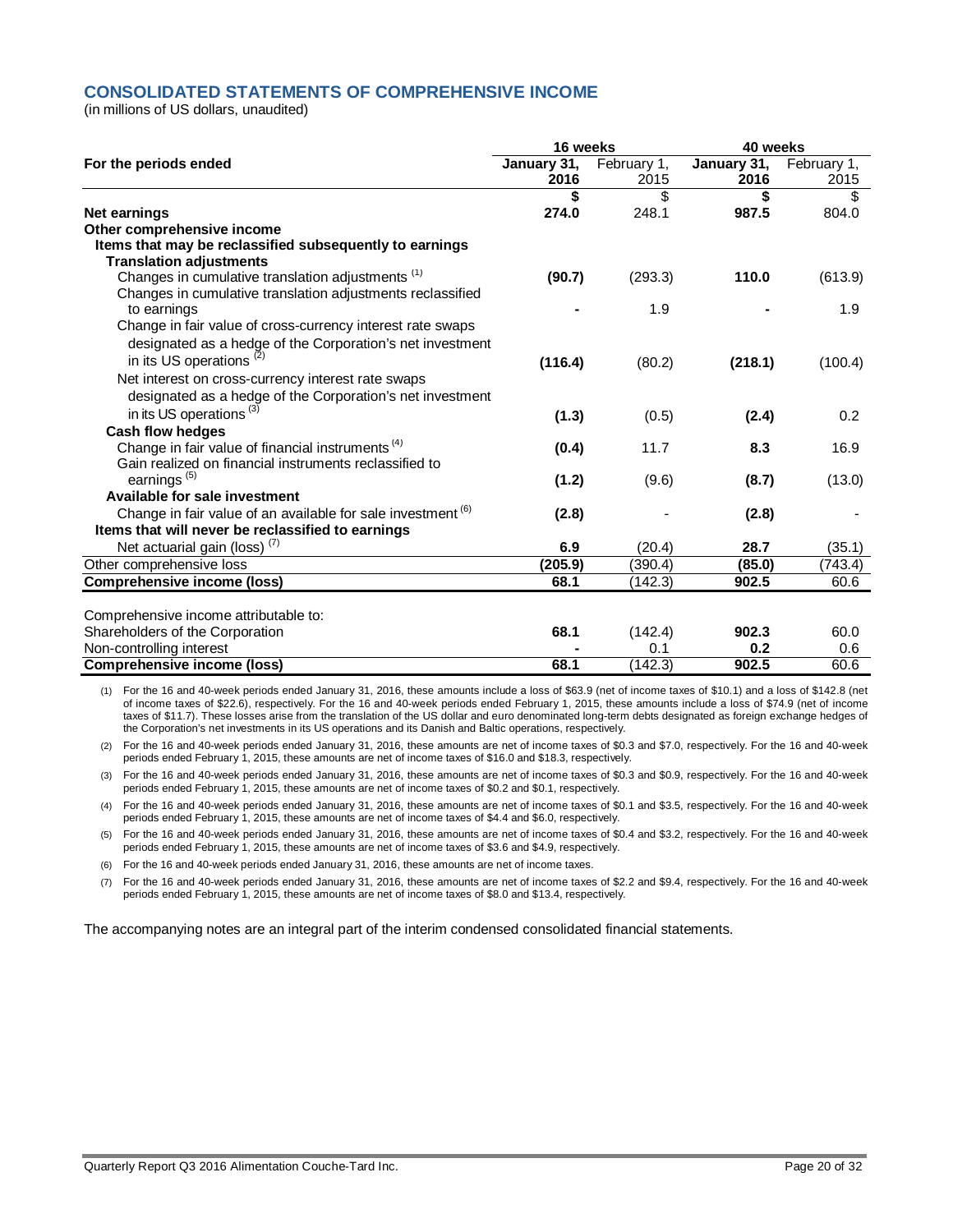## **CONSOLIDATED STATEMENTS OF CHANGES IN EQUITY**

(in millions of US dollars, unaudited)

| For the 40-week period ended         |                |                                                     |                 |                    |         |             | January 31, 2016 |
|--------------------------------------|----------------|-----------------------------------------------------|-----------------|--------------------|---------|-------------|------------------|
|                                      |                | Attributable to the shareholders of the Corporation |                 |                    |         |             |                  |
|                                      |                |                                                     |                 | <b>Accumulated</b> |         |             |                  |
|                                      |                |                                                     |                 | other              |         | Non-        |                  |
|                                      | <b>Capital</b> | <b>Contributed</b>                                  | <b>Retained</b> | comprehensive      |         | controlling | <b>Total</b>     |
|                                      | stock          | surplus                                             | earnings        | loss (Note 8)      | Total   | interest    | equity           |
|                                      | \$             | \$                                                  |                 | \$                 | \$      | \$          |                  |
| Balance, beginning of period         | 697.2          | 10.7                                                | 3,919.8         | (738.6)            | 3,889.1 | 13.9        | 3,903.0          |
| Comprehensive income:                |                |                                                     |                 |                    |         |             |                  |
| Net earnings                         |                |                                                     | 987.3           |                    | 987.3   | 0.2         | 987.5            |
| Other comprehensive loss             |                |                                                     |                 | (85.0)             | (85.0)  |             | (85.0)           |
| Comprehensive income                 |                |                                                     |                 |                    | 902.3   | 0.2         | 902.5            |
| Dividends declared                   |                |                                                     | (74.9)          |                    | (74.9)  | (0.7)       | (75.6)           |
| Nullification of redemption          |                |                                                     |                 |                    |         |             |                  |
| liability (Note 11)                  |                |                                                     | 13.0            |                    | 13.0    |             | 13.0             |
| Repurchase of non-controlling        |                |                                                     |                 |                    |         |             |                  |
| interest (Note 11)                   |                |                                                     |                 |                    | ۰       | (11.8)      | (11.8)           |
| Non-controlling interest transferred |                |                                                     |                 |                    |         |             |                  |
| to contributed surplus (Note 11)     |                | 1.6                                                 |                 |                    | 1.6     | (1.6)       |                  |
| Stock option-based compensation      |                |                                                     |                 |                    |         |             |                  |
| expense                              |                | 2.2                                                 |                 |                    | 2.2     |             | 2.2              |
| Initial fair value of stock options  |                |                                                     |                 |                    |         |             |                  |
| exercised                            | 0.1            | (0.1)                                               |                 |                    |         |             |                  |
| Cash received upon exercise of       |                |                                                     |                 |                    |         |             |                  |
| stock options                        | 0.2            |                                                     |                 |                    | 0.2     |             | 0.2              |
| Balance, end of period               | 697.5          | 14.4                                                | 4,845.2         | (823.6)            | 4,733.5 |             | 4,733.5          |

## For the 40-week period ended February 1, 2015

|                                     | Attributable to the shareholders of the Corporation |             |          |               |         |             |         |
|-------------------------------------|-----------------------------------------------------|-------------|----------|---------------|---------|-------------|---------|
|                                     |                                                     |             |          | Accumulated   |         |             |         |
|                                     |                                                     |             |          | other         |         |             |         |
|                                     |                                                     |             |          | comprehensive |         | Non-        |         |
|                                     | Capital                                             | Contributed | Retained | income (loss) |         | controlling | Total   |
|                                     | stock                                               | surplus     | earnings | (Note 8)      | Total   | interest    | equity  |
|                                     | \$                                                  | \$          | \$       | \$            | \$      | \$          | \$      |
| Balance, beginning of period        | 686.5                                               | 11.6        | 3,077.4  | 186.9         | 3,962.4 | 14.2        | 3,976.6 |
| Comprehensive income:               |                                                     |             |          |               |         |             |         |
| Net earnings                        |                                                     |             | 803.4    |               | 803.4   | 0.6         | 804.0   |
| Other comprehensive loss            |                                                     |             |          | (743.4)       | (743.4) |             | (743.4) |
| Comprehensive income                |                                                     |             |          |               | 60.0    | 0.6         | 60.6    |
| Reduction of non-controlling        |                                                     |             |          |               |         |             |         |
| interest                            |                                                     |             |          |               |         | (0.6)       | (0.6)   |
| Dividends declared                  |                                                     |             | (66.5)   |               | (66.5)  | (0.4)       | (66.9)  |
| Stock option-based compensation     |                                                     |             |          |               |         |             |         |
| expense                             |                                                     | 2.4         |          |               | 2.4     |             | 2.4     |
| Initial fair value of stock options |                                                     |             |          |               |         |             |         |
| exercised                           | 0.6                                                 | (0.6)       |          |               |         |             |         |
| Balance, end of period              | 687.1                                               | 13.4        | 3,814.3  | (556.5)       | 3,958.3 | 13.8        | 3,972.1 |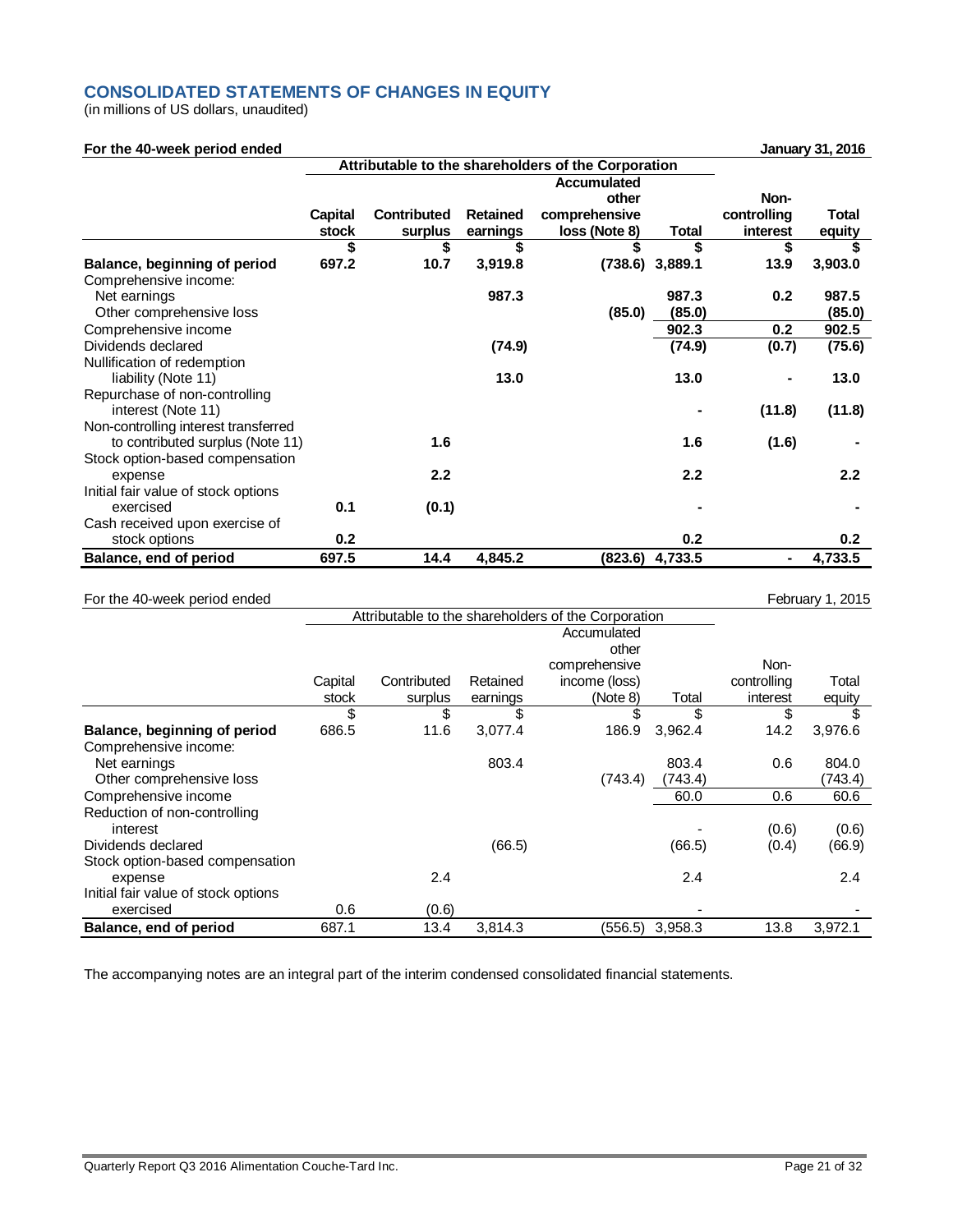## **CONSOLIDATED STATEMENTS OF CASH FLOWS**

(in millions of US dollars, unaudited)

|                                                                                                                                             | 16 weeks            |                     | 40 weeks            |                     |  |
|---------------------------------------------------------------------------------------------------------------------------------------------|---------------------|---------------------|---------------------|---------------------|--|
| For the periods ended                                                                                                                       | January 31,<br>2016 | February 1,<br>2015 | January 31,<br>2016 | February 1,<br>2015 |  |
|                                                                                                                                             | \$                  | \$                  | \$                  | \$                  |  |
| <b>Operating activities</b>                                                                                                                 |                     |                     |                     |                     |  |
| Net earnings                                                                                                                                | 274.0               | 248.1               | 987.5               | 804.0               |  |
| Adjustments to reconcile net earnings to net cash provided by operating<br>activities                                                       |                     |                     |                     |                     |  |
| Depreciation, amortization and impairment of property and equipment,<br>intangible assets and other assets, net of amortization of deferred |                     |                     |                     |                     |  |
| credits                                                                                                                                     | 181.1               | 125.7               | 439.8               | 353.5               |  |
| Curtailement gain on defined benefits pension plans (Note 10)                                                                               | (27.2)              | (2.6)               | (27.2)              | (2.6)               |  |
| Deferred income taxes                                                                                                                       | 24.3                | 2.1                 | (11.3)              | (65.8)              |  |
| Deferred credits                                                                                                                            | 8.3                 | 7.8                 | 19.2                | 11.3                |  |
| Loss (gain) on disposal of property and equipment and other assets<br>Share of earnings of joint ventures and associated companies          | 14.5                | (3.9)               | 18.2                | (4.9)               |  |
| accounted for using the equity method, net of dividends received                                                                            | (2.5)               | (2.8)               | (10.2)              | (5.9)               |  |
| Gain on disposal of lubricants business (Note 4)                                                                                            |                     |                     | (47.4)              |                     |  |
| Loss on disposal of aviation fuel business                                                                                                  |                     | 10.4                |                     | 10.4                |  |
| Restructuring costs                                                                                                                         |                     | 8.1                 |                     | 8.1                 |  |
| Negative goodwill                                                                                                                           |                     | (0.6)               |                     | (1.1)               |  |
| Other                                                                                                                                       | (15.5)              | (11.5)              | (2.7)               | (3.7)               |  |
| Changes in non-cash working capital                                                                                                         | (240.2)             | (30.6)              | (137.9)             | 139.6               |  |
| Net cash provided by operating activities                                                                                                   | 216.8               | 350.2               | 1,228.0             | 1,242.9             |  |
| <b>Investing activities</b>                                                                                                                 |                     |                     |                     |                     |  |
| Purchase of property and equipment, intangible assets and other assets                                                                      | (333.6)             | (187.8)             | (607.8)             | (375.5)             |  |
| Business acquisitions (Note 3)                                                                                                              | (73.5)              | (7.3)               | (183.6)             | (163.0)             |  |
| Proceeds from disposal of property and equipment and other assets                                                                           | 16.5                | 31.8                | 59.6                | 63.4                |  |
| Restricted cash                                                                                                                             | 0.1                 |                     | 0.7                 | (0.3)               |  |
| Proceeds from disposal of lubricants business (Note 4)                                                                                      |                     |                     | 81.0                |                     |  |
| Proceeds from disposal of aviation fuel business                                                                                            |                     | 94.6                |                     | 94.6                |  |
| Net cash used in investing activities                                                                                                       | (390.5)             | (68.7)              | (650.1)             | (380.8)             |  |
| <b>Financing activities</b>                                                                                                                 |                     |                     |                     |                     |  |
| Increase in euro denominated term revolving unsecured operating credit                                                                      |                     |                     |                     |                     |  |
| (Note 5)                                                                                                                                    | 565.7               |                     | 565.7               |                     |  |
| Net increase (decrease) in US dollar denominated term revolving                                                                             |                     |                     |                     |                     |  |
| unsecured operating credit (Note 5)                                                                                                         | 100.5               | (320.0)             | (1,252.2)           | (205.0)             |  |
| Increase in Canadian dollar denominated term revolving unsecured                                                                            |                     |                     |                     |                     |  |
| operating credit (Note 5)                                                                                                                   | 32.3                |                     | 32.3                |                     |  |
| Cash dividends paid                                                                                                                         | (27.8)              | (22.4)              | (74.9)              | (66.5)              |  |
| Net decrease in other debt                                                                                                                  | (8.6)               | (5.7)               | (15.8)              | (15.3)              |  |
| Issuance of Canadian dollar denominated senior unsecured notes, net of                                                                      |                     |                     |                     |                     |  |
| financing costs (Note 5)                                                                                                                    |                     |                     | 562.0               |                     |  |
| Repurchase of non-controlling interest (Note 11)                                                                                            |                     |                     | (11.8)              |                     |  |
| Issuance of shares upon exercise of stock options                                                                                           | -                   | $\overline{a}$      | 0.2                 |                     |  |
| Repayments under the unsecured non-revolving acquisition credit facility                                                                    |                     |                     |                     | (555.0)             |  |
| Net cash provided by (used in) financing activities                                                                                         | 662.1               | (348.1)             | (194.5)             | (841.8)             |  |
| Effect of exchange rate fluctuations on cash and cash equivalents                                                                           | 10.6                | (53.4)              | 12.9                | (53.4)              |  |
| Net increase (decrease) in cash and cash equivalents                                                                                        | 499.0               | (120.0)             | 396.3               | (33.1)              |  |
| Cash, cash equivalents and bank overdraft, beginning of period                                                                              | 473.1               | 598.0               | 575.8               | 511.1               |  |
| Cash and cash equivalents, end of period                                                                                                    | 972.1               | 478.0               | 972.1               | 478.0               |  |
| <b>Supplemental information:</b>                                                                                                            |                     |                     |                     |                     |  |
| Interest paid                                                                                                                               | 36.2                | 18.5                | 65.8                | 48.3                |  |
| Interest and dividends received                                                                                                             | 7.7                 | 7.0                 | 17.6                | 17.4                |  |
| Income taxes paid                                                                                                                           | 196.5               | 124.5               | 333.5               | 211.4               |  |
| Cash and cash equivalents components:                                                                                                       |                     |                     |                     |                     |  |
| Cash and demand deposits                                                                                                                    |                     |                     | 972.1               | 478.0               |  |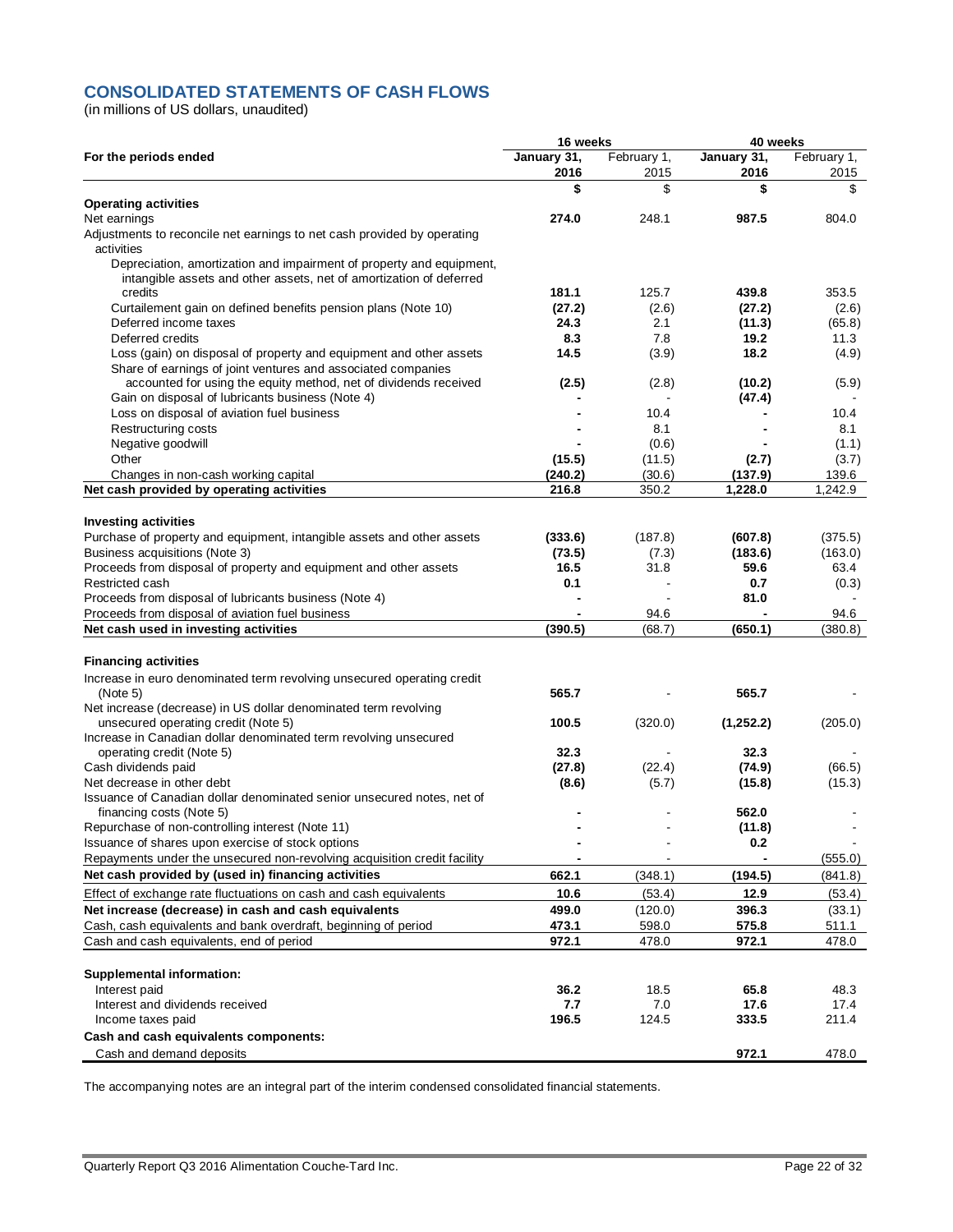## **CONSOLIDATED BALANCE SHEETS**

(in millions of US dollars, unaudited)

|                                                        | January 31,      | As at April 26,            |
|--------------------------------------------------------|------------------|----------------------------|
|                                                        | 2016             | 2015<br>(adjusted, Note 1) |
|                                                        | \$               | \$                         |
| <b>Assets</b>                                          |                  |                            |
| <b>Current assets</b>                                  |                  |                            |
| Cash and cash equivalents                              | 972.1            | 575.8                      |
| Restricted cash                                        | 1.4              | 2.1                        |
| Accounts receivable                                    | 1,024.4          | 1,194.8                    |
| Inventories                                            | 801.4            | 859.6                      |
| Prepaid expenses                                       | 51.5             | 61.0                       |
| Income taxes receivable                                |                  | 10.5                       |
|                                                        | 2,850.8          | 2,703.8                    |
| Property and equipment                                 | 5,602.6          | 5,600.1                    |
| Goodwill                                               | 1,674.4          | 1,629.2                    |
| Intangible assets                                      | 618.1            | 695.9                      |
| Other assets                                           | 319.8            | 221.4                      |
| Investment in joint ventures and associated companies  | 85.5             | 75.6                       |
| Deferred income taxes                                  | 49.2             | 63.9                       |
|                                                        | 11,200.4         | 10,989.9                   |
|                                                        |                  |                            |
| <b>Liabilities</b><br><b>Current liabilities</b>       |                  |                            |
|                                                        | 1,835.1          | 2,234.2                    |
| Accounts payable and accrued liabilities<br>Provisions | 102.4            | 138.9                      |
| Income taxes payable                                   | 60.0             | 37.3                       |
| Current portion of long-term debt (Note 5)             | 20.7             | 21.4                       |
|                                                        |                  |                            |
|                                                        | 2,018.2          | 2,431.8                    |
| Long-term debt (Note 5)<br>Provisions                  | 2,749.2<br>411.9 | 3,046.9<br>413.5           |
| Pension benefit liability                              | 81.4             | 126.6                      |
| Other financial liabilities (Note 6)                   | 338.9            | 161.6                      |
| Deferred credits and other liabilities                 | 268.5            | 312.4                      |
| Deferred income taxes                                  | 598.8            | 594.1                      |
|                                                        | 6,466.9          | 7,086.9                    |
|                                                        |                  |                            |
| <b>Equity</b>                                          |                  |                            |
| Capital stock (Note 9)                                 | 697.5            | 697.2                      |
| Contributed surplus                                    | 14.4             | 10.7                       |
| Retained earnings                                      | 4,845.2          | 3,919.8                    |
| Accumulated other comprehensive loss (Note 8)          | (823.6)          | (738.6)                    |
| Equity attributable to shareholders of the Corporation | 4,733.5          | 3,889.1                    |
| Non-controlling interest                               |                  | 13.9                       |
|                                                        | 4,733.5          | 3,903.0                    |
|                                                        | 11,200.4         | 10,989.9                   |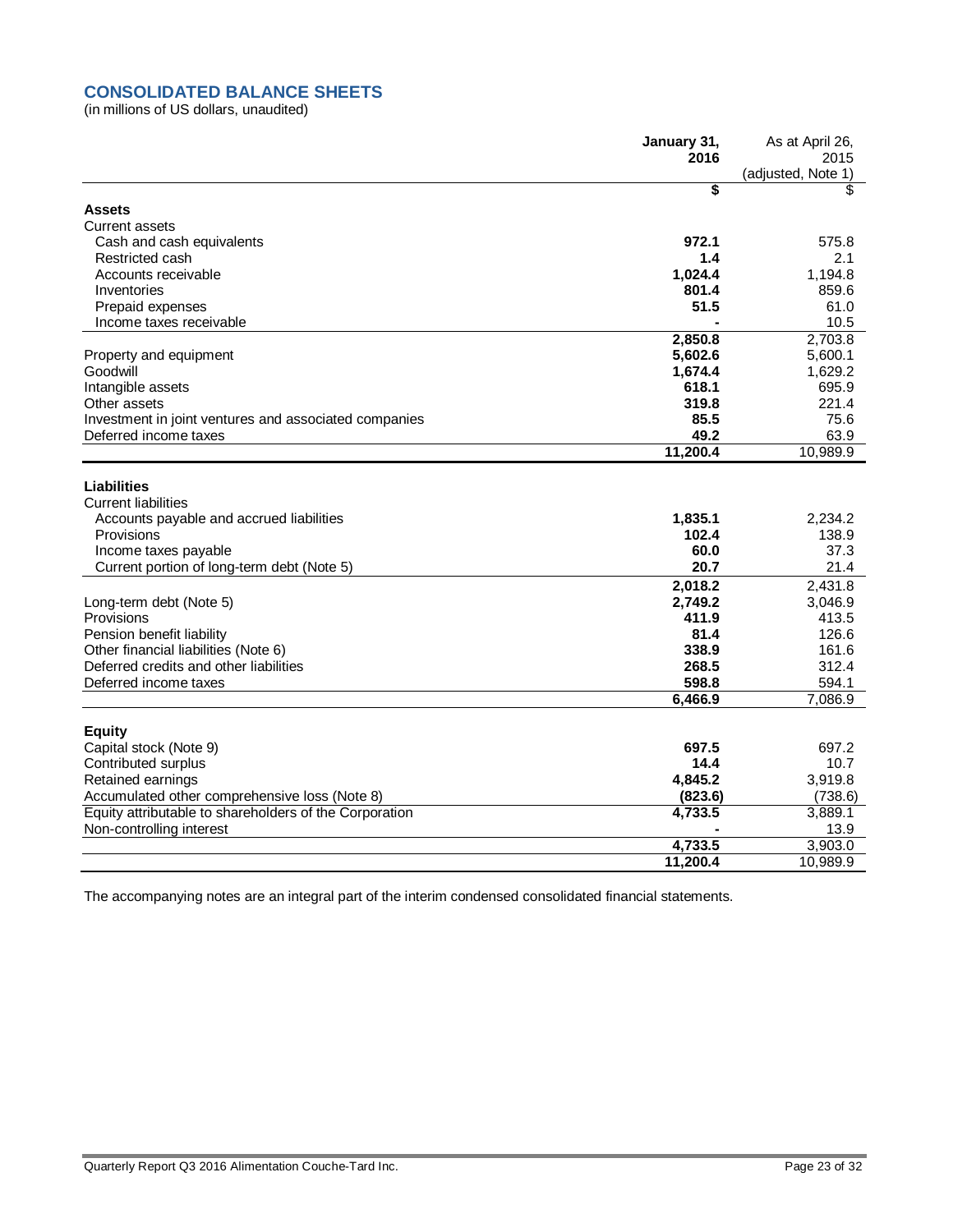(in millions of US dollars unless otherwise noted, except per share amounts, unaudited)

## **1. CONSOLIDATED FINANCIAL STATEMENTS PRESENTATION**

The unaudited interim condensed consolidated financial statements (the "interim financial statements") have been prepared by the Corporation in accordance with generally accepted accounting principles in Canada as set out in Part I of the Chartered Professional Accountants of Canada (CPA Canada) Handbook – Accounting, which incorporates International Financial Reporting Standards ("IFRS"), as issued by the International Accounting Standards Board ("IASB") applicable to the preparation of interim financial statements, including International Accounting Standard ("IAS") 34 "Interim Financial Reporting".

The interim financial statements were prepared in accordance with the same accounting policies and methods as the audited annual consolidated financial statements for the year ended April 26, 2015 except those disclosed in Note 2. The interim financial statements do not include all the information required for complete financial statements and should be read in conjunction with the audited annual consolidated financial statements and notes thereto in the Corporation's 2015 Annual Report. The results of operations for the interim periods presented do not necessarily reflect results expected for the full fiscal year. The Corporation's business follows a seasonal pattern. The busiest period is the first half-year of each fiscal year, which includes summer's sales.

On March 15, 2016, the Corporation's interim financial statements were approved by the Board of Directors who also approved their publication.

## **Comparative figures**

Certain comparative figures of the consolidated financial statements have been reclassified to comply with the presentation adopted in the fiscal year ended April 26, 2015. Direct car wash expenses were previously recorded as a reduction of revenue or as operating, selling, administrative and general expenses. This is no longer the case and car wash revenue is now presented at its gross amount and all direct expenses are recorded in cost of sales. For the 16 and 40-week periods ended February 1, 2015, this change resulted in an increase in revenue of \$1.9 and \$4.9, respectively, a decrease in gross profit of \$1.1 and \$2.3, respectively and a decrease in operating, selling, administrative and general expenses of \$1.1 and \$2.3, respectively.

The Corporation has made adjustments to the preliminary purchase price allocation for the acquisition of The Pantry Inc. As a result, changes were made to: Operating, selling, administrative and general expenses, Depreciation, amortization and impairment of property and equipment, intangibles and other assets and Financial expenses in the Consolidated Statement of Earnings for the 12-week period ended July 19, 2015. The Consolidated Balance Sheet as at April 26, 2015 was also adjusted to consider these changes. See Note 3 for details on the adjustments made to the purchase price allocation for this acquisition.

#### **2. ACCOUNTING CHANGES**

#### **Accounting policies different from those used in the audited annual consolidated financial statements for the year ended April 26, 2015**

#### *Hedge of the net investment in foreign operations*

As of January 29, 2016, the Corporation designated its entire euro denominated long-term debt as a foreign exchange hedge of its net investment in its Danish and Baltic operations. Accordingly, gains or losses arising from the translation of the euro denominated debt that is determined to be an effective hedge are recognized in Other comprehensive income, counterbalancing gains and losses arising from translation of the Corporation's net investment in its Danish and Baltic operations. Should a portion of the hedging relationship become ineffective, the gains and losses arising from its translation would be recorded in the consolidated statement of earnings under Foreign exchange loss (gain).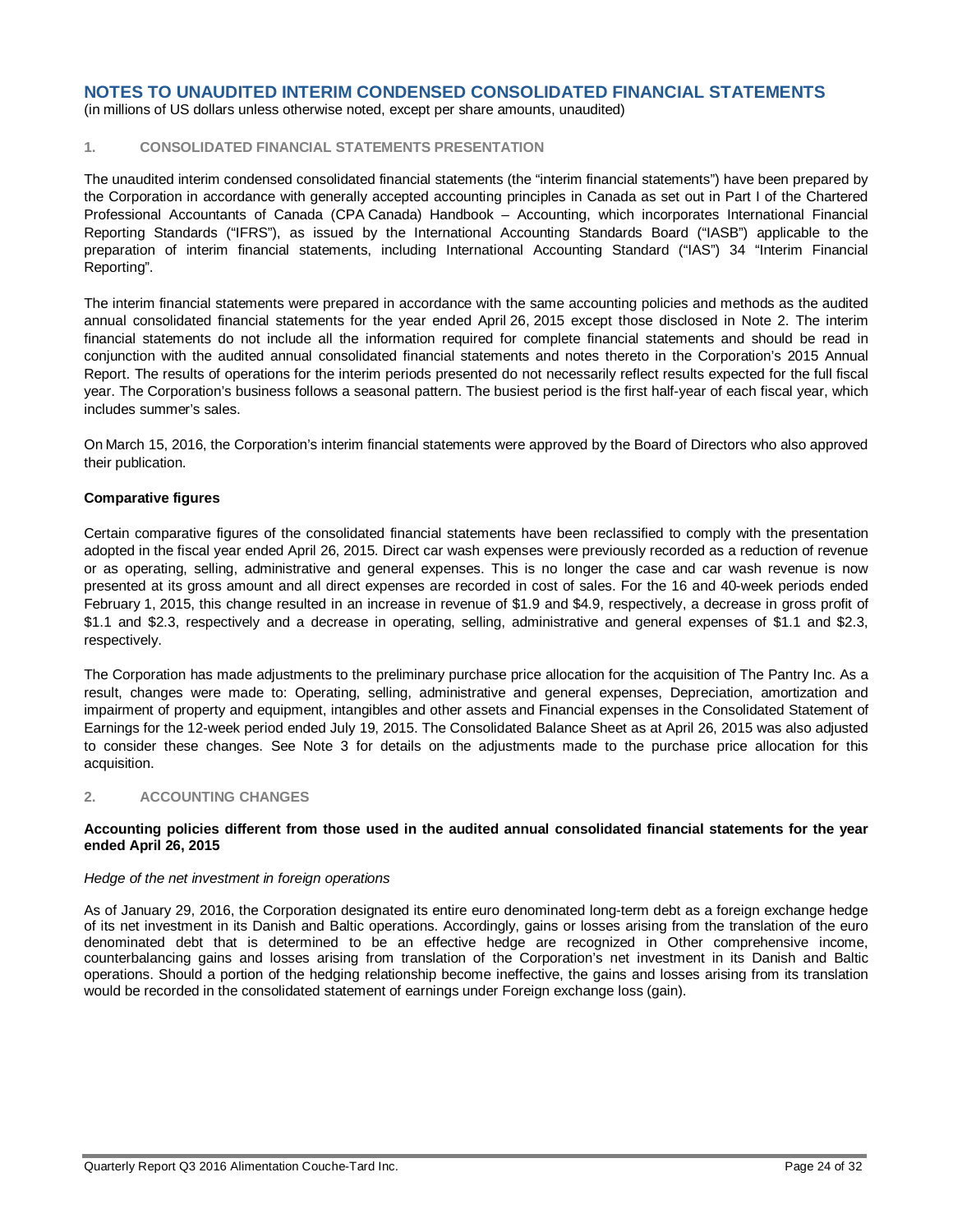(in millions of US dollars unless otherwise noted, except per share amounts, unaudited)

### **Change in accounting estimates**

On September 22, 2015, the Corporation announced the creation and rollout of a new, global convenience brand, "Circle K™". In connection with this rebranding project which should span over the course of the next few years, the Corporation has accelerated the depreciation and amortization of certain existing assets. Consequently, an incremental depreciation and amortization expense of \$10.1 was recorded to earnings for the 16-week period ended January 31, 2016. The incremental depreciation and amortization expense related to this change is expected to be approximately \$8.0 to \$10.0 for the 12-week period ended April 24, 2016, approximately \$23.0 to \$26.0 for the 53-week period ending April 30, 2017 and approximately \$14.0 to \$16.0 for the 52-week period ending April 29, 2018.

### **Recently issued but not yet implemented**

#### *Leases*

On January 13, 2016, the IASB released IFRS 16, "Leases", which supersedes IAS 17, "Leases", and the related interpretations on leases: IFRIC 4, "Determining whether an arrangement contains a lease", SIC 15, "Operating Leases – Incentives" and SIC 27, "Evaluating the substance of transactions in the legal form of a lease". The standard is effective for annual periods beginning on or after January 1, 2019, with earlier application permitted for companies that also apply IFRS 15, "Revenue from Contracts with Customers". The Company is currently evaluating the impact of the standard on its consolidated financial statements.

### *Statement of Cash Flows*

On January 29, 2016, the International Accounting Standards Board (IASB) published amendments to IAS 7, "Statement of Cash Flows". The amendments are intended to clarify IAS 7 to improve information provided to users of financial statements about an entity's financing activities. They are effective for annual periods beginning on or after January 1, 2017, with earlier application being permitted. The Corporation is currently evaluating the impact of the standard on its consolidated financial statements.

### *Income Taxes*

On January 19, 2016, the IASB issued amendments to IAS 12, "Income Taxes" regarding the recognition of deferred tax assets for unrealized losses, effective for annual periods beginning on or after January 1, 2017. The amendments clarify how to account for deferred tax assets related to debt instruments measured at fair value. The Corporation is currently evaluating the impact of these amendments on its consolidated financial statements.

#### **3. BUSINESS ACQUISITIONS**

- On December 1, 2015, the Corporation acquired from Texas Star Investments and their affiliates, 18 company-operated stores, two quick service restaurants and a dealer fuel supply network located in the US State of Texas. The Corporation owns the land and buildings for 17 sites and leases the land and owns the buildings for the remaining sites.
- On September 24, 2015, the Corporation acquired from Kocolene Marketing LLC, 13 company-operated stores in the US States of Indiana and Kentucky. The Corporation owns the land and buildings for 12 sites and leases the land and building for the remaining site.
- On June 2, 2015, the Corporation acquired from Cinco J, Inc., Tiger Tote Food Stores, Inc., and their affiliates 21 company-operated stores in the US States of Texas, Mississippi and Louisiana. The Corporation owns the land and buildings for 18 sites and leases the land and owns the buildings for the remaining three sites. As part of this agreement, the Corporation also acquired agreements for the supply of fuel to 141 stores operated by independent operators, five development properties and customer relations for 93 dealer sites.
- During the 40-week period ended January 31, 2016, the Corporation also acquired 16 other stores through distinct transactions. The Corporation owns the land and buildings for 12 sites and leases these same assets for the remaining four.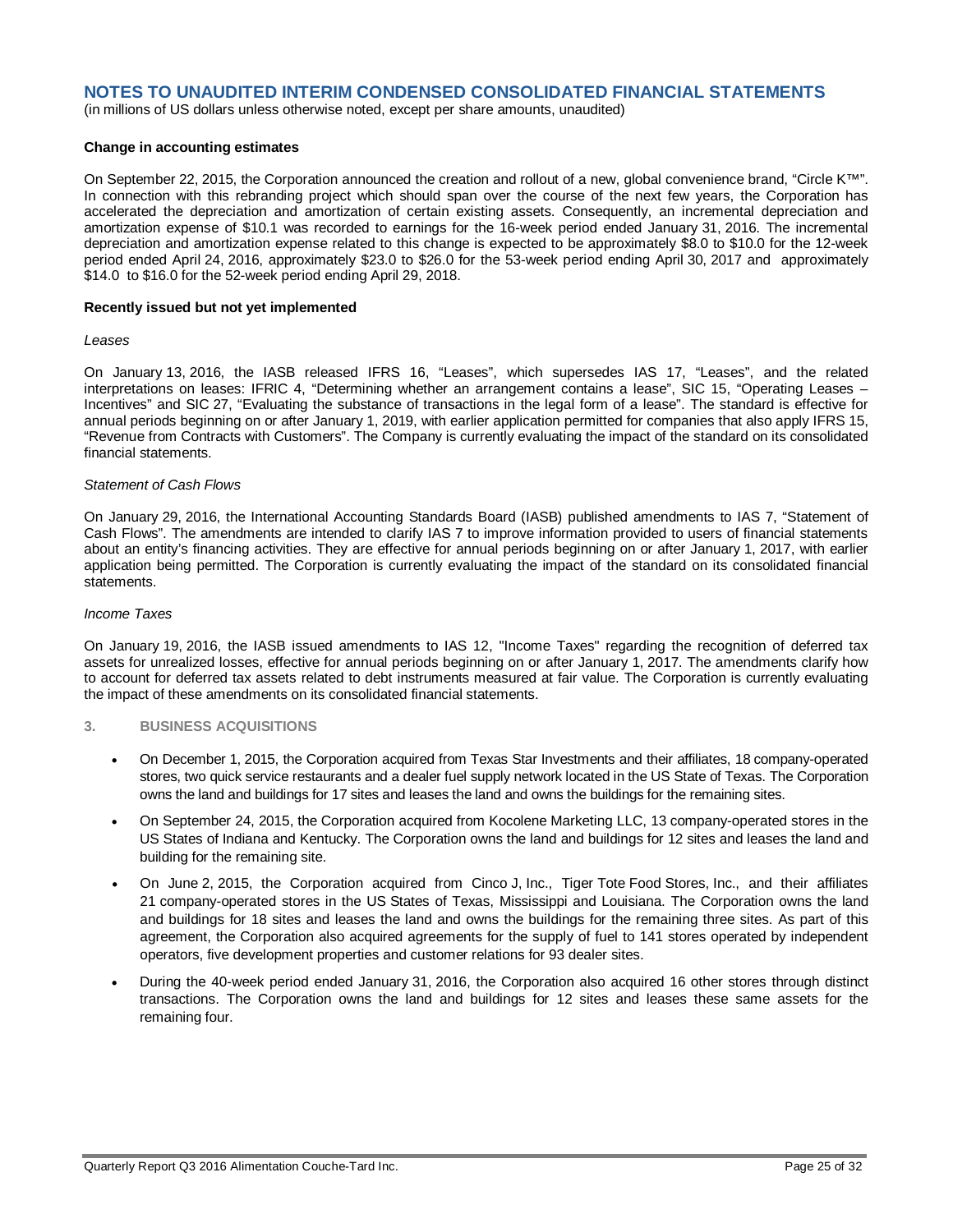(in millions of US dollars unless otherwise noted, except per share amounts, unaudited)

For the 40-week period ended January 31, 2016, acquisition costs of \$3.5 in connection with these acquisitions and other unrealized or on-going acquisitions are included in Operating, selling, administrative and general expenses.

These acquisitions were settled for a total cash consideration of \$183.6. Since the Corporation has not yet completed its fair value assessment of the assets acquired, the liabilities assumed and goodwill for all transactions, the preliminary allocations of certain acquisitions are subject to adjustments to the fair value of the assets, liabilities and goodwill until the process is completed.

The purchase price allocations based on the estimated fair value on the date of acquisition and available information as at the date of publication of these consolidated financial statements are as follows:

|                                        | \$    |
|----------------------------------------|-------|
| Tangible assets acquired               |       |
| Inventories                            | 6.8   |
| Property and equipment                 | 87.6  |
| Other assets                           | 3.1   |
| Total tangible assets                  | 97.5  |
| Liabilities assumed                    |       |
| Provisions                             | 1.2   |
| Deferred credits and other liabilities | 4.9   |
| <b>Total liabilities</b>               | 6.1   |
| Net tangible assets acquired           | 91.4  |
| Intangible assets                      | 10.9  |
| Goodwill                               | 81.3  |
| Total cash consideration paid          | 183.6 |

The Corporation expects that \$10.5 of the goodwill related to these transactions will be deductible for tax purposes.

These acquisitions were concluded in order to expand the Corporation's market share, to penetrate new markets and to increase its economies of scale. These acquisitions generated goodwill mainly due to the strategic location of stores acquired. Since the date of acquisition, revenues and net earnings from these stores amounted to \$228.4 and \$4.6, respectively. Considering the nature of these acquisitions, the available financial information does not allow for the accurate disclosure of pro-forma revenues and net earnings had the Corporation concluded these acquisitions at the beginning of its fiscal year.

## **Acquisition of The Pantry Inc. ("The Pantry")**

On March 16, 2015, the Corporation acquired 100% of the outstanding shares of The Pantry through an all-cash transaction valued at \$36.75 per share. At the acquisition date, The Pantry operated over 1,500 convenience stores in 13 US states, the majority of which dispensed road transportation fuel. As a result of this transaction, the Corporation became owner of the land and buildings for 409 sites, lessor of the land and owner of the buildings for 52 sites and lessor of these same assets for the remaining sites. This acquisition was settled for a total cash consideration of \$850.7.

The table below shows The Pantry's initial purchase price allocation as reported in the Corporation's 2015 annual consolidated financial statements and the changes made to adjust it to the final allocation based on available information as at the date of authorisation of these consolidated financial statements.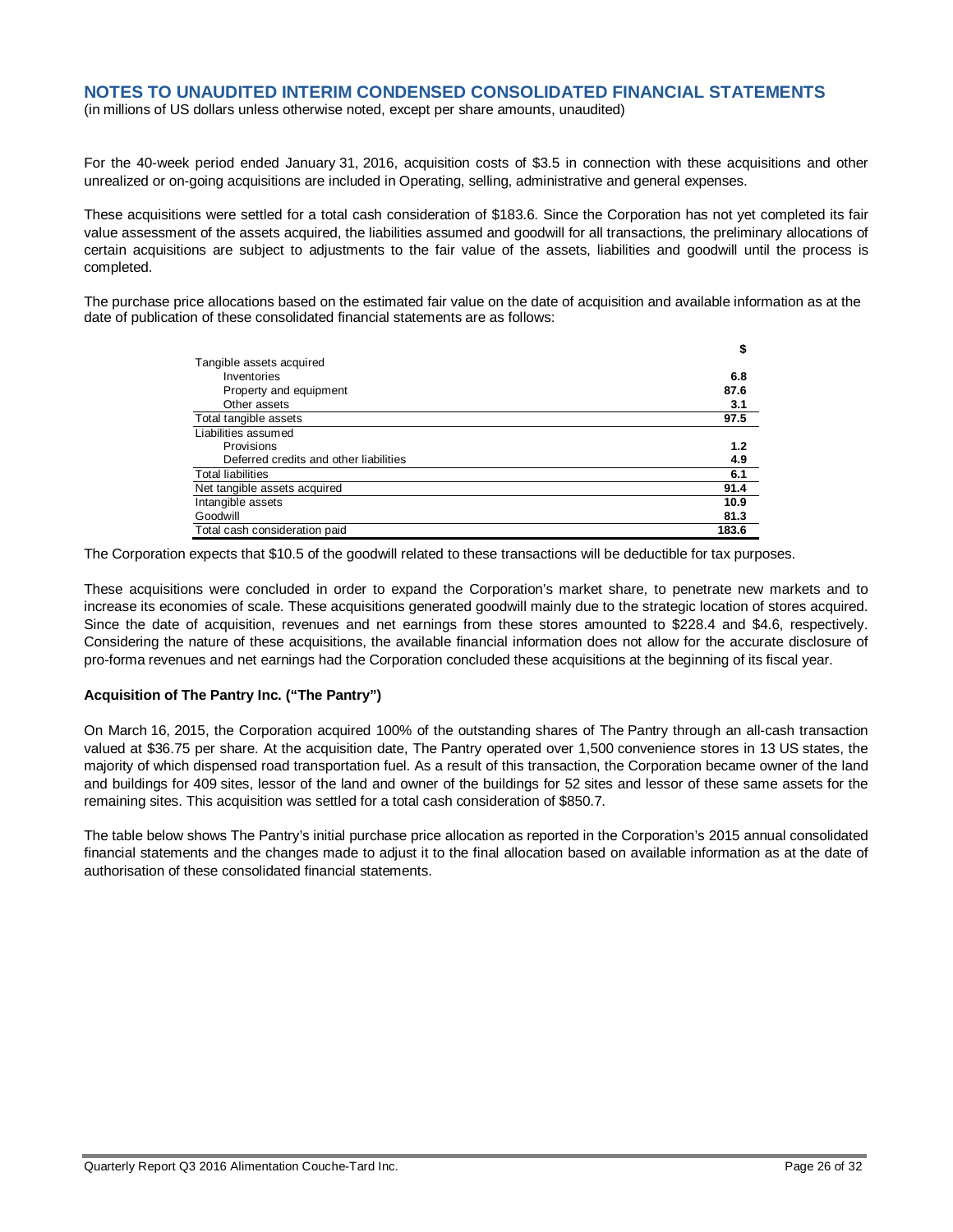(in millions of US dollars unless otherwise noted, except per share amounts, unaudited)

|                                              | Initial allocation | Changes       | Final allocation |
|----------------------------------------------|--------------------|---------------|------------------|
|                                              | \$                 | \$            | \$               |
| <b>Assets</b>                                |                    |               |                  |
| Current assets                               |                    |               |                  |
| Cash and cash equivalents                    | 93.8               |               | 93.8             |
| Accounts receivable                          | 60.9               |               | 60.9             |
| Inventories                                  | 135.7              |               | 135.7            |
| Prepaid expenses                             | 25.8               | (3.3)         | 22.5             |
| Income taxes receivable                      | 0.4                | 0.1           | 0.5              |
|                                              | 316.6              | (3.2)         | 313.4            |
| Property and equipment                       | 660.8              | 275.5         | 936.3            |
| Identifiable intangible assets               | 11.8               | 74.1          | 85.9             |
| Other assets                                 | 67.7               | (0.8)         | 66.9             |
|                                              | 1,056.9            | 345.6         | 1,402.5          |
| Liabilities                                  |                    |               |                  |
| <b>Current liabilities</b>                   |                    |               |                  |
| Accounts payable and accrued liabilities     | 219.7              | 13.8          | 233.5            |
| Provisions                                   | 22.5               | 0.3           | 22.8             |
| Current portion of finance lease obligations | 7.6                | (0.4)         | 7.2              |
| Current portion of long-term debt            | 529.1              |               | 529.1            |
|                                              | 778.9              | 13.7          | 792.6            |
| Finance lease obligations                    | 97.6               | (5.7)         | 91.9             |
| Provisions                                   | 116.2              | (1.2)         | 115.0            |
| Other liabilities                            | 16.4               | 98.9          | 115.3            |
| Deferred income taxes                        | 44.8               | 51.8          | 96.6             |
|                                              | 1,053.9            | 157.5         | 1,211.4          |
| Net identifiable assets                      | 3.0                | 188.1         | 191.1            |
| Acquisition goodwill                         | 847.7              | (188.1)       | 659.6            |
| Consideration paid in cash                   | 850.7              |               | 850.7            |
| Cash and cash equivalents acquired           | 93.8               |               | 93.8             |
| Net cash flow for the acquisition            | 756.9              | $\frac{1}{2}$ | 756.9            |

The Corporation expects that none of the goodwill related to this transaction will be deductible for tax purposes.

### **4. DISPOSAL OF LUBRICANTS BUSINESS**

On October 1, 2015, the Corporation closed the disposal of its lubricants business to Fuchs Petrolub SE. The disposal was done through a share purchase agreement pursuant to which Fuchs Petrolub SE acquired 100% of issued and outstanding shares of Statoil Fuel & Retail Lubricants Sweden AB. Total proceeds from the disposal of the lubricants business were \$81.0. The Corporation recognized a gain on disposal of \$47.4 in relation to this transaction.

### **5. LONG-TERM DEBT**

|                                                                                                    | As at January 31,<br>2016 | As at April 26,<br>2015 |
|----------------------------------------------------------------------------------------------------|---------------------------|-------------------------|
|                                                                                                    |                           |                         |
| Canadian dollar denominated senior unsecured notes maturing on various dates from November 2017 to |                           |                         |
| June 2025                                                                                          | 1.423.1                   | 1.064.2                 |
| US dollar denominated term revolving unsecured operating credit D, maturing in December 2019       | 585.0                     | 1.837.2                 |
| Euro denominated term revolving unsecured operating credit D, maturing in December 2019            | 569.3                     |                         |
| Canadian dollar denominated term revolving unsecured operating credit D, maturing in December 2019 | 31.5                      |                         |
| NOK denominated floating rate bonds, maturing in February 2017                                     | 1.7                       | 1.9                     |
| NOK denominated fixed rate bonds, maturing in February 2019                                        | 1.5                       | 1.7                     |
| Other debts, including finance leases, maturing at various dates                                   | 157.8                     | 163.3                   |
|                                                                                                    | 2.769.9                   | 3.068.3                 |
| Current portion of long-term debt                                                                  | 20.7                      | 21.4                    |
|                                                                                                    | 2,749.2                   | 3,046.9                 |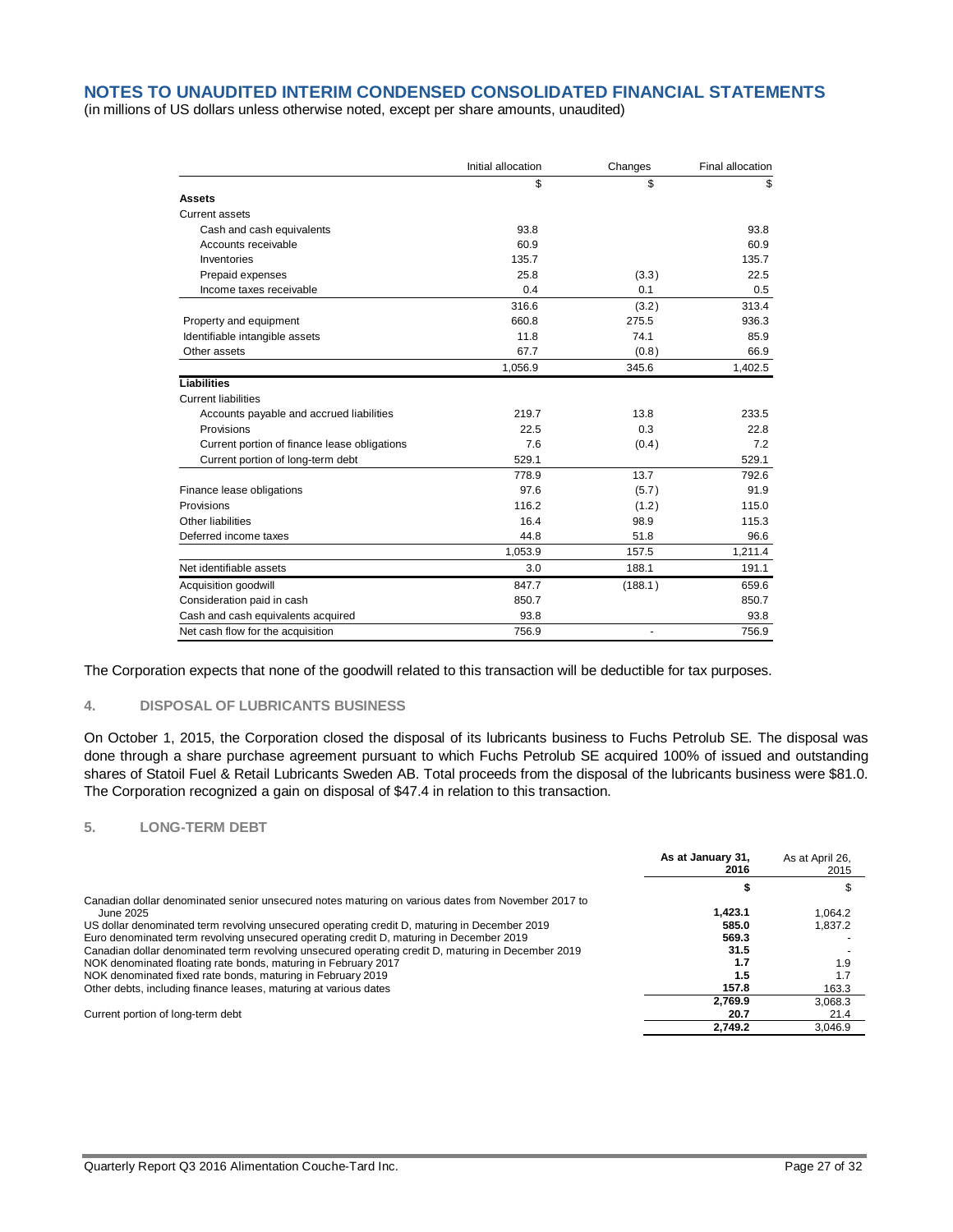(in millions of US dollars unless otherwise noted, except per share amounts, unaudited)

## **Canadian dollar denominated senior unsecured notes**

On June 2, 2015, the Corporation issued Canadian dollar denominated senior unsecured notes totaling CA\$ 700.0 with a coupon rate of 3.6% (effective rate of 3.6%) and maturing on June 2, 2025. Interest is payable semi-annually on June 2<sup>nd</sup> and December 2<sup>nd</sup> of each year. The Corporation used the net proceeds from the issuance to repay a portion of its term revolving unsecured operating credit D.

#### **Revolving unsecured operating credit D**

During the 40-week period ended January 31, 2016, the following amendments have been made to the Corporation's term revolving unsecured operating credit D:

- On November 20, 2015, its maturity was extended to December 2019.
- On January 25, 2016, the euro was added as an available currency under the facility. The amounts borrowed in euro bear interest at variable rates based on Euribor plus a variable margin.

No other terms were changed significantly.

## **6. FINANCIAL LIABILITIES**

#### **Cross-currency interest rate swaps**

Between June 12, 2015 and June 19, 2015, in connection with the issuance of Canadian dollar denominated notes described in Note 5, the Corporation entered into cross-currency interest rate swap agreements for a total notional amount of CA\$700.0, allowing it to synthetically convert a portion of its Canadian dollar denominated debt into US dollars.

|                           |                |                |            | Fair value as at        |                 |  |
|---------------------------|----------------|----------------|------------|-------------------------|-----------------|--|
| <b>Receive - Notional</b> | Receive - Rate | Pay - Notional | Pay – Rate | <b>January 31, 2016</b> | <b>Maturity</b> |  |
| CA\$175.0                 | $3.6\%$        | US\$142.2      | 3.8099%    | 16.8\$                  | June 2, 2025    |  |
| CA\$175.0                 | $3.6\%$        | US\$142.7      | 3.8650%    | 17.9\$                  | June 2, 2025    |  |
| CA\$100.0                 | $3.6\%$        | US\$81.2       | 3.8540%    | 10.1\$                  | June 2, 2025    |  |
| CA\$100.0                 | $3.6\%$        | US\$81.2       | 3.8700%    | 9.8\$                   | June 2, 2025    |  |
| CA\$100.0                 | $3.6\%$        | US\$81.2       | 3.8570%    | 9.9\$                   | June 2, 2025    |  |
| CA\$50.0                  | $3.6\%$        | US\$41.3       | 3.8230%    | 5.6\$                   | June 2, 2025    |  |
|                           |                |                |            |                         |                 |  |

The Corporation is exposed to fair value risk with regards to these cross-currency interest rate swap agreements. The crosscurrency interest rate swap agreements were designated as a foreign exchange hedge of the Corporation's net investment in its US operations.

## **7. NET EARNINGS PER SHARE**

The following table presents the information for the computation of basic and diluted net earnings per share:

|                                                                  | 16-week period<br>ended January 31, 2016                    |                |           | 16-week period<br>ended February 1, 2015 |                                    |           |  |
|------------------------------------------------------------------|-------------------------------------------------------------|----------------|-----------|------------------------------------------|------------------------------------|-----------|--|
|                                                                  | <b>Weighted average</b><br>number of shares<br>Net earnings |                |           |                                          | Net earnings                       |           |  |
|                                                                  | Net earnings                                                | (in thousands) | per share | Net earnings                             | number of shares<br>(in thousands) | per share |  |
|                                                                  |                                                             |                |           |                                          |                                    |           |  |
| Basic net earnings attributable to Class A<br>and B shareholders | 274.0                                                       | 567.427        | 0.48      | 248.0                                    | 565.923                            | 0.44      |  |
| Dilutive effect of stock options                                 |                                                             | 1.803          | -         |                                          | 2.838                              |           |  |
| Diluted net earnings available for Class A<br>and B shareholders | 274.0                                                       | 569.230        | 0.48      | 248.0                                    | 568.761                            | 0.44      |  |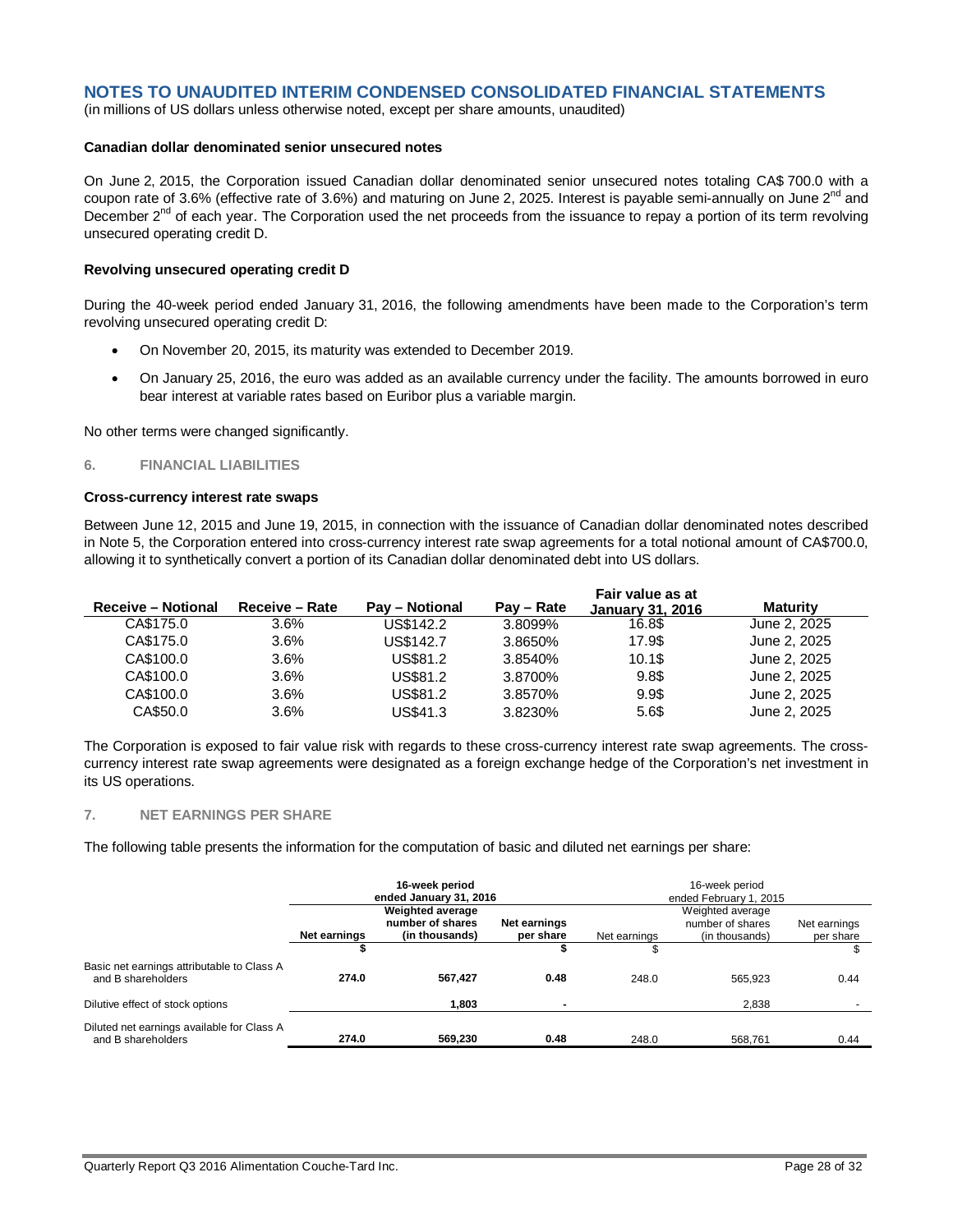(in millions of US dollars unless otherwise noted, except per share amounts, unaudited)

|                                                                  |                                                                                                     | 40-week period<br>ended January 31, 2016 |        | 40-week period<br>ended February 1, 2015 |                                                        |                           |  |
|------------------------------------------------------------------|-----------------------------------------------------------------------------------------------------|------------------------------------------|--------|------------------------------------------|--------------------------------------------------------|---------------------------|--|
|                                                                  | Weighted average<br>number of shares<br>Net earnings<br>Net earnings<br>(in thousands)<br>per share |                                          |        | Net earnings                             | Weighted average<br>number of shares<br>(in thousands) | Net earnings<br>per share |  |
|                                                                  |                                                                                                     |                                          |        |                                          |                                                        |                           |  |
| Basic net earnings attributable to Class A<br>and B shareholders | 987.3                                                                                               | 567.405                                  | 1.74   | 803.4                                    | 565.835                                                | 1.42                      |  |
| Dilutive effect of stock options                                 |                                                                                                     | 1,783                                    | (0.01) |                                          | 2.805                                                  | (0.01)                    |  |
| Diluted net earnings available for Class A<br>and B shareholders | 987.3                                                                                               | 569.188                                  | 1.73   | 803.4                                    | 568.640                                                | 1.41                      |  |

When they have an anti-dilutive effect, stock options must be excluded from the calculation of the diluted net earnings per share. For the 16 and 40-week periods ended January 31, 2016, 140,586 stock options were excluded and 651,274 stock options were excluded for the 16 and 40-week periods ended February 1, 2015.

## **8. ACCUMULATED OTHER COMPREHENSIVE LOSS**

#### **As at January 31, 2016**

|                                                    |                                          |                                                                                                      | Attributable to shareholders of the Corporation |                                                                                           |            |                                    |                                       |
|----------------------------------------------------|------------------------------------------|------------------------------------------------------------------------------------------------------|-------------------------------------------------|-------------------------------------------------------------------------------------------|------------|------------------------------------|---------------------------------------|
|                                                    |                                          | Items that may be reclassified to earnings                                                           | Will never be<br>reclassified to<br>earnings    |                                                                                           |            |                                    |                                       |
|                                                    | Cumulative<br>translation<br>adiustments | <b>Net interest</b><br>Currency<br>on currency<br>swaps net<br>swaps net<br>investment<br>investment |                                                 | Accumulated<br>fair value<br>variation of<br>an available<br><b>Cash flow</b><br>for sale |            | <b>Cumulative</b><br>net actuarial | Accumulated<br>other<br>comprehensive |
|                                                    |                                          | hedge<br>э                                                                                           | hedge                                           | hedge                                                                                     | investment | loss                               | loss                                  |
| Balance, before income taxes<br>Less: Income taxes | (444.8)                                  | (372.7)<br>7.3                                                                                       | 2.8<br>0.8                                      | 6.9<br>1.8                                                                                | (2.8)      | (5.4)<br>(2.3)                     | (816.0)<br>7.6                        |
| Balance, net of income taxes                       | (444.8)                                  | (380.0)                                                                                              | 2.0                                             | 5.1                                                                                       | (2.8)      | (3.1)                              | (823.6)                               |

#### As at February 1, 2015

|                                                    |                                          | Attributable to shareholders of the Corporation |                                                              |                    |                                  |                                         |  |  |  |
|----------------------------------------------------|------------------------------------------|-------------------------------------------------|--------------------------------------------------------------|--------------------|----------------------------------|-----------------------------------------|--|--|--|
|                                                    |                                          | Items that may be reclassified to earnings      | Will never be<br>reclassified to<br>earnings                 |                    |                                  |                                         |  |  |  |
|                                                    | Cumulative<br>translation<br>adiustments | Currency swaps<br>net investment<br>hedae       | Net interest on<br>currency swaps<br>net investment<br>hedae | Cash flow<br>hedge | Cumulative net<br>actuarial loss | Accumulated other<br>comprehensive loss |  |  |  |
|                                                    |                                          |                                                 |                                                              |                    |                                  |                                         |  |  |  |
| Balance, before income taxes<br>Less: Income taxes | (365.3)                                  | (192.6)<br>(29.6)                               | 6.4<br>1.8                                                   | 9.4<br>2.1         | (55.3)<br>(15.2)                 | (597.4)<br>(40.9)                       |  |  |  |
| Balance, net of income taxes                       | (365.3)                                  | (163.0)                                         | 4.6                                                          | 7.3                | (40.1)                           | (556.5)                                 |  |  |  |

### **9. CAPITAL STOCK**

#### **Stock options**

For the 16-week period ended January 31, 2016, a total of 36,938 stock options were exercised (125,270 for the 16-week period ended February 1, 2015). For the 40-week period ended January 31, 2016, a total of 97,123 stock options were exercised (275,540 for the 40-week period ended February 1, 2015).

On July 22, 2015, 145,011 stock options were granted under the Corporation's stock option plan. The fair value of stock options granted for the 40-week period ended January 31, 2016 was CA\$19.22 per option.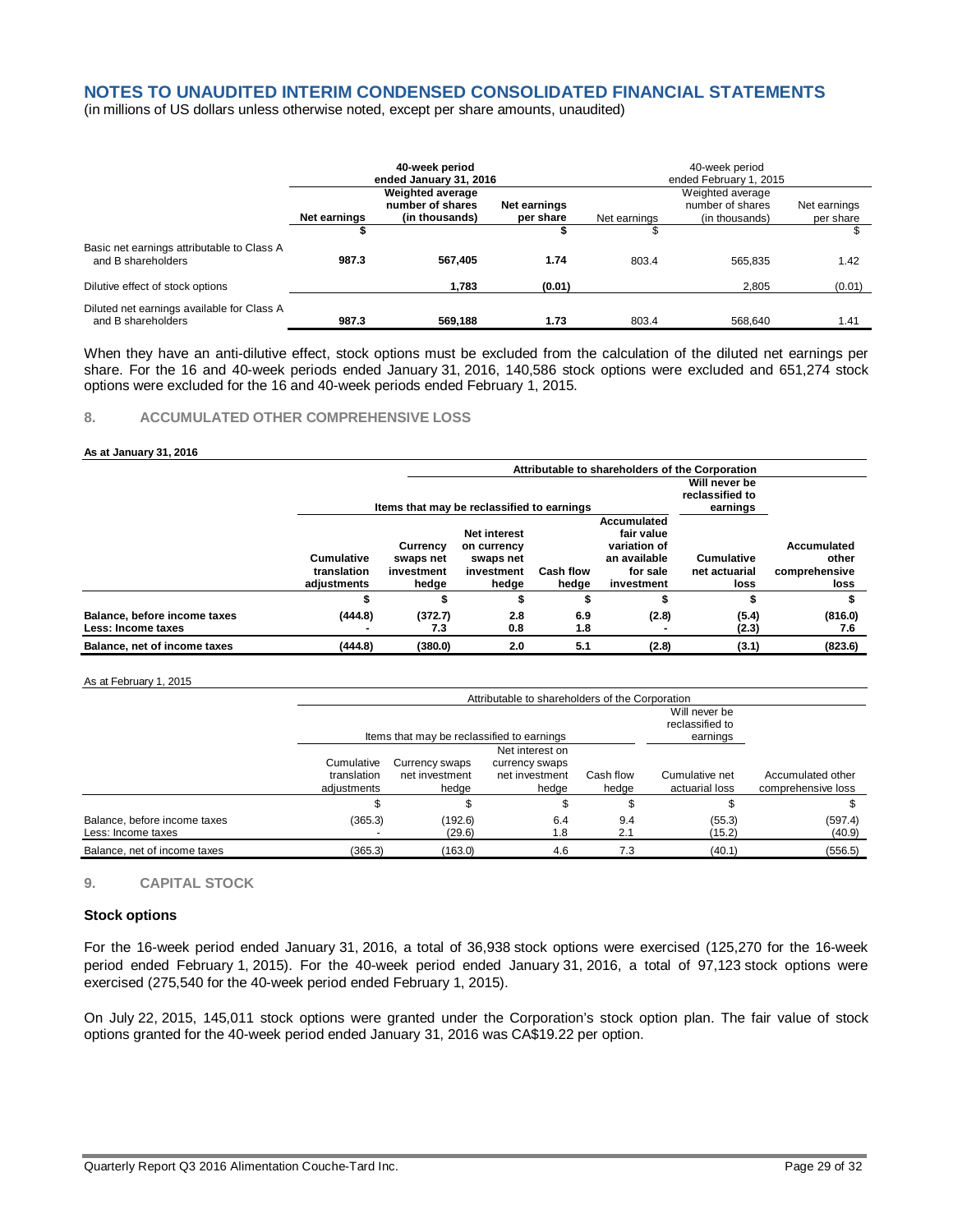(in millions of US dollars unless otherwise noted, except per share amounts, unaudited)

The fair value of stock options granted was estimated at the grant date using the Black-Scholes option pricing model on the basis of the following weighted average assumptions for the stock options granted during fiscal year 2016:

- risk-free interest rate of 1.30%;
- $\Box$  expected life of 8 years;
- $\Box$  expected volatility of 29.0%;
- $\Box$  expected quarterly dividend of CA5.5¢ per share.

A description of the Corporation's stock-based compensation plan is included in Note 25 of the consolidated financial statements presented in the Corporation's 2015 Annual Report.

#### **Issued and outstanding shares**

As at January 31, 2016, the Corporation has 148,101,840 (148,101,840 as at April 26, 2015) issued and outstanding Class A multiple voting shares each comprising ten votes per share and 419,347,647 (419,262,255 as at April 26, 2015) outstanding Class B subordinate voting shares each comprising one vote per share.

#### **10. CURTAILMENT GAIN ON DEFINED BENEFITS PENSION PLANS OBLIGATION**

During the 16-week period ended January 31, 2016, the Corporation announced to employees its decision to convert certain of its existing defined benefits pension plans into defined contributions plans. In connection with the termination of the defined benefits plans, a pre-tax curtailment gain of \$27.2 million was recorded to earnings with a corresponding offset to the defined benefits pension plans obligation.

#### **11. REPURCHASE OF NON-CONTROLLING INTEREST IN CIRCLE K ASIA S.À.R.L.**

On July 24, 2015, the Corporation exercised its option to repurchase the non-controlling interest in Circle K Asia s.à.r.l. ("Circle K Asia") for a cash consideration of \$11.8. The difference between the consideration paid and the value of the non-controlling interest as at July 24, 2015 was recorded to contributed surplus. As a result of this transaction, the Corporation's redemption liability was nullified and its reversal was recorded to retained earnings. The Corporation now holds 100% of Circle K Asia's shares.

## **12. SEGMENTED INFORMATION**

The Corporation operates convenience stores in the United States, in Europe and in Canada. It essentially operates in one reportable segment, the sale of goods for immediate consumption, road transportation fuel and other products mainly through company-operated and franchised stores. The Corporation operates its convenience store chain under several banners, including Circle K, Couche-Tard, Mac's, Kangaroo Express, Statoil and Ingo. Revenues from external customers mainly fall into three categories: merchandise and services, road transportation fuel and other.

Information on the principal revenue classes as well as geographic information is as follows:

|                                                     | 16-week period<br>ended January 31, 2016 |         |         |              | 16-week period<br>ended February 1, 2015          |         |         |         |  |
|-----------------------------------------------------|------------------------------------------|---------|---------|--------------|---------------------------------------------------|---------|---------|---------|--|
|                                                     | <b>United States</b>                     | Europe  | Canada  | <b>Total</b> | <b>United States</b><br>Total<br>Canada<br>Europe |         |         |         |  |
|                                                     |                                          |         |         |              | \$                                                | \$      | \$      | \$      |  |
| <b>External customer</b><br>revenues <sup>(a)</sup> |                                          |         |         |              |                                                   |         |         |         |  |
| Merchandise and services                            | 2,156.9                                  | 254.1   | 489.5   | 2,900.5      | 1.495.4                                           | 283.2   | 553.3   | 2.331.9 |  |
| Road transportation fuel                            | 4,306.7                                  | 1,414.8 | 554.1   | 6,275.6      | 3.706.9                                           | 1,839.0 | 696.3   | 6.242.2 |  |
| Other                                               | 4.3                                      | 150.6   | 0.1     | 155.0        | 5.0                                               | 528.6   | 0.1     | 533.7   |  |
|                                                     | 6.467.9                                  | 1,819.5 | 1,043.7 | 9.331.1      | 5.207.3                                           | 2.650.8 | 1.249.7 | 9,107.8 |  |
| <b>Gross Profit</b>                                 |                                          |         |         |              |                                                   |         |         |         |  |
| Merchandise and services                            | 717.2                                    | 111.5   | 158.6   | 987.3        | 490.1                                             | 114.7   | 178.3   | 783.1   |  |
| Road transportation fuel                            | 434.1                                    | 221.2   | 42.2    | 697.5        | 365.7                                             | 240.9   | 47.4    | 654.0   |  |
| Other                                               | 4.3                                      | 50.9    | 0.1     | 55.3         | 5.0                                               | 87.6    | 0.1     | 92.7    |  |
|                                                     | 1,155.6                                  | 383.6   | 200.9   | 1,740.1      | 860.8                                             | 443.2   | 225.8   | 1,529.8 |  |
| Total long-term assets <sup>(b)</sup>               | 5.005.5                                  | 2,716.7 | 500.4   | 8,222.6      | 3.023.0                                           | 2,852.2 | 519.1   | 6,394.3 |  |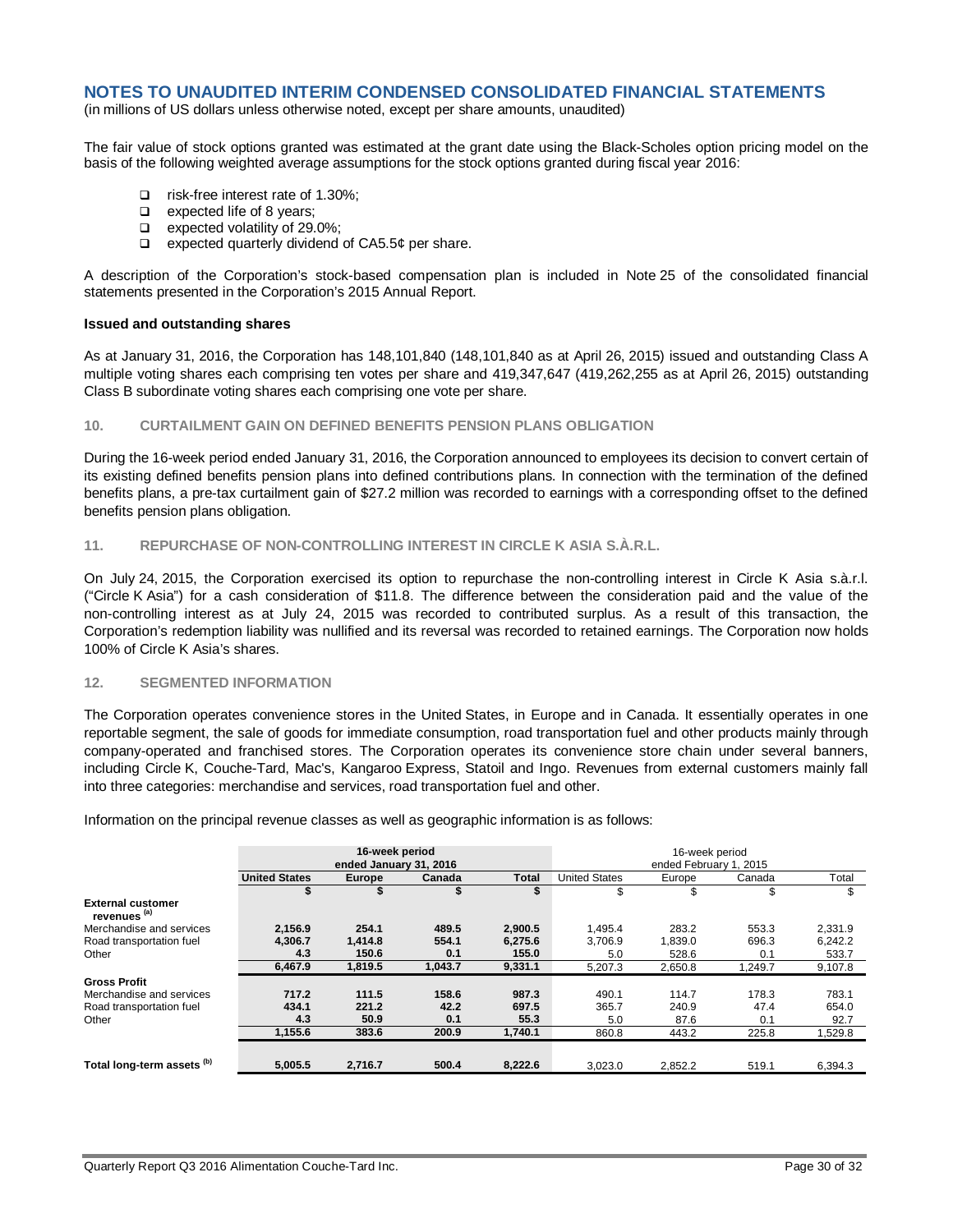(in millions of US dollars unless otherwise noted, except per share amounts, unaudited)

|                                                     | 40-week period<br>ended January 31, 2016 |               |         |              | 40-week period<br>ended February 1, 2015 |         |         |          |
|-----------------------------------------------------|------------------------------------------|---------------|---------|--------------|------------------------------------------|---------|---------|----------|
|                                                     | <b>United States</b>                     | <b>Europe</b> | Canada  | <b>Total</b> | <b>United States</b>                     | Europe  | Canada  | Total    |
|                                                     |                                          |               |         |              |                                          |         |         |          |
| <b>External customer</b><br>revenues <sup>(a)</sup> |                                          |               |         |              |                                          |         |         |          |
| Merchandise and services                            | 5,666.0                                  | 667.6         | 1.401.5 | 7,735.1      | 3.887.4                                  | 779.9   | 1.591.9 | 6,259.2  |
| Road transportation fuel                            | 12,730.0                                 | 4,126.4       | 1,634.1 | 18,490.5     | 11,346.2                                 | 5.756.1 | 2.115.1 | 19.217.4 |
| Other                                               | 11.8                                     | 509.7         | 0.4     | 521.9        | 12.1                                     | 1.755.3 | 0.4     | 1,767.8  |
|                                                     | 18,407.8                                 | 5,303.7       | 3,036.0 | 26.747.5     | 15.245.7                                 | 8.291.3 | 3.707.4 | 27,244.4 |
| <b>Gross Profit</b>                                 |                                          |               |         |              |                                          |         |         |          |
| Merchandise and services                            | 1,878.6                                  | 282.2         | 459.8   | 2,620.6      | 1.272.7                                  | 319.5   | 525.0   | 2.117.2  |
| Road transportation fuel                            | 1.184.3                                  | 606.5         | 118.4   | 1.909.2      | 877.9                                    | 697.4   | 132.1   | 1,707.4  |
| Other                                               | 11.8                                     | 148.2         | 0.4     | 160.4        | 12.1                                     | 259.6   | 0.4     | 272.1    |
|                                                     | 3.074.7                                  | 1.036.9       | 578.6   | 4.690.2      | 2.162.7                                  | 1.276.5 | 657.5   | 4.096.7  |

(a) Geographic areas are determined according to where the Corporation generates operating income (where the sale takes place) and according to the location of the long-term assets.

(b) Excluding financial instruments, deferred tax assets and post-employment benefit assets.

#### **13. FAIR VALUES**

The fair value of Trade accounts receivable and vendor rebates receivable, Credit and debit cards receivable and Accounts payable and accrued liabilities is comparable to their carrying amount given their short maturity. The fair value of Obligations related to buildings and equipment under finance leases is comparable to its carrying amount given that implicit interest rates are generally consistent with equivalent market interest rates for similar obligations. The carrying value of the term revolving unsecured operating credit D approximates its fair value given that its credit spread is similar to the credit spread the Corporation would obtain under similar conditions at the reporting date.

#### **Fair value hierarchy**

Fair value measurements are categorized in accordance with the following levels:

Level 1: Unajusted quoted prices in active markets for identical assets or liabilities;

- Level 2: inputs other than quoted prices included in Level 1 but that are observable for the asset or liability, either directly or indirectly; and
- Level 3: inputs for the asset or liability that are not based on observable market data.

The estimated fair value of each class of financial instruments, the methods and assumptions that were used to determine it and their fair value hierarchy are as follows:

*Financial instruments at fair value on the consolidated balance sheet:*

- The fair value of the investment contract including an embedded total return swap, which is mainly based on the fair market value of the Corporation's Class B shares, is \$44.3 as at January 31, 2016 (\$54.7 as at April 26, 2015) (Level 2);
- The fair value of the cross-currency interest rate swaps, which is determined based on market rates obtained from the Corporation's financial institutions for similar financial instruments, is \$338.9 as at January 31, 2016 (\$161.6 as at April 26, 2015) (Level 2). They are presented as other financial liabilities on the consolidated balance sheet.

*Financial instruments not at fair value on the consolidated balance sheet:*

 The fair value of the senior unsecured notes, which is based on observable market data, is \$1,476.0 as at January 31, 2016 (\$1,128.8 as at April 26, 2015).

## **14. SUBSEQUENT EVENTS**

## **Acquisitions**

On February 1, 2016, the Corporation acquired all outstanding shares of Topaz Energy Group Limited ("TEGL"), Resource Property Investment Fund plc ("RPIF"), and Esso Ireland Limited, collectively known as "Topaz" for a total cash consideration of €258.0 or \$280.9. Topaz is the leading convenience and fuel retailer in Ireland with a network comprising 444 service stations. Of these service stations, 158 are operated by Topaz and 286 by dealers. The agreement also encompasses a